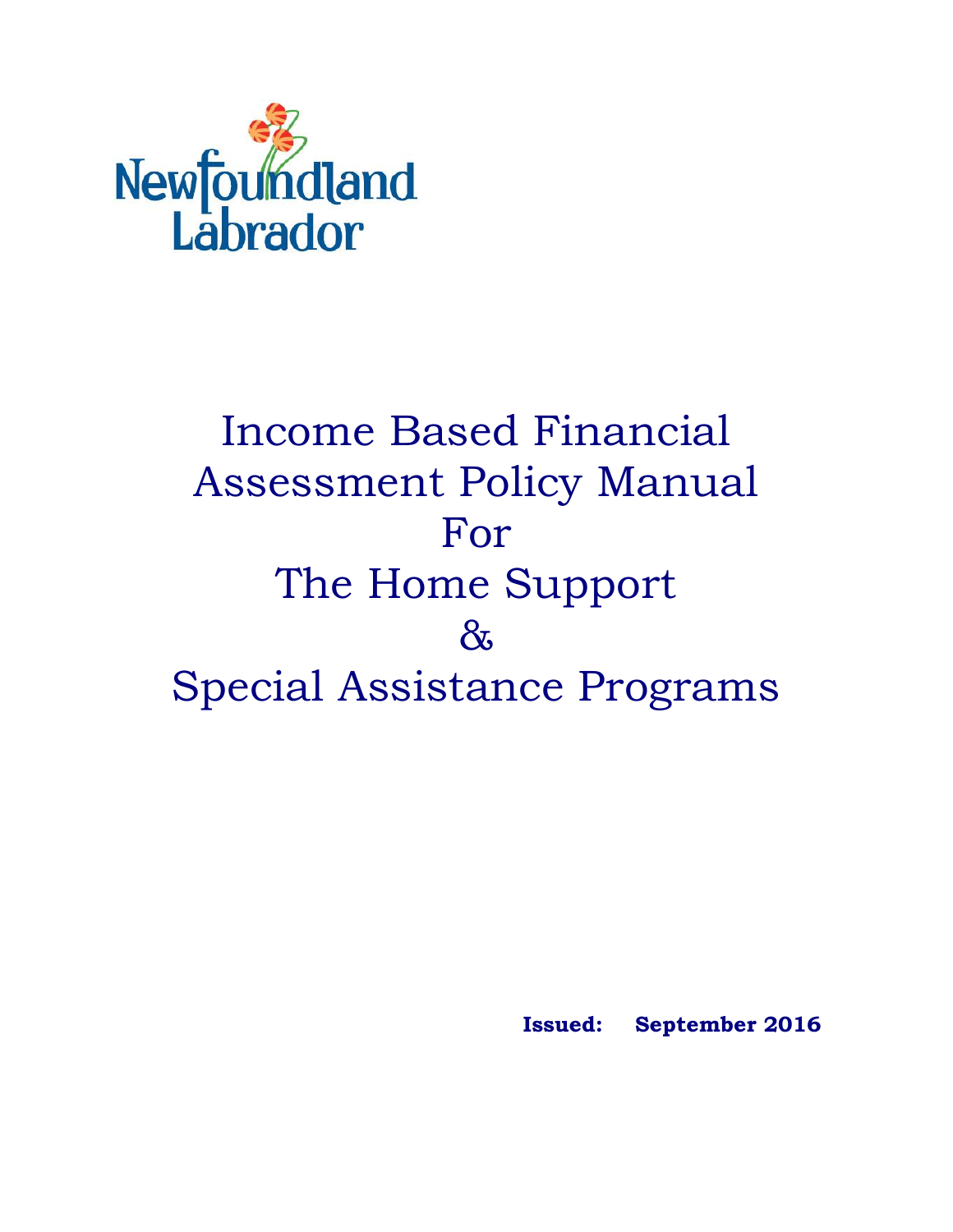#### **Table of Contents**

| 1.0 |        |                                                                |  |
|-----|--------|----------------------------------------------------------------|--|
| 1.1 |        |                                                                |  |
| 1.2 |        |                                                                |  |
| 1.3 |        |                                                                |  |
| 1.4 |        |                                                                |  |
| 1.5 |        |                                                                |  |
| 2.0 |        |                                                                |  |
| 3.0 |        |                                                                |  |
| 3.1 |        |                                                                |  |
|     | 3.1.1  |                                                                |  |
|     | 3.1.2  |                                                                |  |
| 3.2 |        |                                                                |  |
| 3.3 |        |                                                                |  |
|     | 3.3.1  |                                                                |  |
|     | 3.3.2  |                                                                |  |
|     | 3.3.3  |                                                                |  |
| 4.0 |        |                                                                |  |
| 4.1 |        |                                                                |  |
| 4.2 |        |                                                                |  |
| 4.3 |        |                                                                |  |
| 5.0 |        |                                                                |  |
| 5.1 |        |                                                                |  |
| 5.2 |        |                                                                |  |
| 6.0 |        |                                                                |  |
| 6.1 |        |                                                                |  |
| 6.2 |        |                                                                |  |
|     | 6.2.1  |                                                                |  |
|     | 6.2.2  |                                                                |  |
|     | 6.2.3  |                                                                |  |
|     | 6.2.4  |                                                                |  |
| 7.0 |        |                                                                |  |
| 7.1 |        |                                                                |  |
|     | 7.1.1  |                                                                |  |
|     | 7.1.2  |                                                                |  |
|     | 7.1.3  |                                                                |  |
|     | 7.1.4  |                                                                |  |
|     | 7.1.5  |                                                                |  |
|     | 7.1.6  | Individuals with Income below the Income Exemption Threshold19 |  |
|     | 7.1.7  |                                                                |  |
|     | 7.1.8  |                                                                |  |
|     | 7.1.9  |                                                                |  |
|     | 7.1.10 |                                                                |  |
| 7.2 |        |                                                                |  |
|     | 7.2.1  |                                                                |  |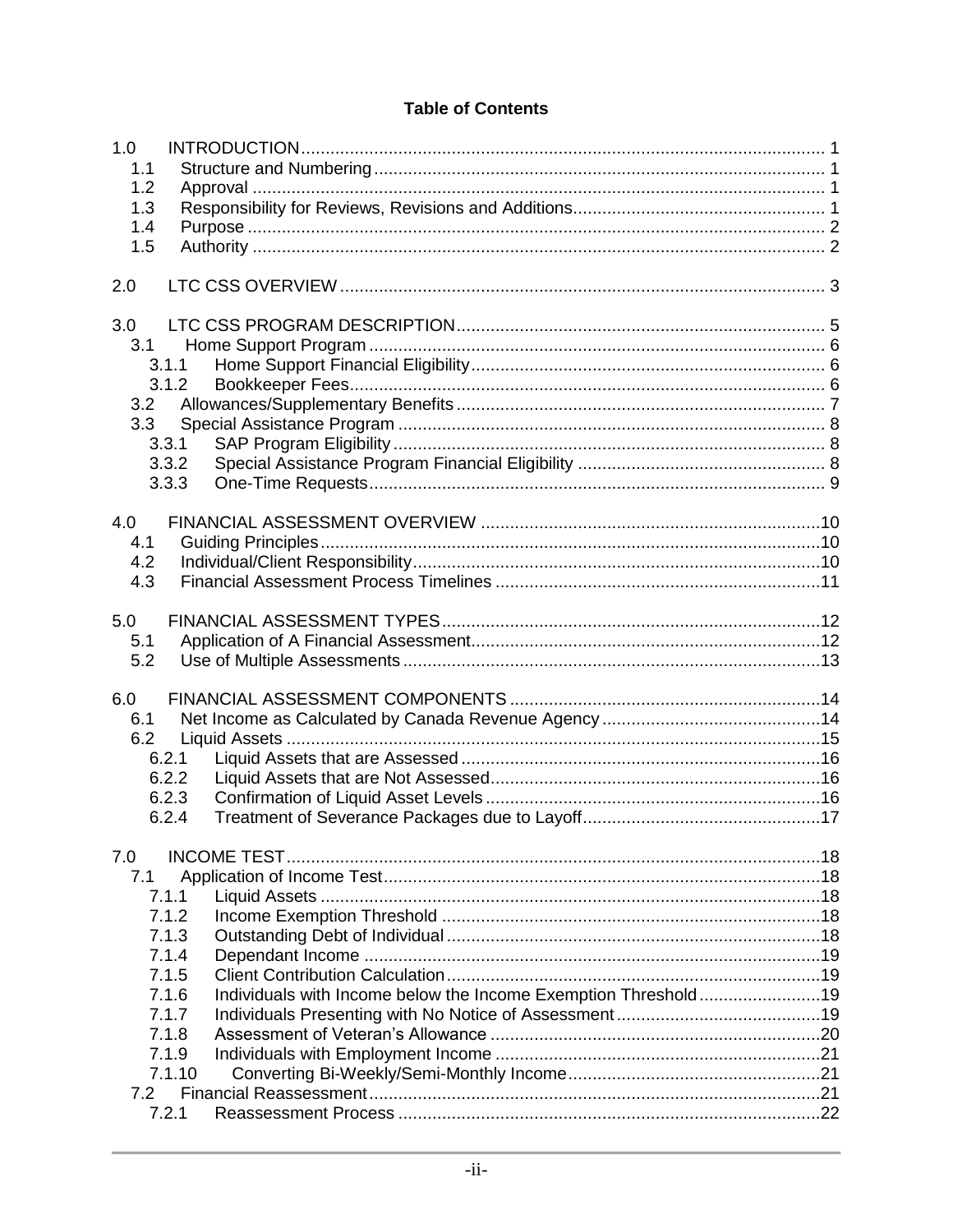|      | 7.3.1                                                 |  |
|------|-------------------------------------------------------|--|
|      | 732                                                   |  |
|      |                                                       |  |
| ጸ በ  |                                                       |  |
| 9 N  | LTC/PCH/CCH/MEDICALLY DISCHARGED FINANCIAL ASSESSMENT |  |
| 10.0 |                                                       |  |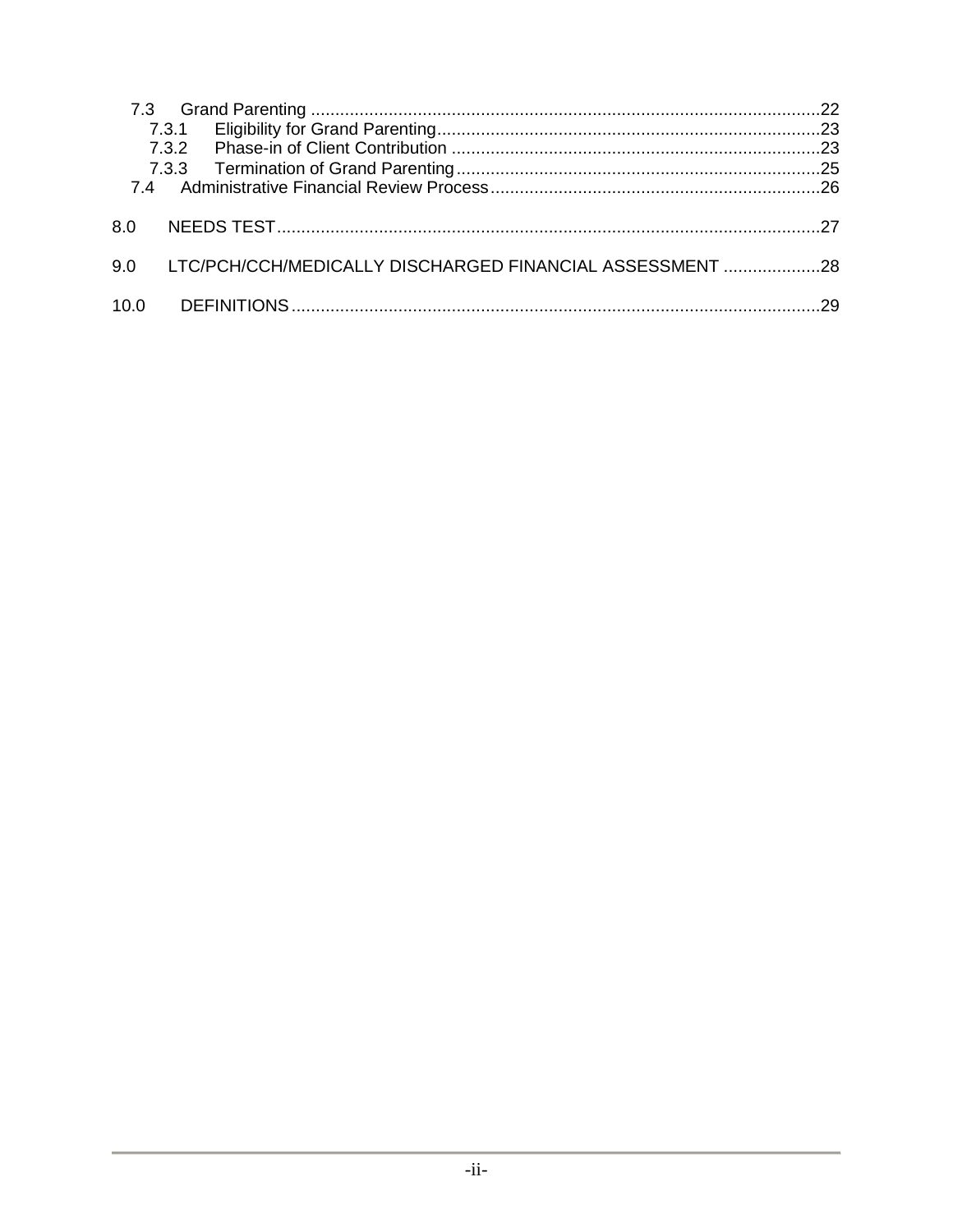#### **Schedules:**

- I Rates and Maximums
- II Allowable Liquid Assets
- III Personal Health Supply Listing
- IV Calculation of Net Income as per Line 236 of the Income Tax Assessment<br>V Income Exemption Thresholds
- V Income Exemption Thresholds<br>VI Income Test Bands and Assess
- VI Income Test Bands and Assessment Percentages<br>VII Examples of Calculating Client Contribution Using
- Examples of Calculating Client Contribution Using the Income Test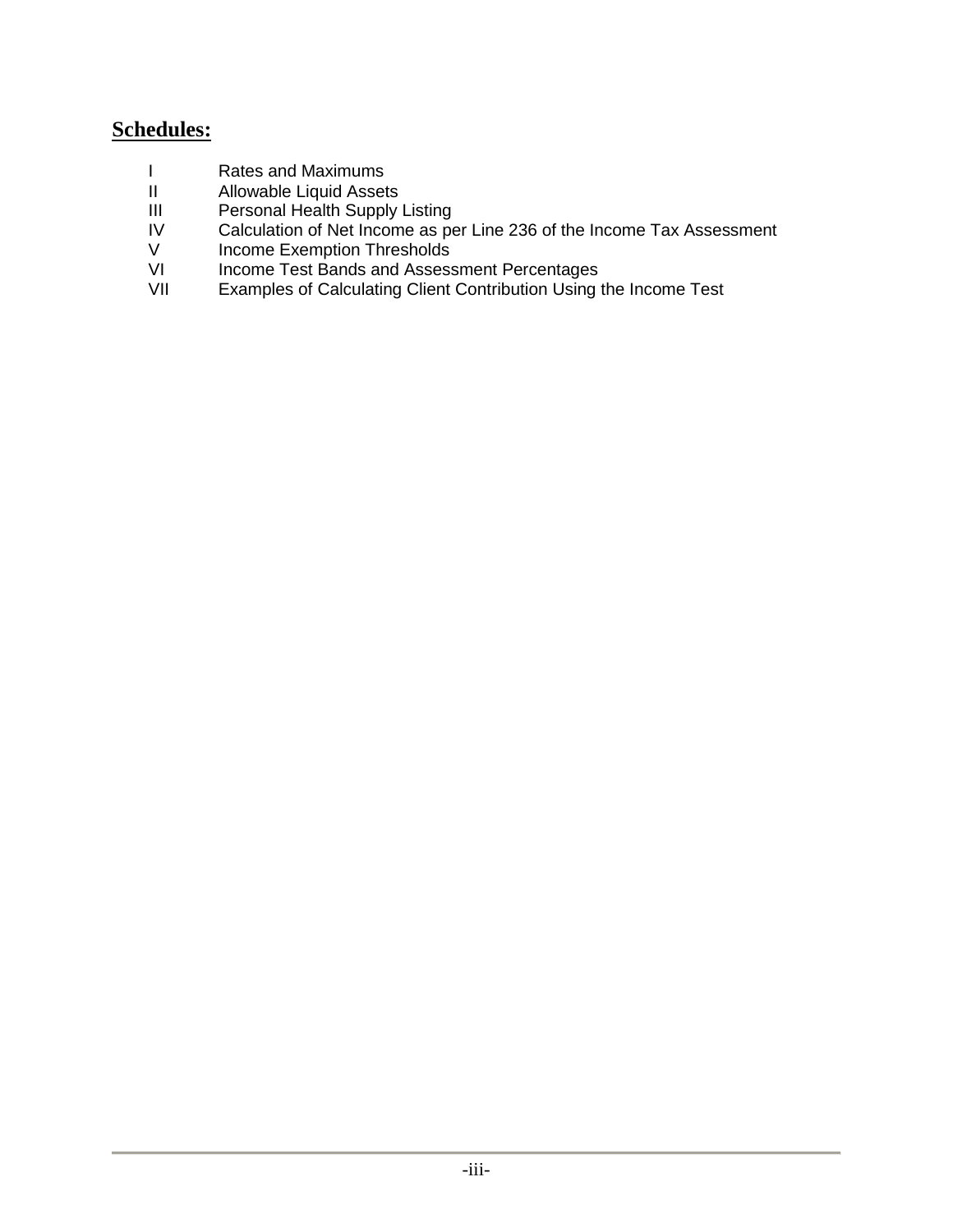| DEPARTMENT OF HEALTH AND COMMUNITY SERVICES              |                      |  |
|----------------------------------------------------------|----------------------|--|
| Income Based Financial Assessment for Home Support & SAP |                      |  |
| <b>Section: 1.0 Introduction</b>                         | <b>Page</b> : 1 of 2 |  |
| <b>Effective Date: December 1, 2009</b>                  | <b>Revised</b>       |  |

# <span id="page-4-0"></span>**1.0 INTRODUCTION**

The Income Based Financial Assessment Manual is a reference for the Regional Health Authorities (RHAs) and individuals. The Manual outlines the provincial policies related to the Income Based Financial Assessment (Income Test) that is to be used in the Home Support and Special Assistance Programs of the Long Term Care and Community Support Services System (LTC CSS).

The RHAs include:

- Eastern Health Authority
- Central Health Authority
- Western Health Authority
- Labrador-Grenfell Health Authority

### <span id="page-4-1"></span>*1.1 Structure and Numbering*

Policies are grouped into sections as indicated in the Table of Contents. The first Arabic number corresponds to the section. The second set of numbers corresponds to the subsection and the last set of numbers indicates the specific policy. Policies can be added by continuing the sequential numbering. The number of pages for each policy is indicated as "page 1 of 2", for example, if a policy extends beyond one page.

The *Effective date* will change to *Revised date* when there has been a revision. Old policies will be stored for five years.

### <span id="page-4-2"></span>*1.2 Approval*

Policies in this manual are approved by the Department of Health and Community Services (DHCS).

### <span id="page-4-3"></span>*1.3 Responsibility for Reviews, Revisions and Additions*

New policies are added and existing policies are revised whenever the need is identified by DHCS or the RHAs. All policies are regularly reviewed by program and financial staff of DHCS.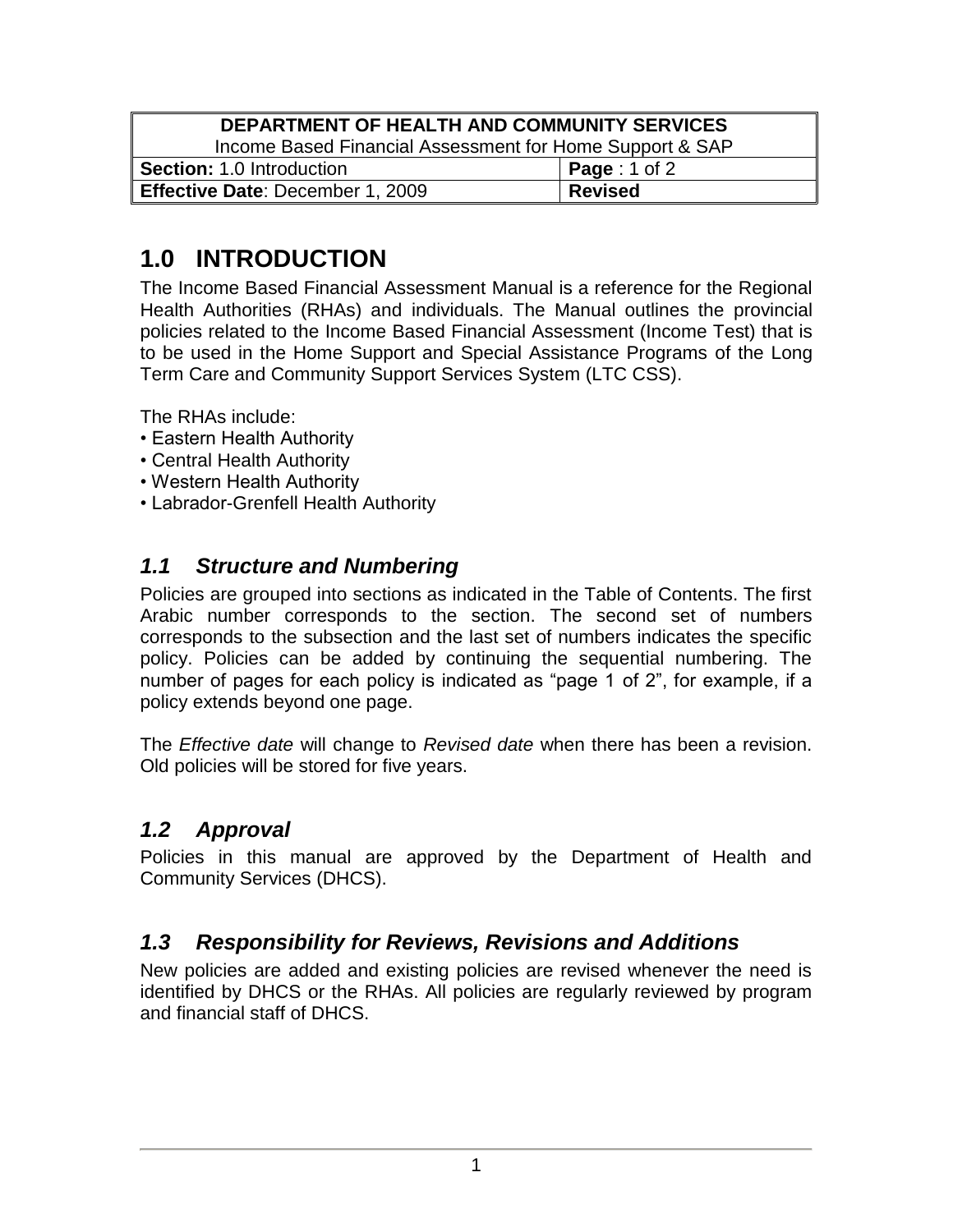| DEPARTMENT OF HEALTH AND COMMUNITY SERVICES              |                          |  |
|----------------------------------------------------------|--------------------------|--|
| Income Based Financial Assessment for Home Support & SAP |                          |  |
| <b>Section: 1.0 Introduction</b>                         | <b>Page</b> : $2$ of $2$ |  |
| <b>Effective Date: December 1, 2009</b>                  | <b>Revised</b>           |  |

It is the responsibility of the RHAs to write procedures to implement policies contained in this Manual. Individuals and staff should forward questions or suggestions to their RHA.

The RHA will:

- review the request;
- determine if the request is policy related;
- write recommendations; and
- forward requested edits or additions to provincial program and financial staff.

DHCS Program and financial staff will:

- review, revise or edit material for appropriateness to the manual;
- research proposed material as necessary;
- obtain approval for policies;
- incorporate approved policies in the manual; and,
- distribute copies of the approved policies and revised table of content, if applicable.

Holders of the manual are responsible for replacing pages upon receipt of new or revised versions. All holders of this manual are responsible to notify the RHA to ensure that their name is on the mailing list for manual revisions.

# <span id="page-5-0"></span>*1.4 Purpose*

The Income Based Financial Assessment Policy Manual for Home Support and Special Assistance Program is intended to:

- provide information, direction and support to RHAs and individuals;
- ensure consistent application of financial policies in the Home Support and Special Assistance Programs;
- identify RHA responsibility and promote accountability by providing clearly written, accessible policies;
- identify stakeholder responsibilities; and
- ensure RHA compliance with applicable legislation.

# <span id="page-5-1"></span>*1.5 Authority*

The provision of LTC CSS are set out in the Health and Community Services Act. A Long Term Care and Community Support Services Act is currently under development. The eligibility for LTC CSS is established based on criteria set out in policy.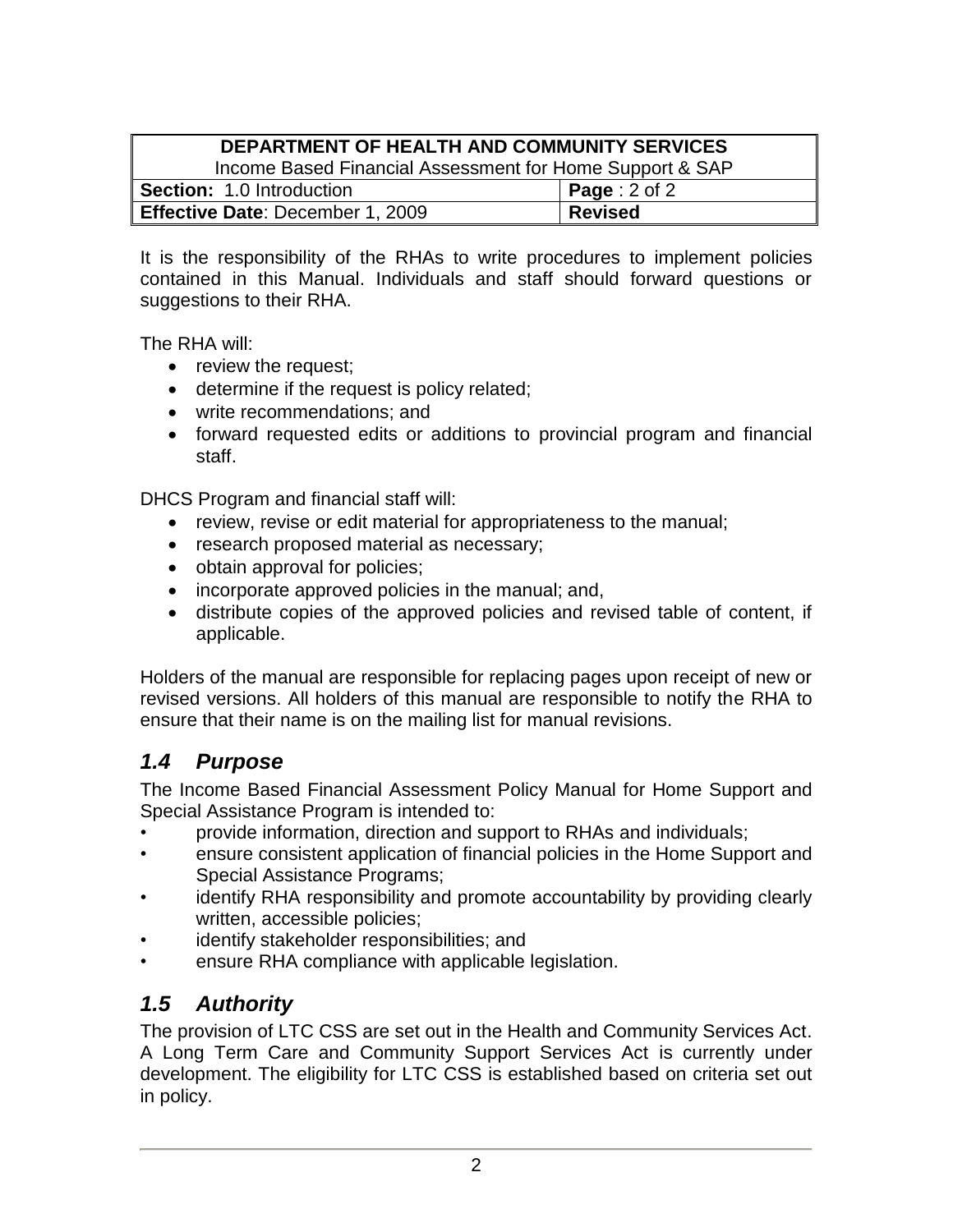| DEPARTMENT OF HEALTH AND COMMUNITY SERVICES              |                             |  |
|----------------------------------------------------------|-----------------------------|--|
| Income Based Financial Assessment for Home Support & SAP |                             |  |
| Section: 2.0 LTC CSS Overview                            | <b>Page</b> : 1 of 2        |  |
| Effective Date: December 1, 2009                         | <b>Revised: August 2014</b> |  |

# <span id="page-6-0"></span>**2.0 LTC CSS OVERVIEW**

The Long Term Care and Community Support Service (LTC CSS) system in Newfoundland and Labrador, funded through the Department of Health and Community Services and delivered by the Regional Health Authorities (RHAs), is comprised of services to adults and children with disabilities and seniors. LTC CSS include professional care and supportive services provided to individuals in their own homes, Personal Care Homes, Community Care Homes, Long Term Care Facilities and residential options for persons with disabilities such as Alternate Family Care Homes. Care and support services are provided to individuals who qualify and need long term support in order to help them perform the activities of daily living and maintain maximum independence.

A client of the LTC CSS system is an individual who requires support in order to address the unmet needs which impact their ability to perform the activities of daily living that enable them to participate in the community. Access to publicly funded service subsidies requires:

- Professional assessment of need;
- Financial assessment; and
- Meeting service eligibility criteria as established by the Department of Health and Community Services.

Individuals may enter the LTC CSS system in a number of ways, depending on their support needs and circumstances. RHA staff, in collaboration with the individual, will identify their service and support requirements. The services or support needs required by an individual will determine the type of financial assessment to be used in accessing the LTC CSS system.

Home Living, Residential Living, and Long Term Care Home Models are foundational components of the LTC CSS system. These Models are divided into a variety of Programs which offer a range of services and benefits. The resulting framework supports the individual in either the community or an appropriate care setting to meet their needs. The following table identifies the Models and their Programs.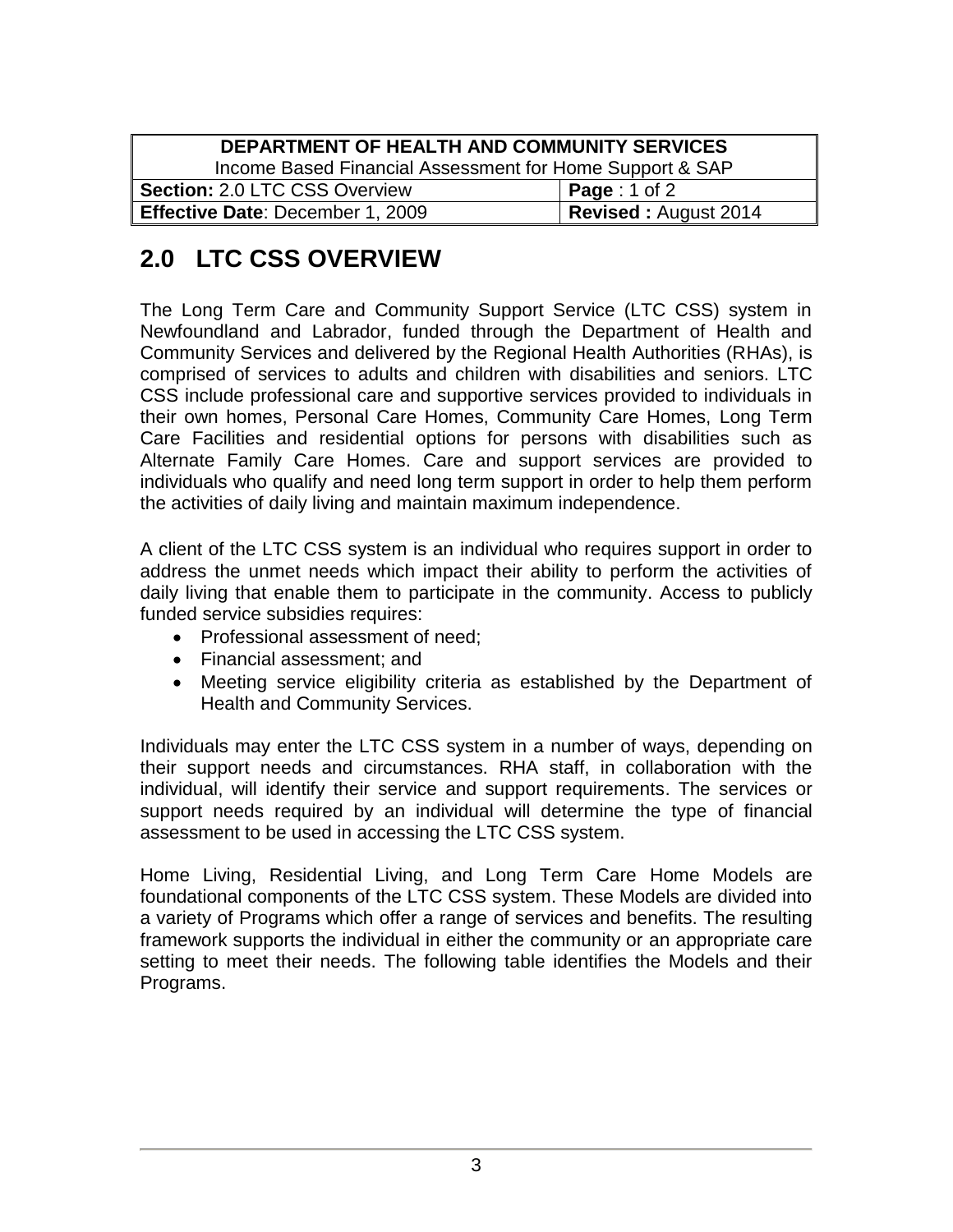#### **DEPARTMENT OF HEALTH AND COMMUNITY SERVICES**

Income Based Financial Assessment for Home Support & SAP<br>
2.0 LTC CSS Overview **Page:** 2 of 2 **Section: 2.0 LTC CSS Overview Effective Date**: December 1, 2009 **Revised**: August 2014

| <b>MODEL</b>              | <b>PROGRAM</b>                                  |
|---------------------------|-------------------------------------------------|
|                           | Home Support                                    |
|                           | Special Assistance Program                      |
| Home Living               | <b>Special Child Welfare Allowance</b>          |
|                           | Allowances/Supplementary Benefits               |
|                           | Board & Lodging Relative Supplement             |
|                           | Board & Lodging Non Relative Supplement         |
|                           | <b>Alternate Family Care</b>                    |
| <b>Residential Living</b> | <b>Cooperative Apartments</b>                   |
|                           | <b>Individualized Living Arrangements</b>       |
|                           | <b>Right Futures</b>                            |
|                           | <b>Long Term Care Facilities</b>                |
| Long Term Care Homes      | <b>Personal Care Homes/Community Care Homes</b> |
|                           | <b>Protective Community Residences</b>          |

Allowances/Supplementary Benefits are also available, within the Programs, depending on the assessed need of the individual.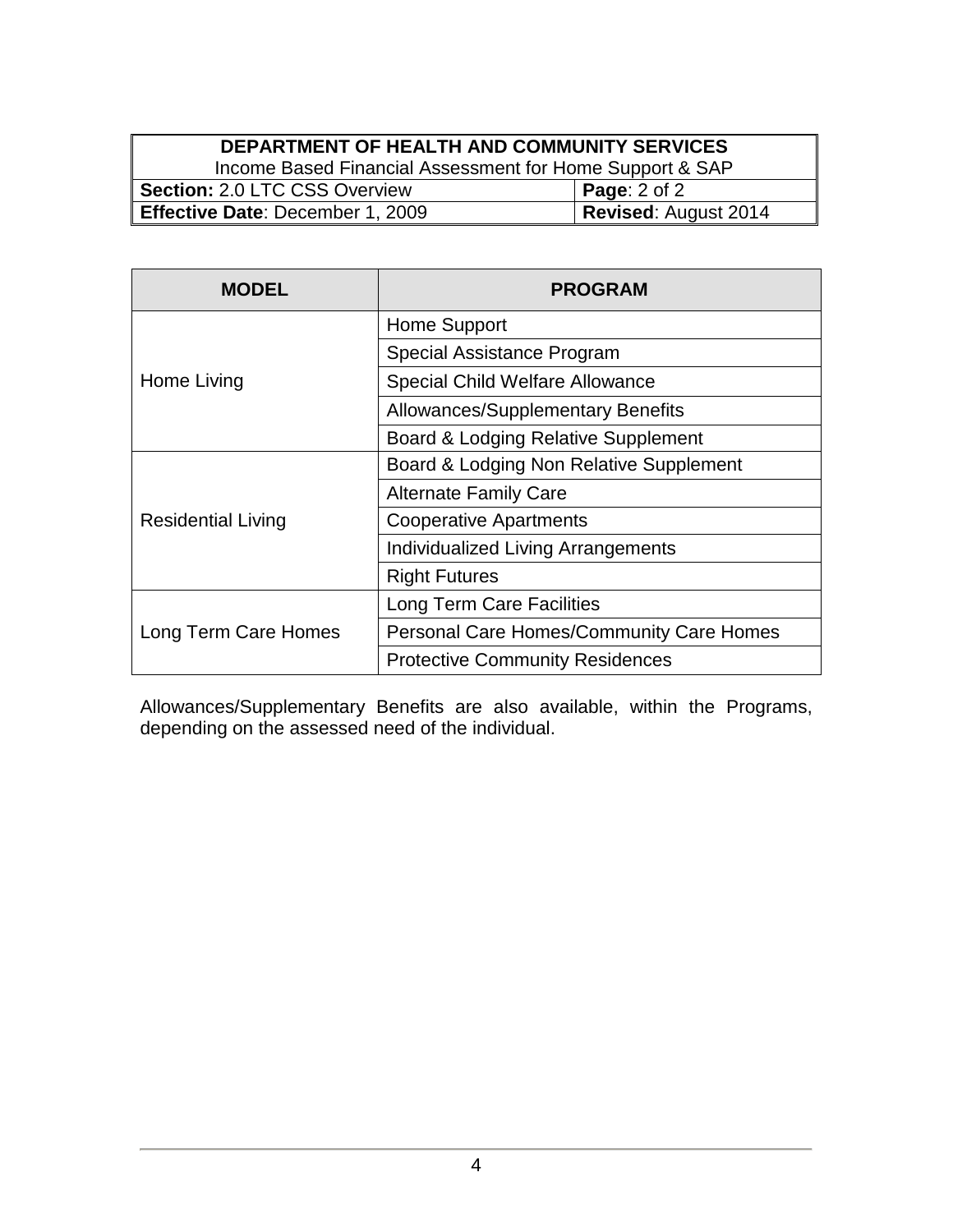| DEPARTMENT OF HEALTH AND COMMUNITY SERVICES                               |                      |  |
|---------------------------------------------------------------------------|----------------------|--|
| Income Based Financial Assessment for Home Support & SAP                  |                      |  |
| <b>Section: 3.0 LTC CSS Program Description</b>                           | <b>Page</b> : 1 of 5 |  |
| <b>Revised: September 2016</b><br><b>Effective Date: December 1, 2009</b> |                      |  |

# <span id="page-8-0"></span>**3.0 LTC CSS PROGRAM DESCRIPTION**

Individuals entering the system, who have been assessed by RHA staff, have access to a number of Home Living, Residential Living and Long Term Care Home programs. Depending on the option chosen, the appropriate financial assessment will be applied.

Eligibility for subsidization is financially assessed based on the individual/family income and liquid assets. Depending on the program being accessed, either a Needs Based test, which considers income and expenses; an Income Test; or the LTC Assessment will be applied.

The Home Support and Special Assistance Programs utilizes an income test to determine the amount the client is required to contribute towards the cost of the service/benefit. A needs based test will be used in most other programs to determine the client contribution and eligibility for financial subsidies. The programs of PCH/CCH and Long Term Care Facilities will use the LTC/PCH Financial Assessment.

The Section 5.0 *Financial Assessment Types* details the Programs and the type of financial assessment that will be applied.

**This focus of this manual is on the application of the Income Test for Home Support and SAP, as other financial assessment types and program eligibility criteria remains unchanged.**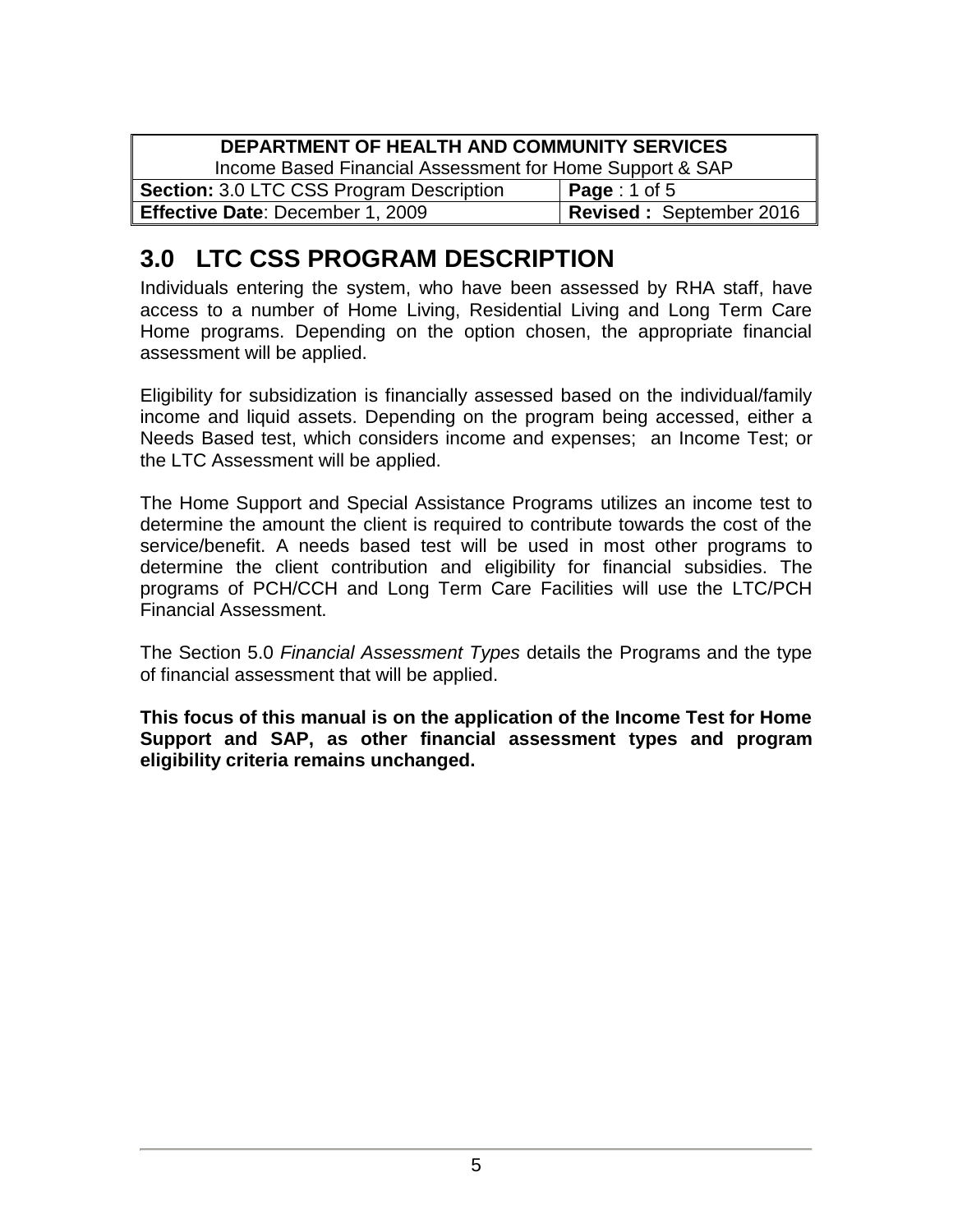| DEPARTMENT OF HEALTH AND COMMUNITY SERVICES                        |                      |  |
|--------------------------------------------------------------------|----------------------|--|
| Income Based Financial Assessment for Home Support & SAP           |                      |  |
| <b>Section: 3.0 LTC CSS Program Description</b>                    | <b>Page</b> : 2 of 5 |  |
| <b>Revised: September 2016</b><br>Effective Date: December 1, 2009 |                      |  |

### <span id="page-9-0"></span>*3.1 Home Support Program*

Home Support services are available to individuals who require assistance with activities of daily living. These services are delivered in the individual's home as defined in the *Provincial Operational Manual Governing Home Support 2005 ([http://www.health.gov.nl.ca/health/publications/pdfiles/Home%20Support%20Manual%2](http://www.health.gov.nl.ca/health/publications/pdfiles/Home%20Support%20Manual%202005.pdf) [02005.pdf.](http://www.health.gov.nl.ca/health/publications/pdfiles/Home%20Support%20Manual%202005.pdf)),* and may include assistance with personal care, behavioral support, household management, and/or respite services. Home support services are provided by non professional staff employed by a private home support agency or through a self-managed care arrangement whereby the client is the employer. Home Support subsidies are available at a Provincially set hourly subsidy rate, to a monthly maximum ceiling (see Schedule I *Rates and Maximums*).

#### <span id="page-9-1"></span>3.1.1 Home Support Financial Eligibility

Clients wishing to access only Home Support services must meet program criteria as determined through a professional assessment by the RHA. The individual will then be financially assessed with the **"Income Test"** to determine their client contribution to the services which they require. (see Section 7.0 *Income Test*)

When other allowances/supplementary benefits are requested either at the same time as the request for home support services or while in receipt of subsidized home support services, they would be financially reassessed using the **"Needs Test"**. (see Section 8.0 *Needs Test*)

#### <span id="page-9-2"></span>3.1.2 Bookkeeper Fees

Bookkeeper Fees may be approved for Home Support clients who are selfmanaging their care needs and employ bookkeepers to manage the payroll activities, including Federal remittances, for the home support workers they have hired. Bookkeeper Fees are a paid benefit that may be approved for individuals in receipt of Home Support subsidies.

The amount approved for the bookkeeper fees is over and above the Home Support subsidy ceiling for all clients and is based on the number of workers a client employs. See Schedule I *Rates & Maximums* for the bi-weekly fee guidelines.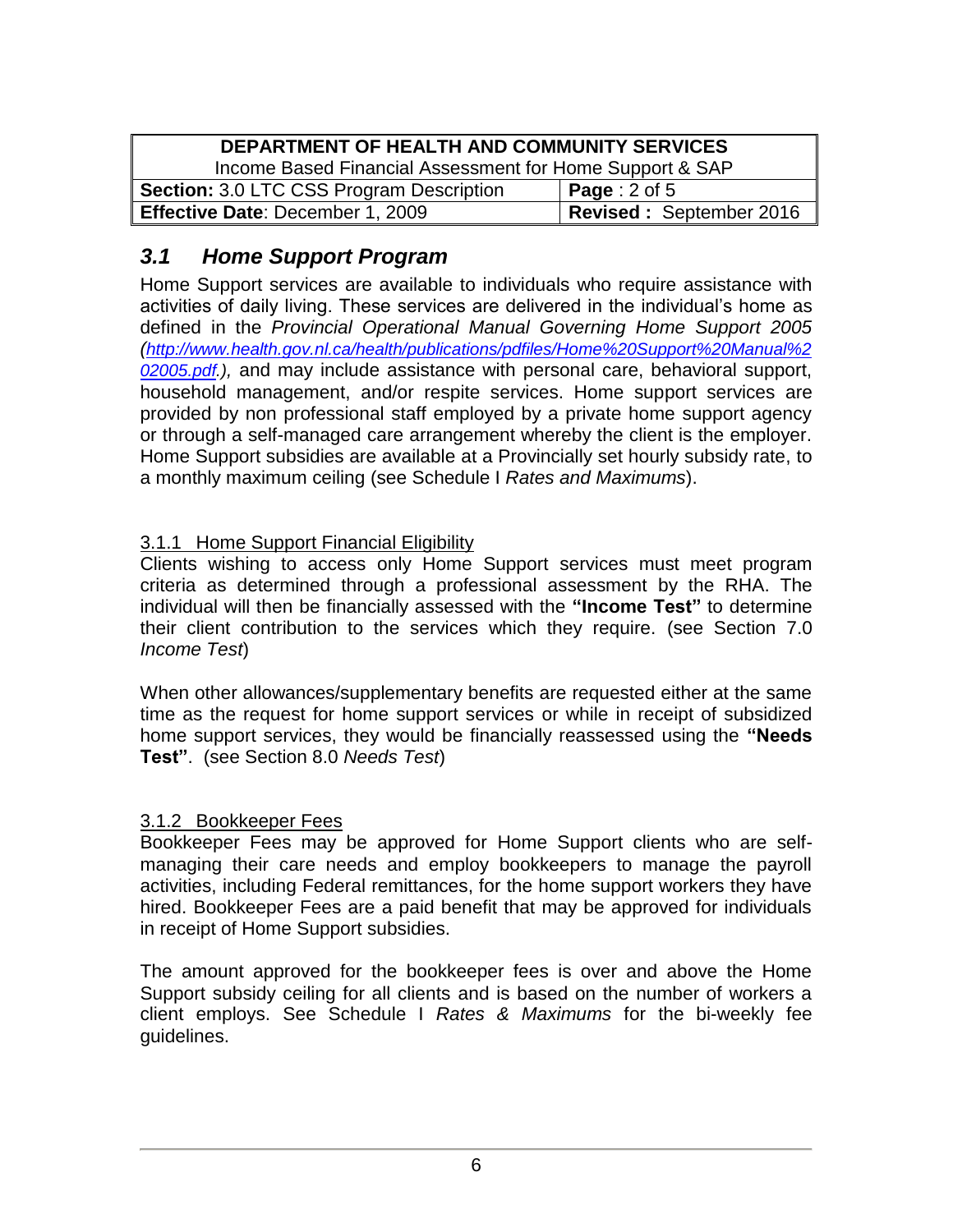| DEPARTMENT OF HEALTH AND COMMUNITY SERVICES                 |                      |  |  |
|-------------------------------------------------------------|----------------------|--|--|
| Income Based Financial Assessment for Home Support & SAP    |                      |  |  |
| <b>Section: 3.0 LTC CSS Program Description</b>             | <b>Page</b> : 3 of 5 |  |  |
| Revised: September 2016<br>Effective Date: December 1, 2009 |                      |  |  |

### <span id="page-10-0"></span>*3.2 Allowances/Supplementary Benefits*

Allowances/supplementary benefits are provided to support individuals under 65, Right Futures clients, and Alternate Family Care clients in either the community or an appropriate care setting to meet their needs. The allowances/supplementary benefits covers a wide array of services designed to assist an individual to remain supported in their environment, such as rent supplements and community access funding. To qualify for financial subsidization for these benefits, the allowable liquid asset level must first be met (See Schedule II *Allowable Liquid Assets*).

The "**Needs Test**" financial assessment will be used to calculate the client contribution when the individual meets the liquid asset criteria and:

- meet the eligibility criteria for Home Support services but may not be in receipt of subsidized Home Support;
- is requesting only allowances/supplementary benefits; or
- is requesting allowances/supplementary benefits and home support services.

Individuals in receipt of subsidized home support services and subsequently requests allowances/supplementary benefits, the total package of services will be financially reassessed with the Needs Test.

Individuals in receipt of allowances/supplementary benefits and subsequently requests home support services, will have the total package of services financially reassessed with the Needs Test.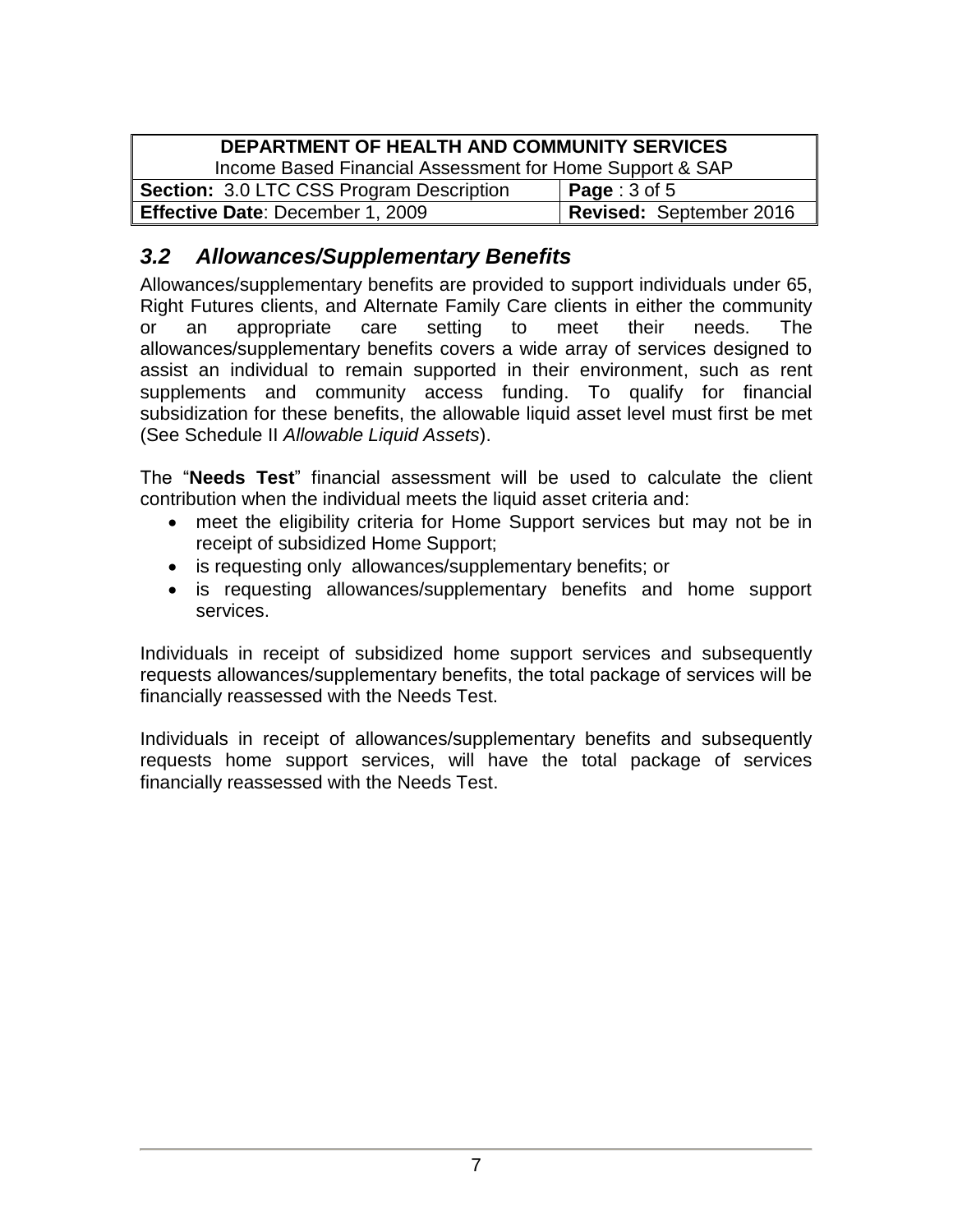| DEPARTMENT OF HEALTH AND COMMUNITY SERVICES                 |                          |  |
|-------------------------------------------------------------|--------------------------|--|
| Income Based Financial Assessment for Home Support & SAP    |                          |  |
| <b>Section: 3.0 LTC CSS Program Description</b>             | <b>Page</b> : $4$ of $5$ |  |
| Revised: September 2016<br>Effective Date: December 1, 2009 |                          |  |

### <span id="page-11-0"></span>*3.3 Special Assistance Program*

The Special Assistance Program (SAP) provides basic supportive health products to individuals who meet program criteria to assist them with activities of daily living. The SAP is managed by the RHAs with an approved listing of available supplies, equipment and orthotics maintained by the Province. Benefits of the program include access to Health Supplies such as dressings, catheters and incontinence supplies; oxygen and related equipment and supplies; orthotics such as braces and burn garments; and equipment such as wheelchairs, commodes or walkers.

#### <span id="page-11-1"></span>3.3.1 SAP Program Eligibility

To access products/benefits through the SAP, the item being requested must be on the Provincially approved listing of product/benefits for the SAP; and the individual must meet both clinical and financial eligibility criteria.

Individuals in receipt of AES benefits are automatically financially eligible but may require a clinical assessment by RHA staff to determine program eligibility. There is no requirement for an individual to be in receipt of a service from the RHA as a condition of eligibility for the SAP, these individuals may apply directly to the appropriate RHA. Private paying residents of Long Term Care Facilities and PCHs may apply directly to the SAP to determine if they meet financial and program eligibility for requested products.

#### <span id="page-11-2"></span>3.3.2 Special Assistance Program Financial Eligibility

To be eligible for these benefits, individuals must meet the following criteria:

- Hold a valid MCP card;
- Meet provincially set liquid asset levels;
- Have Line 236 Net Income below the provincially set maximums for the product/benefit;
- Have exhausted benefits available through private insurance plans;
- Have a professional assessment and where necessary a prescription completed;
- Have a demonstrated long term (typically greater than three months) or palliative need for the product;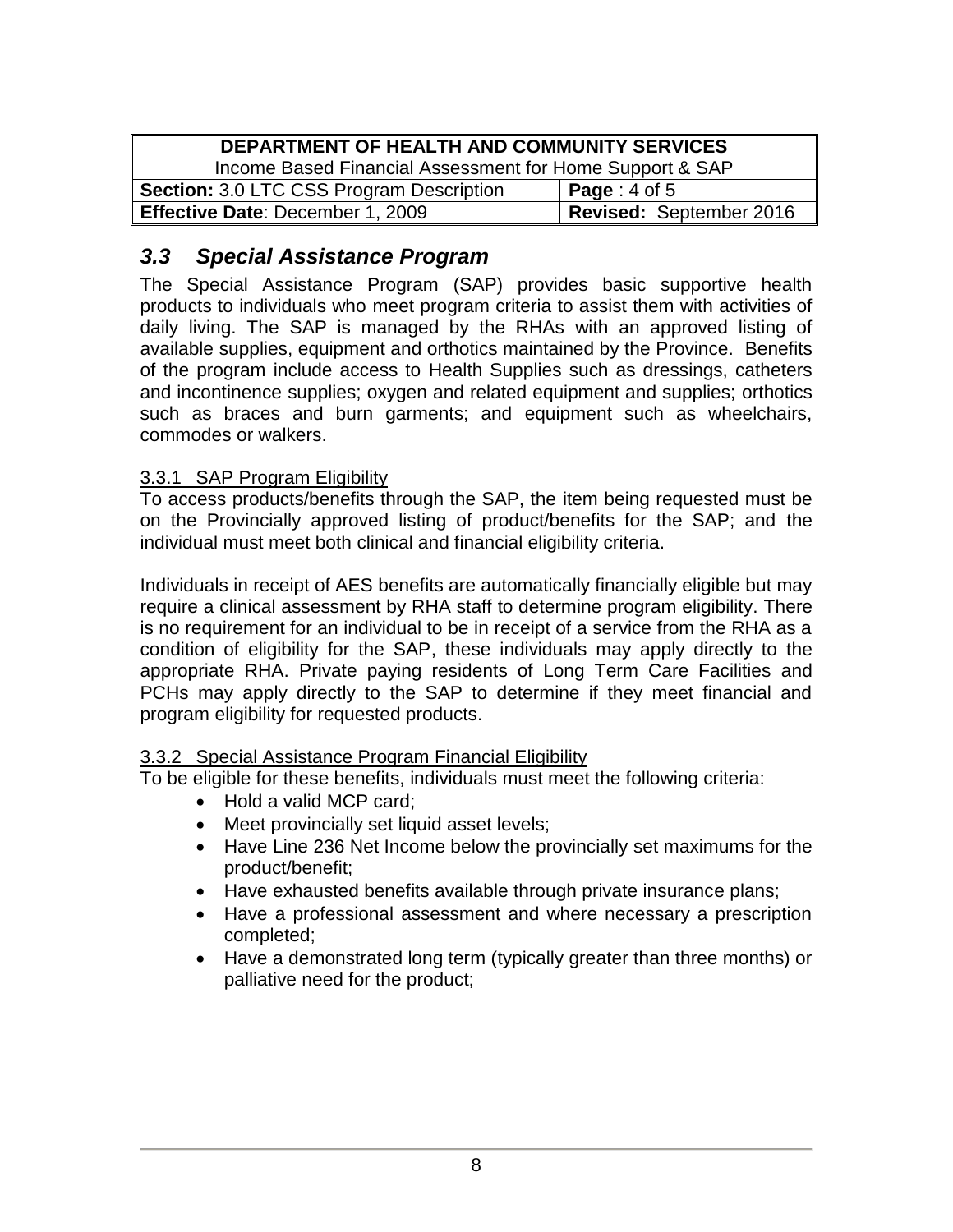| DEPARTMENT OF HEALTH AND COMMUNITY SERVICES                        |                  |  |
|--------------------------------------------------------------------|------------------|--|
| Income Based Financial Assessment for Home Support & SAP           |                  |  |
| <b>Section: 3.0 LTC CSS Program Description</b>                    | Page: $5$ of $5$ |  |
| Revised: September 2016<br><b>Effective Date: December 1, 2009</b> |                  |  |

- Have a condition requiring equipment for a short term need; and
- Be financially assessed with the **"Income Test"** to determine their client contribution to the SAP benefits which they require.

The SAP may be a stand-alone benefit or a supplementary benefit to other programs within the LTC CSS system. Eligibility for this program does not automatically qualify an individual for other supplementary benefits without further assessment to determine the individuals need for supportive services.

The Income Test will be the financial assessment used when the client is requesting only SAP benefits. If the client has already been income tested and is in receipt of subsidized home support services, then the approved SAP benefits would be fully subsidized and any client contribution collected would be applied against the Home Support services.

The Needs Test is the financial assessment used for determining the client contribution when the individual is in receipt of SAP and in receipt of, or subsequently requests, a service/benefit other than Home Support.

#### <span id="page-12-0"></span>3.3.3 One-Time Requests

Individuals presenting with a one-time request for a product/benefit through the SAP would have their total client contribution assessed as 3 X the monthly contribution calculated by the Income Test. The product cost must be more than the 3 month contribution for the individual to be eligible.

The following provides an example of how this is to be calculated:

| Piece of equipment requested                   | \$150    |
|------------------------------------------------|----------|
| Line 236 of Client                             | \$15,050 |
| Monthly contribution                           | \$30     |
| Client contribution for product is 3 x monthly | \$90     |
| Client is eligible for subsidization:          |          |
| <b>RHA Pays to Vendor</b>                      | \$60     |
| <b>Client Pays to Vendor</b>                   | \$90     |

If multiple one-time requests or a combination of one-time and then a new ongoing requests are approved during the fiscal year, the individuals contribution is not to exceed their annual contribution toward the cost of the products/benefits.

Individuals requesting a one-time only item from the Special Assistance Program are to be assessed with the Income Test as per Section 7.0 *Income Test.*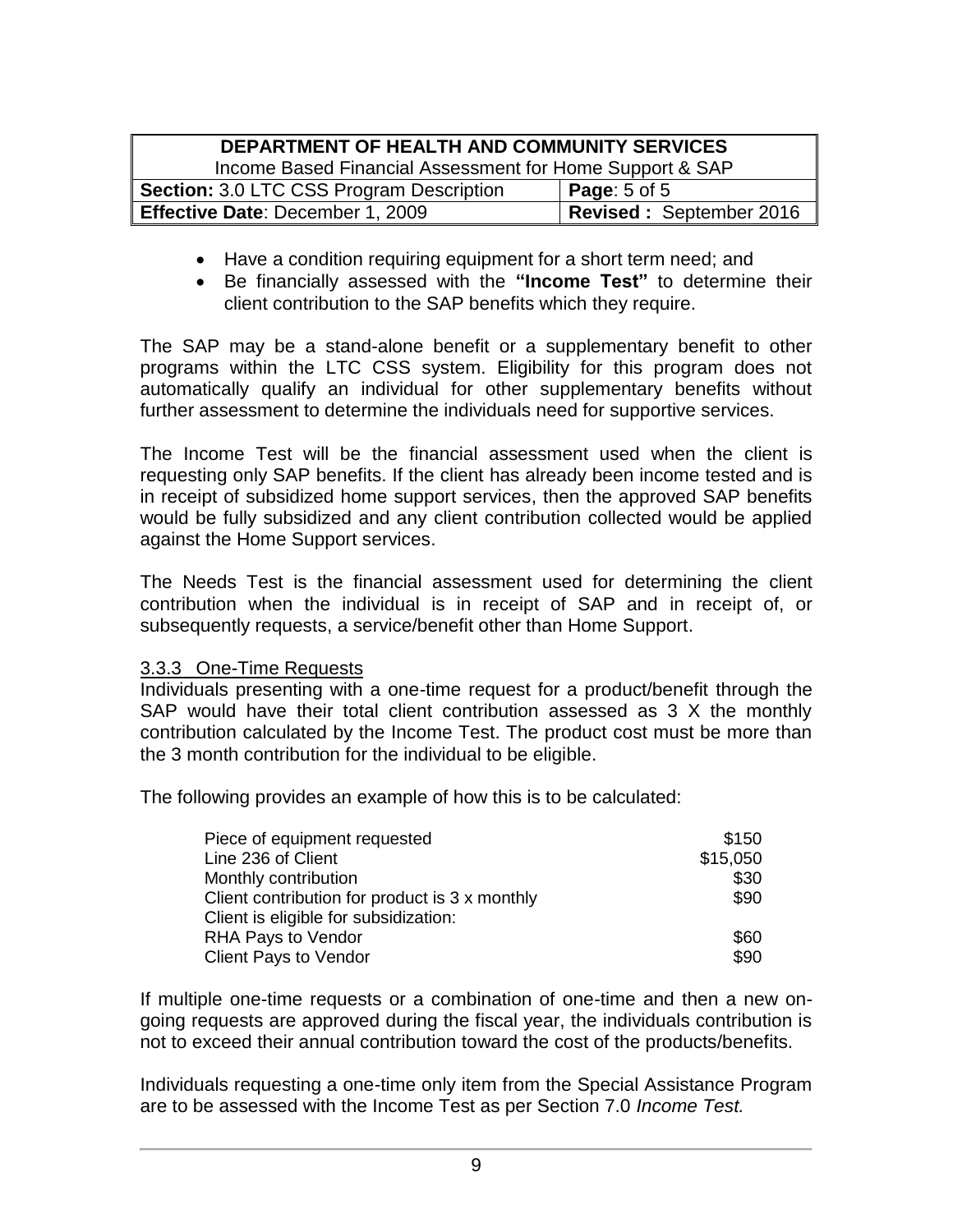| DEPARTMENT OF HEALTH AND COMMUNITY SERVICES              |                             |  |
|----------------------------------------------------------|-----------------------------|--|
| Income Based Financial Assessment for Home Support & SAP |                             |  |
| Section: 4.0 Financial Assessment Overview               | <b>Page:</b> 1 of 2         |  |
| Effective Date: December 1, 2009                         | <b>Revised: August 2014</b> |  |

# <span id="page-13-0"></span>**4.0 FINANCIAL ASSESSMENT OVERVIEW**

A financial assessment process is in place which enables a RHA to complete an assessment for any individual who requests financial subsidization for a service/benefit in the LTC CSS system.

### <span id="page-13-1"></span>*4.1 Guiding Principles*

The LTC CSS system financial assessment policy is based on the following principles:

- 1. All individuals will be financially assessed to determine their financial contribution towards the approved programs and services being accessed.
- 2. The approved programs and services are those that have been authorized by the RHA staff to meet the client's assessed needs.
- 3. An individual's financial contribution is only made towards one program or service.
- 4. When a couple has one individual receiving services from the Home Living Model and the spouse is receiving services from the Residential or LTCH Model, any contribution towards subsidized Home Living Services cannot be claimed as an expense in any other financial assessment.
- 5. Once a client is assessed using the Income Based Financial Assessment, they will no longer be eligible to be assessed by the Needs Test unless they request additional services governed by that financial assessment.

### <span id="page-13-2"></span>*4.2 Individual/Client Responsibility*

Individuals who can afford the full cost of their services do not require a financial assessment.

Individuals who cannot afford to pay the full cost of their services/benefits may request a financial assessment to determine their eligibility for financial subsidization and client contribution.

Individuals requesting financial subsidization must:

- Complete the appropriate application form;
- Provide the required financial information and/or documentation to complete the particular financial assessment;
- Agree to pay the amount calculated as the monthly client contribution;
- Agree to follow program policies; and
- Provide any additional information that may be requested by the RHA in relation to the subsidized service.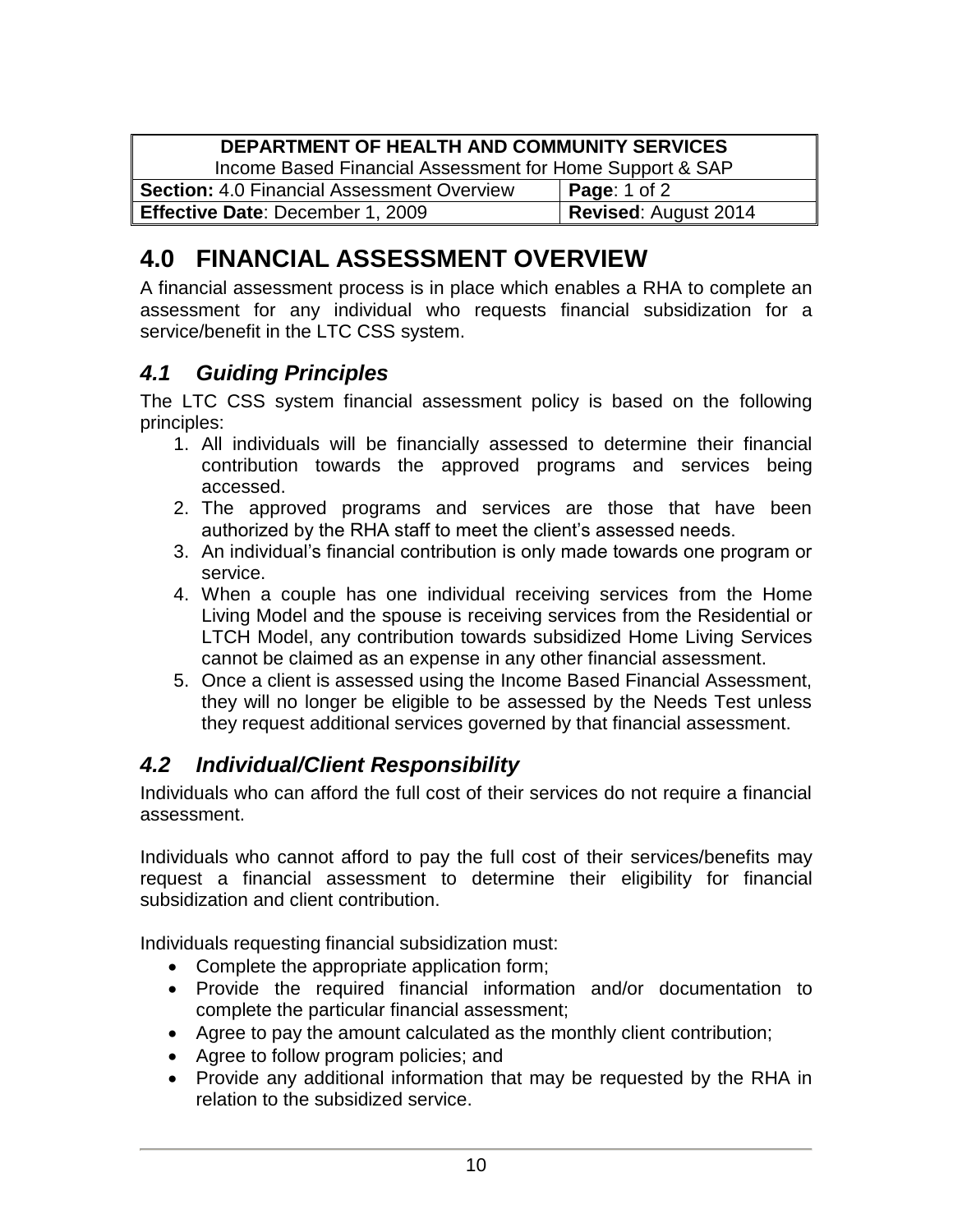| <b>DEPARTMENT OF HEALTH AND COMMUNITY SERVICES</b>       |                             |  |
|----------------------------------------------------------|-----------------------------|--|
| Income Based Financial Assessment for Home Support & SAP |                             |  |
| <b>Section: 4.0 Financial Assessment Overview</b>        | <b>Page:</b> 1 of 2         |  |
| <b>Effective Date: December 1, 2009</b>                  | <b>Revised: August 2014</b> |  |

If the individual does not provide all information required by the RHA the application for financial subsidization will not be processed.

#### **The full monthly client contribution towards the approved service must first be paid to the service provider/bookkeeper before the RHA subsidy is paid, regardless of the start date within the initial month.**

If the monthly contribution is greater than the cost of the approved service for a given month, then the client is responsible for the full cost of that month's service.

### <span id="page-14-0"></span>*4.3 Financial Assessment Process Timelines*

Within 5 working days of receiving all required information from the individual requesting a financial subsidy, the financial assessments will be completed and the clinical assessor notified of the results. It is the responsibility of the individual to provide the necessary information to complete the assessment. Any service received by the individual prior to the completion of the financial assessment and approval of the subsidy is the responsibility of the individual.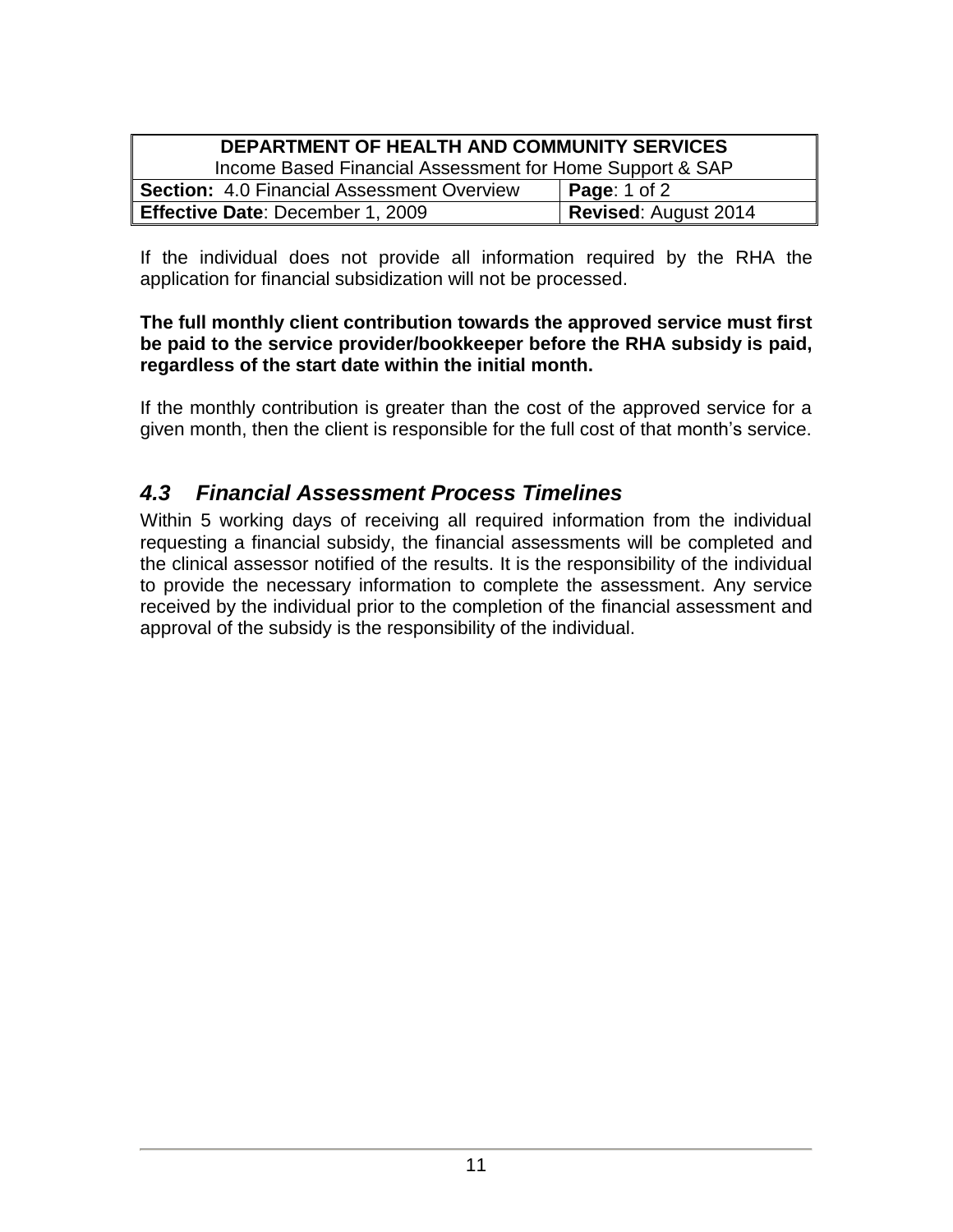#### **DEPARTMENT OF HEALTH AND COMMUNITY SERVICES**

Income Based Financial Assessment for Home Support & SAP

**Section:** 5.0 Financial Assessment Types **Page** : 1 of 2 **Effective Date:** December 1, 2009 **Revised:** August 2014

# <span id="page-15-0"></span>**5.0 FINANCIAL ASSESSMENT TYPES**

There are three types of financial assessments utilized in the LTC CSS system are:

- 1. Income Test
- 2. Needs Test
- 3. LTC/PCH/CCH/Medically Discharged Financial Assessment

The financial assessment type applied when a request for subsidization is processed is dependent upon the program or allowance/supplementary benefit being requested.

### <span id="page-15-1"></span>*5.1 Application of A Financial Assessment*

The table below identifies the financial assessment that is to be used for each Program from which services are being requested.

| <b>Program</b>                                | <b>Services Requested</b>                   | <b>Financial</b><br><b>Assessment</b> |
|-----------------------------------------------|---------------------------------------------|---------------------------------------|
| <b>Home Support</b>                           | Home Support Only                           | Income                                |
|                                               | With SAP                                    | Income                                |
|                                               | With Allowances/Supplements                 | <b>Needs</b>                          |
|                                               | With B/L (both Relative and Non-Relative)   | <b>Needs</b>                          |
|                                               | <b>Alternate Family Care Resident</b>       | <b>Needs</b>                          |
|                                               | Individual Living Arrangement Client        | <b>Needs</b>                          |
| <b>Special Assistance Program</b>             | <b>SAP Only</b>                             | Income                                |
| (SAP)                                         | With Home Support                           | Income                                |
|                                               | With Allowances/Supplements                 | <b>Needs</b>                          |
|                                               | With B/L (both Relative and Non-Relative)   | <b>Needs</b>                          |
|                                               | Alternate Family Care Resident              | <b>Needs</b>                          |
|                                               | Co-op Apartment Resident                    | <b>Needs</b>                          |
|                                               | Individual Living Arrangement Client        | <b>Needs</b>                          |
| <b>Special Child Welfare Allowance (SCWA)</b> |                                             | <b>Needs</b>                          |
| <b>Allowances/Supplements</b>                 | Allowances/Supplements Only                 | <b>Needs</b>                          |
|                                               | With Home Support                           | <b>Needs</b>                          |
|                                               | With SAP                                    | <b>Needs</b>                          |
| <b>B&amp;L Relative Supplement</b>            | <b>B&amp;L Relative Supplement Only</b>     | <b>Needs</b>                          |
|                                               | With Home Support                           | <b>Needs</b>                          |
|                                               | With SAP                                    | <b>Needs</b>                          |
| <b>B&amp;L Non-Relative Supplement</b>        | <b>B&amp;L Non-Relative Supplement Only</b> | <b>Needs</b>                          |
|                                               | With Home Support                           | Needs                                 |
|                                               | With SAP                                    | <b>Needs</b>                          |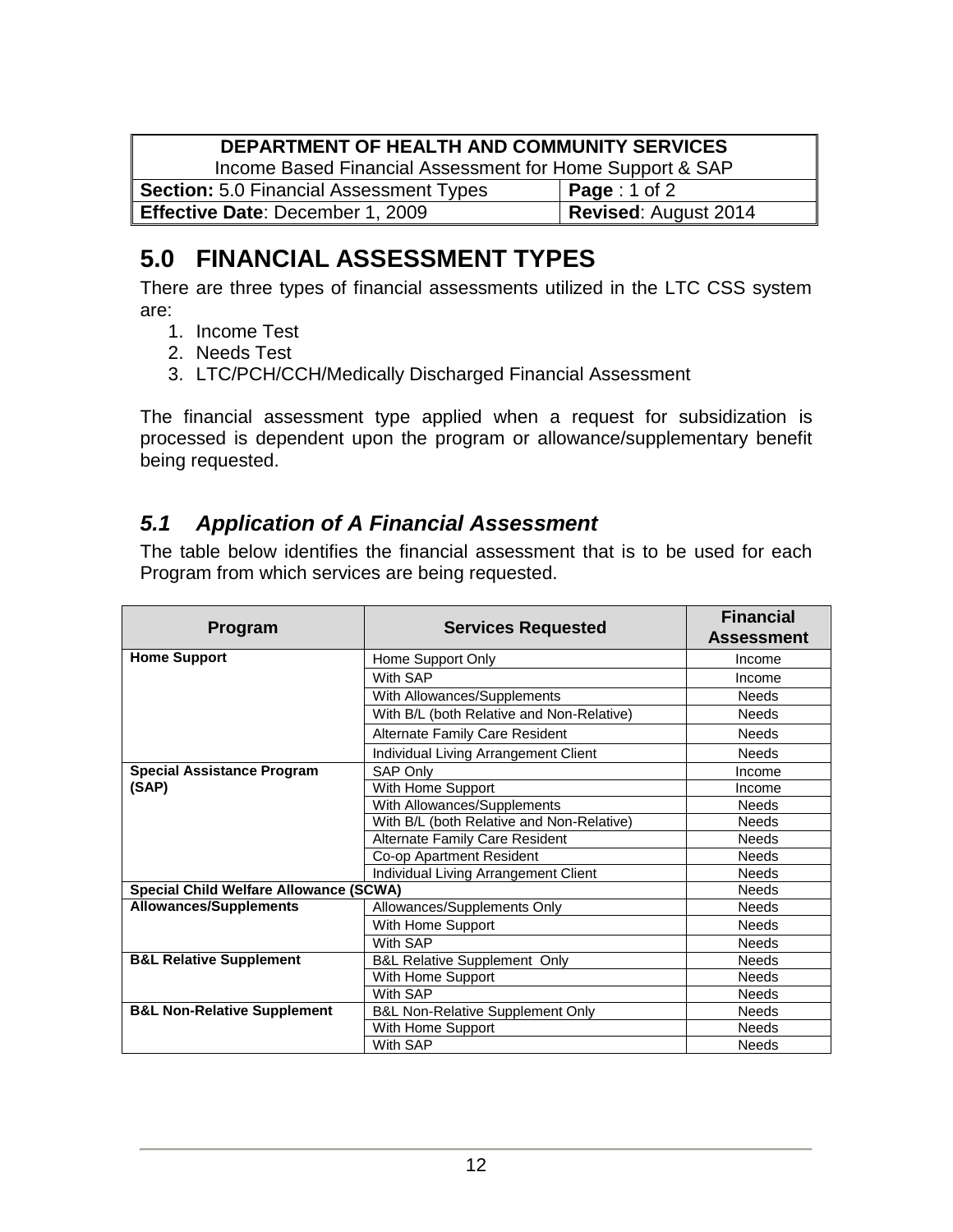| DEPARTMENT OF HEALTH AND COMMUNITY SERVICES                     |              |  |
|-----------------------------------------------------------------|--------------|--|
| Income Based Financial Assessment for Home Support & SAP        |              |  |
| <b>Section:</b> 5.0 Financial Assessment Types                  | Page: 2 of 2 |  |
| <b>Revised: August 2014</b><br>Effective Date: December 1, 2009 |              |  |

| Program                                                   | <b>Services Requested</b>           | <b>Financial</b><br><b>Assessment</b> |
|-----------------------------------------------------------|-------------------------------------|---------------------------------------|
| <b>Alternate Family Care (AFC)</b>                        | Alternate Family Care (AFC) Only    | Needs                                 |
|                                                           | With Home Support                   | <b>Needs</b>                          |
|                                                           | With SAP                            | <b>Needs</b>                          |
| <b>Co-op Apartments</b>                                   | Co-op Apartments Only               | <b>Needs</b>                          |
|                                                           | With SAP                            | <b>Needs</b>                          |
| <b>Individual Living Arrangements</b>                     | Individual Living Arrangements Only | <b>Needs</b>                          |
|                                                           | With SAP                            | <b>Needs</b>                          |
| <b>Long Term Care Facilities</b>                          |                                     | <b>LTC Assessment</b>                 |
| <b>Personal Care &amp; Community Care Homes (PCH/CCH)</b> |                                     | <b>LTC Assessment</b>                 |
| <b>Protective Community Residences</b>                    |                                     | <b>LTC Assessment</b>                 |

### <span id="page-16-0"></span>*5.2 Use of Multiple Assessments*

It is possible that the situation will arise where more than one assessment may be used to determine an individual's eligibility for financial subsidization.

There will be cases present where a community spouse of a Long Term Care Facility/Personal Care Home subsidized resident requests a financial subsidy for services/benefits under the Home or Residential Living Models. The LTC Assessment would first be applied to the couple to determine the amount of income, if any, which would flow to the community spouse. If the community spouse requires Home Support Only and/or Special Assistance Program benefits the Income Test would then be applied. In the application of the Income Test, the Line 236 of the community spouse would be used to determine the client contribution. The income of the LTC resident, including any that may be diverted to the community spouse, is not to be considered in the financial assessment. **The client contribution of the community spouse is not to be considered an allowable expense in the LTC Financial Assessment.**

When the community spouse requires benefits other than Home Support and/or SAP, the Needs Test will be applied. **The client contribution of the community spouse is not to be considered an allowable expense in the LTC Financial Assessment.**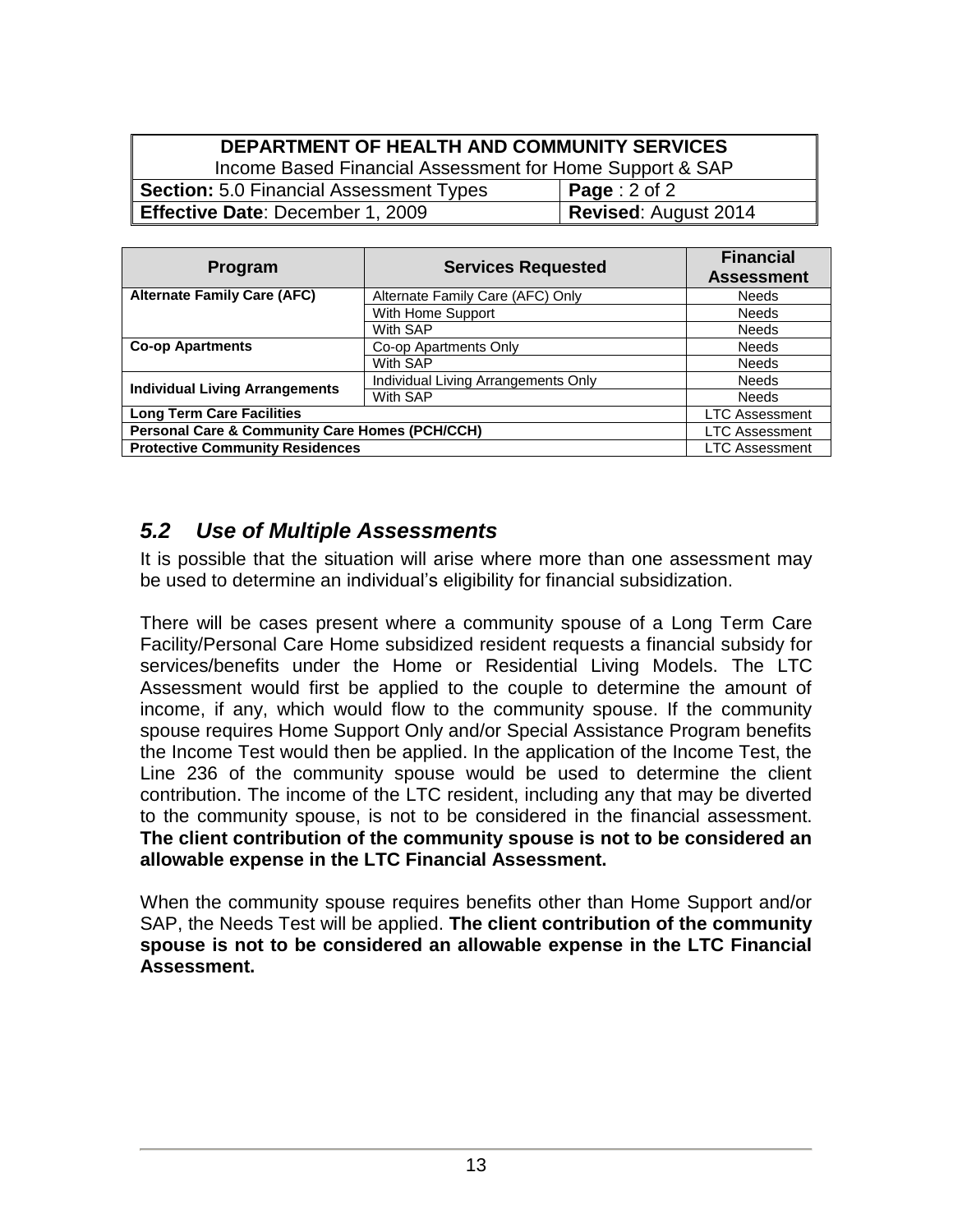| DEPARTMENT OF HEALTH AND COMMUNITY SERVICES              |                       |  |
|----------------------------------------------------------|-----------------------|--|
| Income Based Financial Assessment for Home Support & SAP |                       |  |
| <b>Section:</b> 6.0 Financial Assessment Components      | $\vert$ Page : 1 of 4 |  |
| <b>Effective Date: December 1, 2009</b>                  | Revised: June 2010    |  |

# <span id="page-17-0"></span>**6.0 FINANCIAL ASSESSMENT COMPONENTS**

As identified in Section 5.0 *Financial Assessment Types,* there are three types of financial assessments utilized in the LTC CSS system. Each of these tests gives different consideration to the income, expenses and liquid assets of the individual applying for subsidization. This section provides a general description of income and liquid assets.

### <span id="page-17-1"></span>*6.1 Net Income as Calculated by Canada Revenue Agency*

For the purposes of the Income Test, the RHAs will be referring to the net income calculated by Canada Revenue Agency (CRA) as identified in Line 236 of the Notice of Assessment. Schedule III includes a listing of the income and deductions which CRA considers in the calculation of Line 236.

The Canada Revenue Agency requires an individual to file a tax return for the prior calendar year if any of the following situations apply:

- Taxes have to be paid for the prior calendar year.
- CRA had sent a request to file a return.
- If the individual and spouse or common-law partner elected to split pension income for the prior calendar year.
- The individual received Working Income Tax Benefit (WITB) advance payments in the prior calendar year and they wish to apply for WITB advance payments for the current calendar year.
- The individual disposed of capital property in the prior calendar year (for example, the sale of real estate or shares) or the individual realized a taxable capital gain (for example, if a mutual fund or trust attributed amounts to the individual, or the individual is reporting a capital gains reserve claimed on the a previous return)
- The individual has to repay any Old Age Security or Employment Insurance benefits.
- The individual has not repaid all of the amounts withdrawn from their Registered Retirement Savings Plan (RRSP) under the Home Buyers' Plan or the Lifelong Learning Plan.
- The individual has to contribute to the Canada Pension Plan (CPP).

Even if none of these requirements apply, the individual may still want to file a return to receive certain benefits and credits.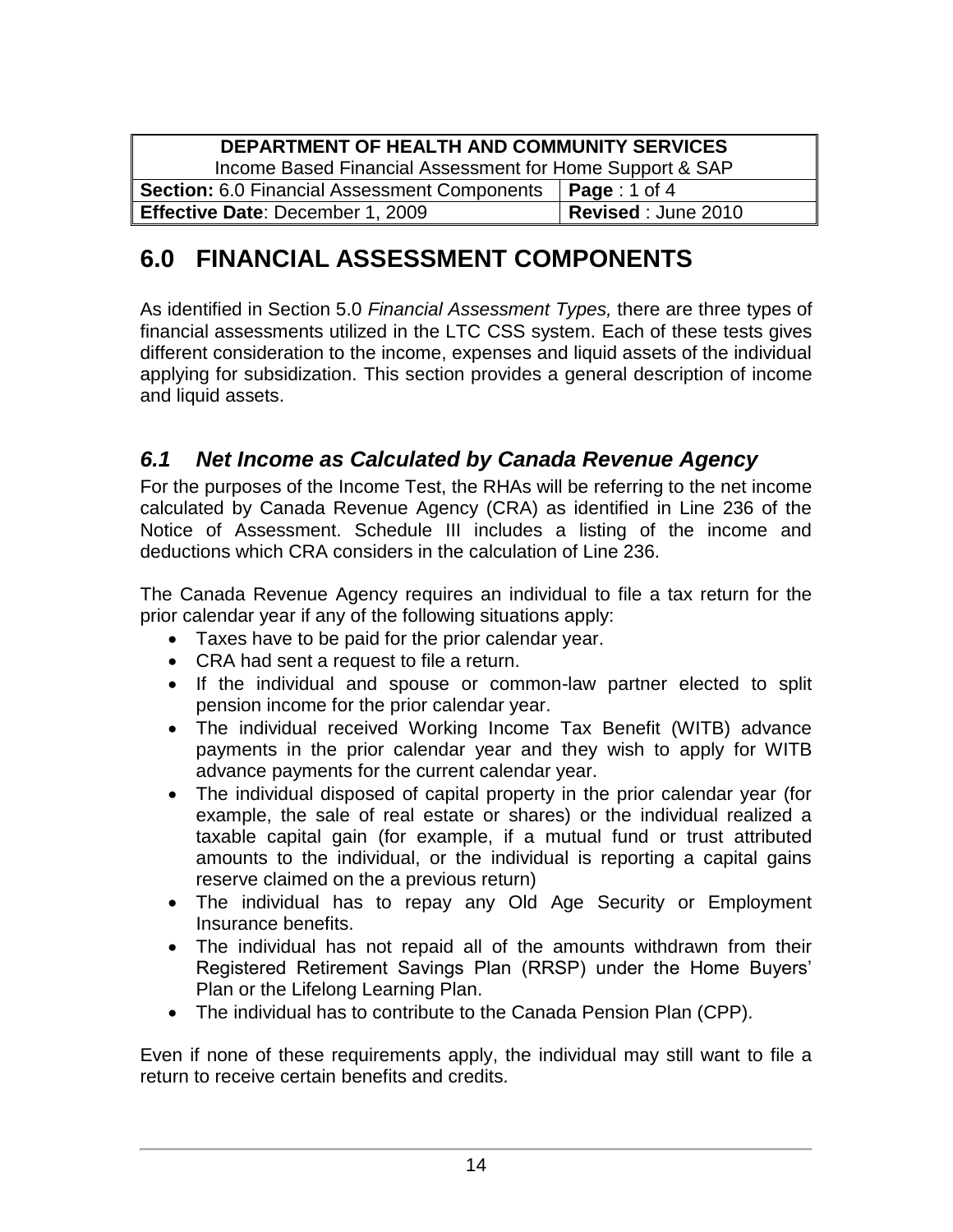#### **DEPARTMENT OF HEALTH AND COMMUNITY SERVICES**

| Income Based Financial Assessment for Home Support & SAP           |                           |
|--------------------------------------------------------------------|---------------------------|
| <b>Section:</b> 6.0 Financial Assessment Components   Page: 2 of 4 |                           |
| <b>Effective Date: December 1, 2009</b>                            | <b>Revised: June 2010</b> |

The Canada Revenue Agency identifies the following benefits of filing a return: *You may want to file a return if any of the following applies to you:*

- *You want to claim a refund.*
- *You received Working Income Tax Benefit (WITB) advance payments in prior year and you want to apply for WITB advance payments.*
- *You want to apply for the GST/HST credit.*
- *You or your spouse or common-law partner want to begin or continue receiving your Canada Child Tax Benefit payments.*
- *You have incurred a non-capital loss in the previous year that you want to be able to apply in other years.*
- *You want to carry forward or transfer the unused portion of your tuition. education and textbook amounts.*
- *You want to report income for which you could contribute to an RRSP, in order to keep your RRSP deduction limit for future years up to date.*
- *You want to carry forward the unused investment tax credit on expenditures you incurred during the current year.*
- *You receive the Guaranteed Income Supplement or Allowance benefits under the Old Age Security Program. You can usually renew your benefit simply by filing your return by April 30th. If you choose not to file a return, you will have to complete a renewal application form.*

### <span id="page-18-0"></span>*6.2 Liquid Assets*

Liquid assets are considered in the Income Test assessment process. The allowable liquid levels vary depending on the programs and services being requested. Schedule II *Allowable Liquid Assets* details the allowable liquid asset levels by program and service.

Individuals who have liquid assets above the allowable limits are not eligible for subsidization therefore a financial assessment would not be completed.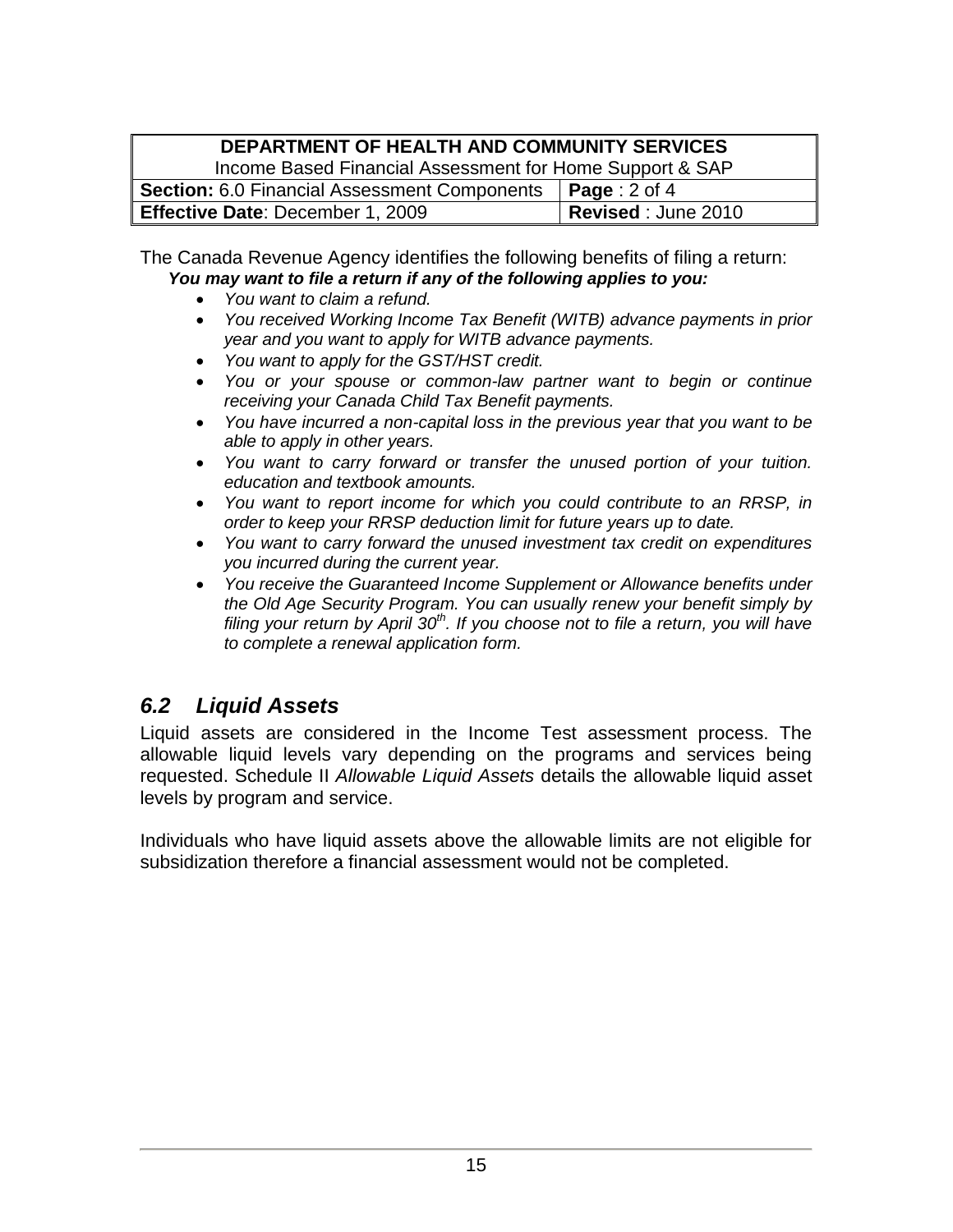#### **DEPARTMENT OF HEALTH AND COMMUNITY SERVICES** Income Based Financial Assessment for Home Support & SAP **Section:** 6.0 Financial Assessment Components | **Page** : 3 of 4 **Effective Date:** December 1, 2009 **Revised** : June 2010

#### <span id="page-19-0"></span>6.2.1 Liquid Assets that are Assessed

A liquid asset is a possession or valuable that is in the form of cash, or can easily be converted to cash without losing much, if any, of its value. The following types of assets are considered liquid assets and are assessed:

- Cash
- Bank accounts
- Treasury bills
- Guaranteed income certificates (RHAs may work to maximize funds where penalties apply to early liquidation)
- Bonds
- Marketable securities listed on stock exchanges
- Marketable commodities listed on commercial exchanges
- The income provided from RRSP's, and RRIF's is to be considered assessable income. Any withdrawal of funds from these plans is to be considered income in the month of withdrawal.

#### <span id="page-19-1"></span>6.2.2 Liquid Assets that are Not Assessed

Non-liquid assets are not easily converted to cash. The following types of assets are not considered liquid and are not assessed:

- Shares in private companies and the assets of unincorporated businesses
- Prepaid funeral expenses (both spouses)
- Real property, including personal residences, cottages, lands, etc.
- Tangible personal property, including household effects, motor homes, jewelry, artworks, etc.
- RRSP's and RRIF's
- Settlements from the Breast Cancer Testing Class Action Suit

#### <span id="page-19-2"></span>6.2.3 Confirmation of Liquid Asset Levels

Individuals requesting a financial assessment must provide documentation for the verification of their liquid asset levels. Individuals will be required to present the documentation detailing the closing balance of their liquid assets from only the most recent prior month. For example, if the individual is requesting a financial assessment during August 2010, all statements/documentation for July 2010 must be presented.

In situations where there had been a significant withdrawal of funds during the prior month, the RHA may request the individual to swear an affidavit to the effect that they no longer have any legal claim to the funds.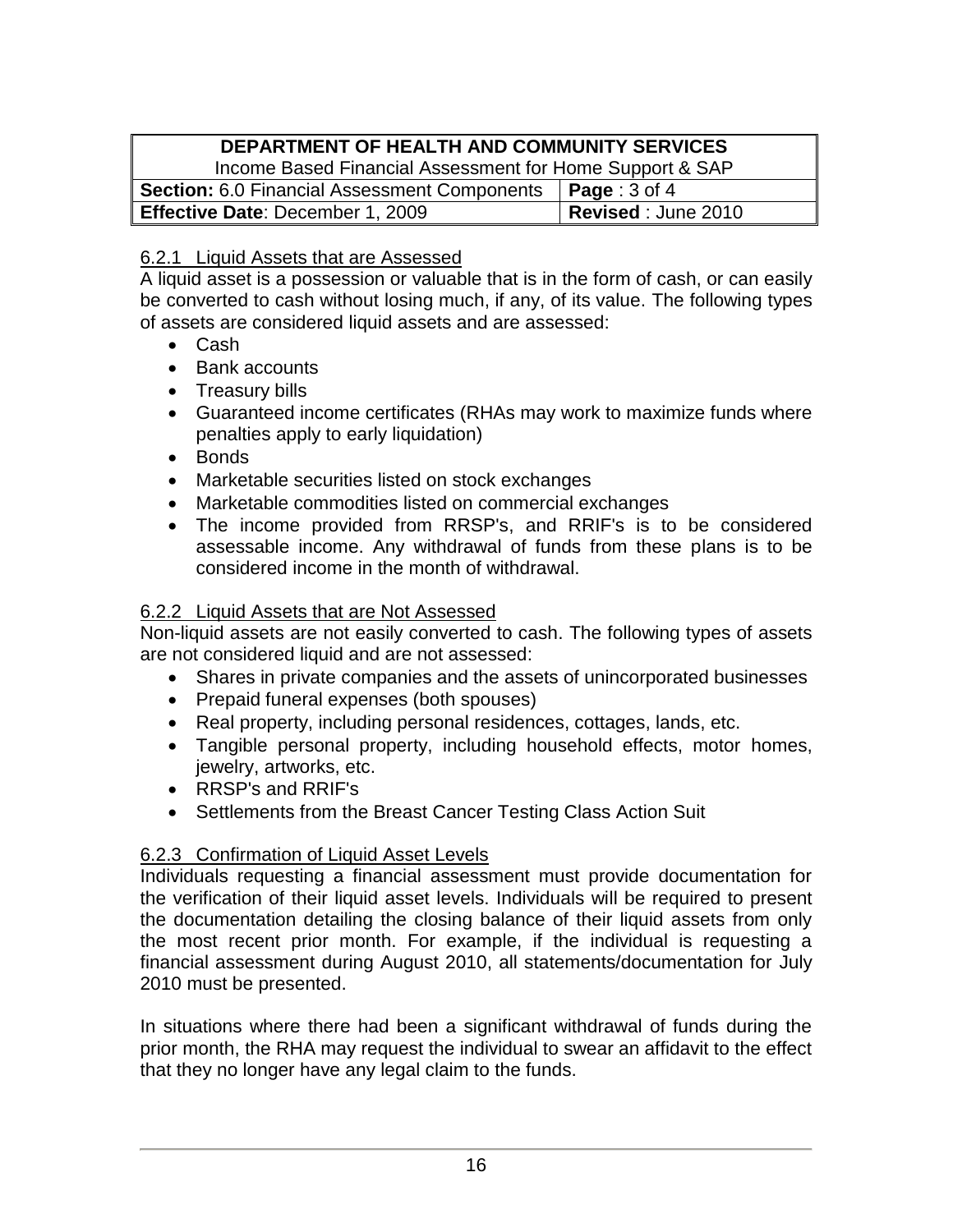| DEPARTMENT OF HEALTH AND COMMUNITY SERVICES              |                           |
|----------------------------------------------------------|---------------------------|
| Income Based Financial Assessment for Home Support & SAP |                           |
| <b>Section:</b> 6.0 Financial Assessment Components      | $\vert$ Page : 4 of 4     |
| Effective Date: December 1, 2009                         | <b>Revised: June 2010</b> |

<span id="page-20-0"></span>6.2.4 Treatment of Severance Packages due to Layoff

There may be situations where an individual has received a significant severance package as a result of a layoff. The following guideline identifies the process to follow in such situations:

- 1. Clients impacted by layoff will be re-assessed, as per program policy, to determine:
	- a. their continued need for supportive services or supplementary benefits; and
	- b. client contribution toward services or subsidy due to their changed circumstances.
- 2. If liquid assets exceed program exemption levels due to the receipt of a layoff severance package by the client/family, the excess funds may be used in the following manner:
	- a. Transferred within 7 business days of receipt, into a Registered Retirement Savings Plan (RRSP) or Registered Retirement Investment Fund (RRIF). Income received from these plans will be considered as part of the monthly/annual income in the financial assessment.
	- b. The contribution in (a) will be considered as a one-time exemption from the Home Support policy for the treatment of new contributions to RRSP's and RRIF's.
- 3. Individuals may choose to keep a portion of the severance package to bring their liquid assets to the maximum exemption level permitted by provincial policy for the program accessed.
- 4. All funds in excess of these options will be treated as non-allowable liquid assets and considered in the financial review.
- 5. In the event the client/family member returns to work, a financial reassessment would be completed which must consider income from employment as well as any income received from the investment made per item 2(a) above.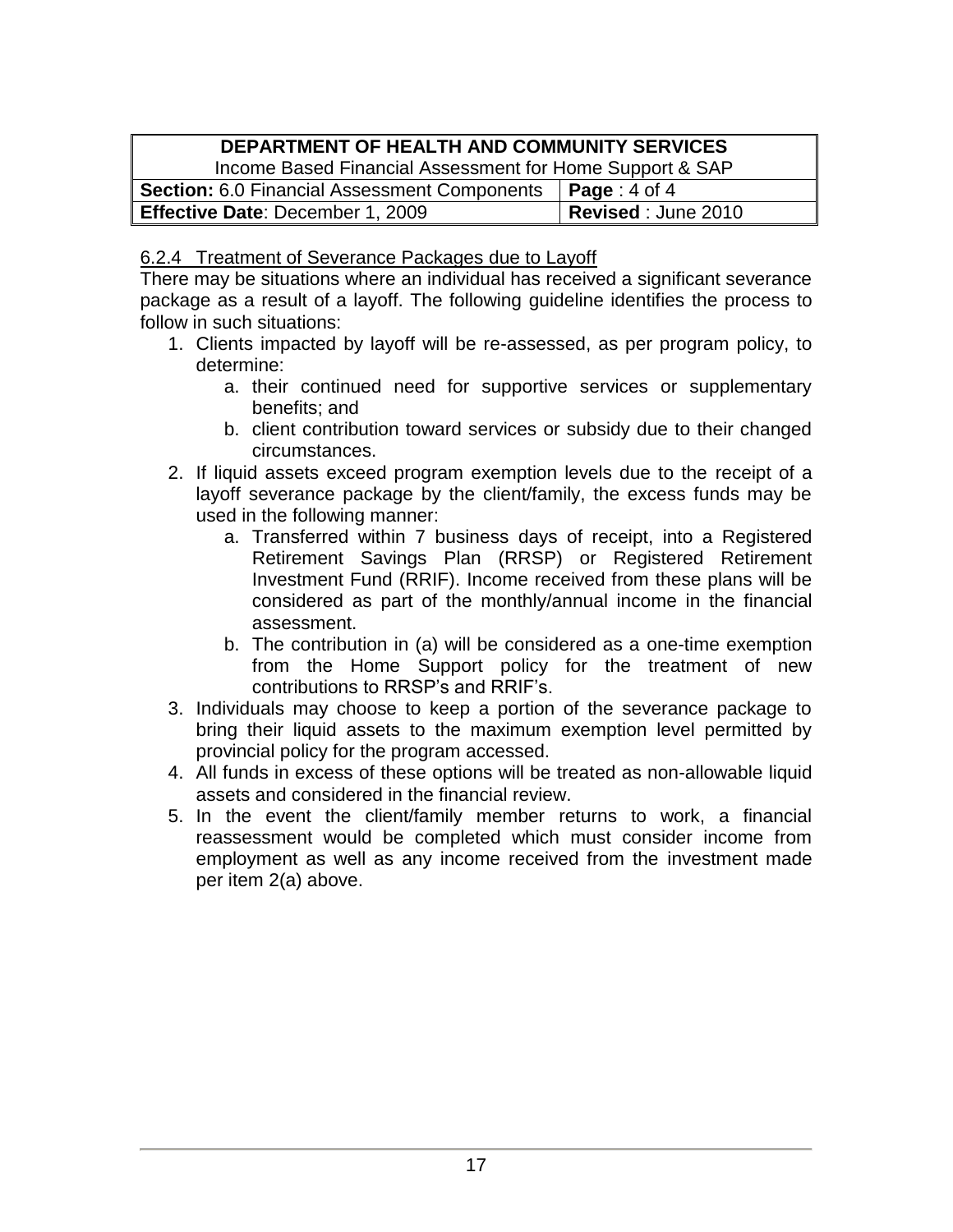| DEPARTMENT OF HEALTH AND COMMUNITY SERVICES              |                         |  |
|----------------------------------------------------------|-------------------------|--|
| Income Based Financial Assessment for Home Support & SAP |                         |  |
| <b>Section: 7.0 Income Test</b>                          | <b>Page: 1 of 9</b>     |  |
| <b>Effective Date: December 1, 2009</b>                  | Revised: September 2016 |  |

# <span id="page-21-0"></span>**7.0 INCOME TEST**

The income based financial assessment process applies to all individuals who apply for Home Support only and/or the Special Assistance Program and have been deemed eligible for service by RHA staff.

The income test is solely based on the income reported on Line 236 of the Canada Revenue Agency Notice of Assessment from the previous Income Tax Assessment year. Expenses of the individual are not considered.

See Schedule VII *Sample Income Test Application* for the application/assessment form.

### <span id="page-21-1"></span>*7.1 Application of Income Test*

#### <span id="page-21-2"></span>7.1.1 Liquid Assets

It must first be determined that the individual presenting for a financial assessment has liquid assets below the allowable level for the program and/or service being requested. If the allowable liquid asset level is met, then the assessor will proceed with the application of the income test.

#### <span id="page-21-3"></span>7.1.2 Income Exemption Threshold

The income exemption threshold is a Provincially set level of income which is exempt from the financial assessment process in the application of the Income Test. The threshold will differ depending on whether or not the assessment is being completed for a single individual or a couple. In the event there are dependant(s) residing with the individual, an additional annual exemption may be added to the basic exemption threshold (also refer to Section 7.1.4 *Dependant Income*).

See Schedule V *Income Exemption Thresholds*, for the current income exemption thresholds.

#### <span id="page-21-4"></span>7.1.3 Outstanding Debt of Individual

The Income Test does not take into consideration expenses or debts of the individual. It is based solely on the individual's reported net income, and permits the individual to manage their financial affairs with the income that is retained after the client contribution is made.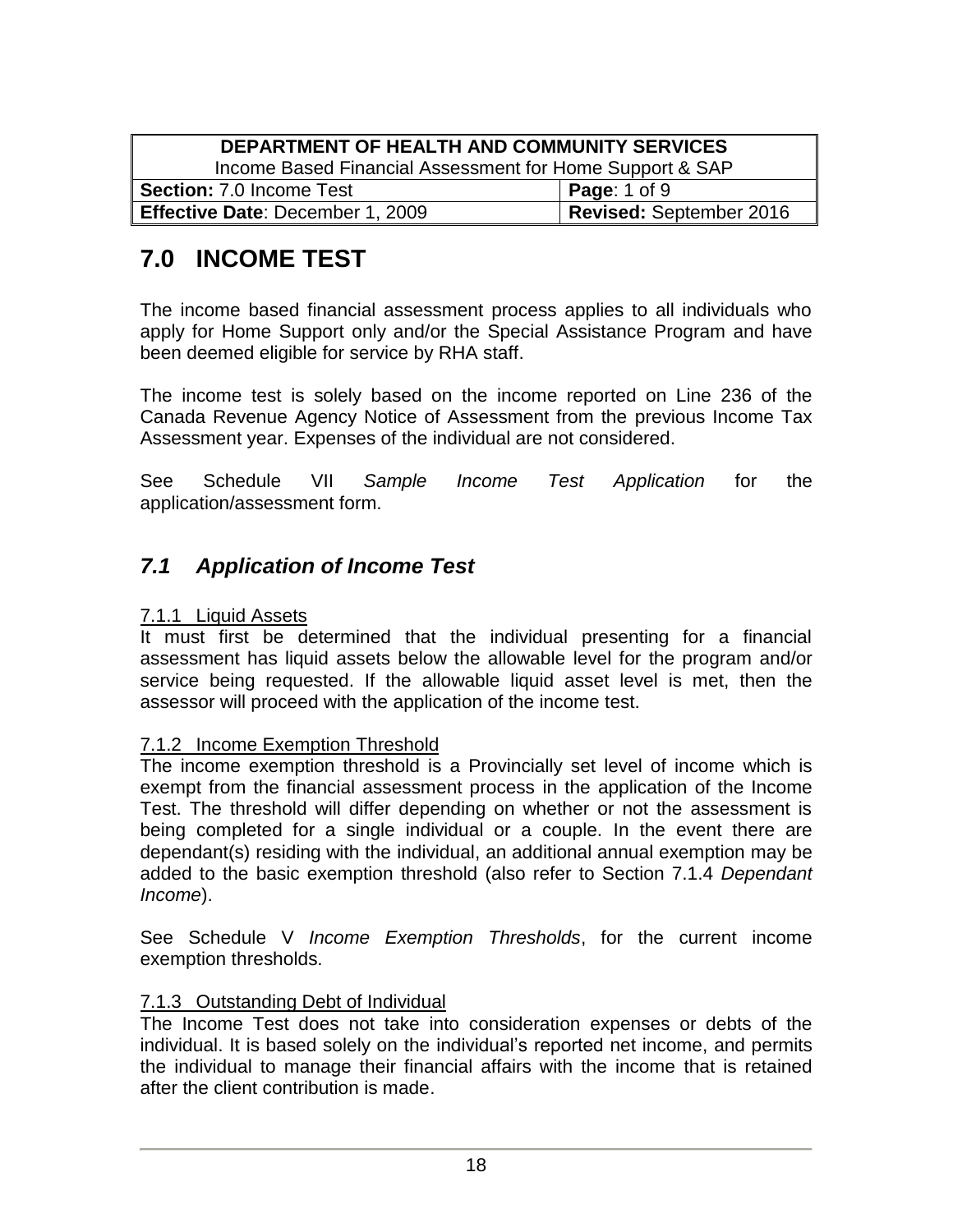| DEPARTMENT OF HEALTH AND COMMUNITY SERVICES              |                                |  |
|----------------------------------------------------------|--------------------------------|--|
| Income Based Financial Assessment for Home Support & SAP |                                |  |
| <b>Section: 7.0 Income Test</b>                          | <b>Page:</b> $2$ of $9$        |  |
| Effective Date: December 1, 2009                         | <b>Revised: September 2016</b> |  |

#### <span id="page-22-0"></span>7.1.4 Dependant Income

When the client chooses to claim the additional exemption amount for a dependant, any income earned by that dependant would be considered as income for the family and their Notice Of Assessment Line 236 Net Income must be used in determining the client contribution.

#### <span id="page-22-1"></span>7.1.5 Client Contribution Calculation

An individual applying for Home Support only and/or the Special Assistance Programs will be income tested to determine the amount, if any, of client contribution.

The bands of income above the income exemption thresholds will be assessed using the percentages identified in Schedule IV *Income Test Bands and Assessment Percentages*. Also refer to Schedule VII *Examples of Calculating Client Contribution Using the Income Test*. The details of how to manually calculate the client contribution has been included in these schedules, however RHA staff will have access to either CRMS Pay or a Client Contribution Calculator which will be used to automatically calculate the contribution amount. Client contributions under a pre-determined level (see Schedule II *Rates and Maximums*) will not be collected.

If the monthly contribution calculated is greater than the cost of the approved service, the client is not eligible for financial subsidization.

#### <span id="page-22-2"></span>7.1.6 Individuals with Income below the Income Exemption Threshold

In the event the individual reports income below the exemption threshold, as per the Notice of Assessment, the individual will be eligible for a subsidy with no client contribution, providing they meet the liquid asset criteria. All approved benefits would be set up in CRMS Pay Module or the client payment system being used by the RHA.

#### <span id="page-22-3"></span>7.1.7 Individuals Presenting with No Notice of Assessment

#### *Home Support/On-going Special Assistance Program Benefits*

When an individual under 65 presents at the initial application of the income test without a Notice of Assessment, the assessor will assume there is no income and proceed with the assessment as detailed in the section "Individuals with Income below the Income Exemption Threshold".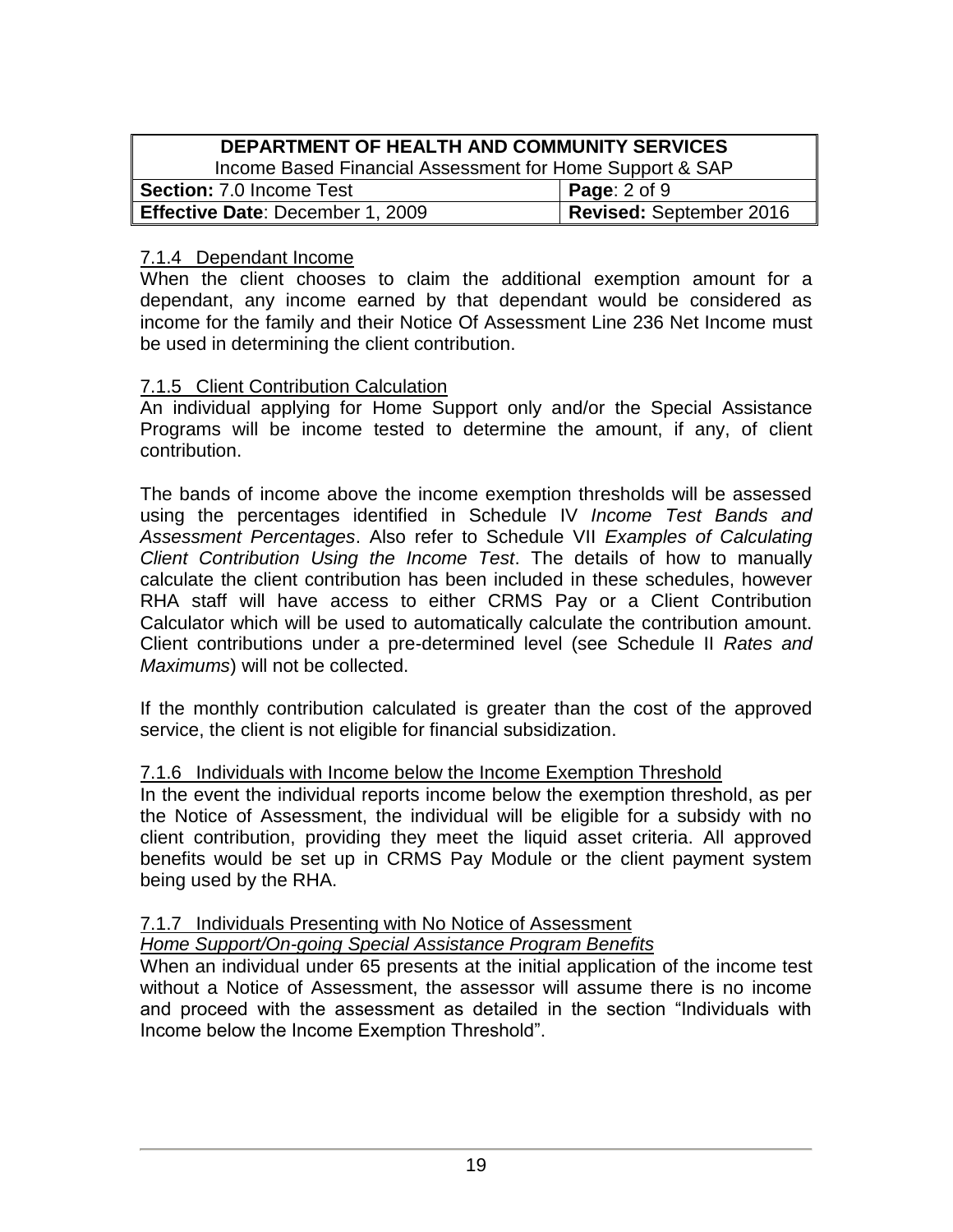| <b>DEPARTMENT OF HEALTH AND COMMUNITY SERVICES</b>       |                         |  |
|----------------------------------------------------------|-------------------------|--|
| Income Based Financial Assessment for Home Support & SAP |                         |  |
| <b>Section: 7.0 Income Test</b>                          | Page: $3$ of $9$        |  |
| <b>Effective Date: December 1, 2009</b>                  | Revised: September 2016 |  |

When an individual who is over 65 presents at the initial application of the income test without a Notice of Assessment, the assessor will assume that the individual has an income equivalent to the basic OAS/GIS rates.

In either case, the individual must be advised that they will have six months to file a return and present the RHA with a Notice of Assessment. The client file should be flagged for a reassessment in 6 months.

#### *One Time Only Special Assistance Program Benefits*

Individuals requesting a one-time only item from the Special Assistance Program are required to provide their Notice of Assessment at the time of application. When an individual meets the SAP eligibility criteria as outlined in Section 3.3.1, but does not have a Notice of Assessment, they will not normally be eligible for financial subsidization of the requested item, as there will be no automatic assumption of a level of income.

If the individual would experience hardship (eg. risk of physical harm) by not having the item provided immediately, the RHA has the discretion to contact the Department to obtain approval for the request without the Notice of Assessment.

Individuals who had filed their Income Tax return but misplaced their Notice of Assessment can contact CRA at 1-800-959-8281 to request a duplicate copy.

#### **The RHA may also accept any official documentation from CRA that identifies the most recent Net Income reported on Line 236, if the Notice of Assessment is not available.**

#### <span id="page-23-0"></span>7.1.8 Assessment of Veteran's Allowance

Line 236 of the Notice of Assessment does not reflect income received by Veteran's as it is not a taxable income, however when an individual applies for subsidized programs it is to be assessed as income by the RHA.

Individuals applying for Home Support only and/or the Special Assistance Programs will be asked if they are in receipt of Veteran's Allowance, and if so, will be required to provide verification of the amount received. This income is to be added to the amount stated in Line 236 for a total assessment of the client's income.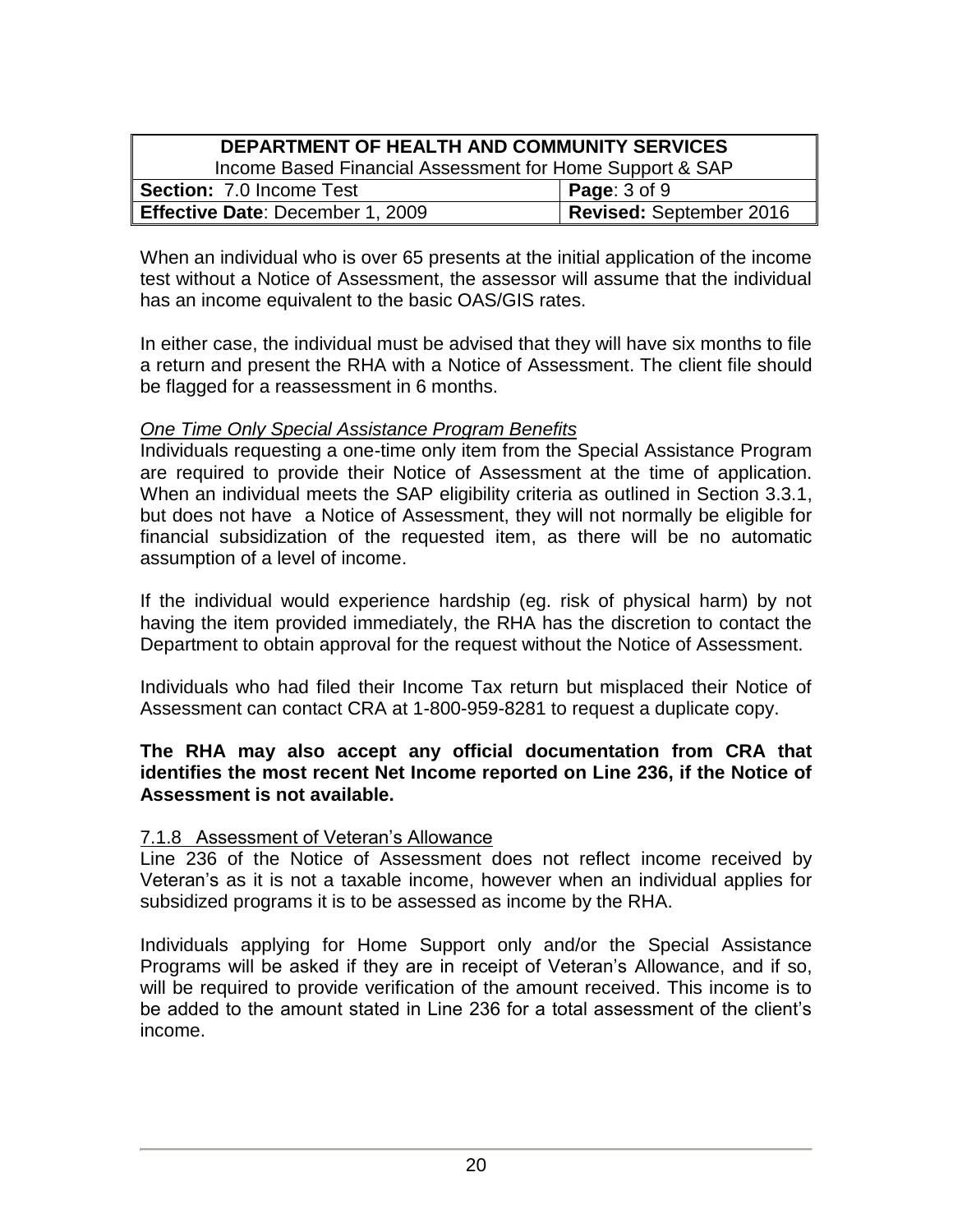| DEPARTMENT OF HEALTH AND COMMUNITY SERVICES              |                         |  |
|----------------------------------------------------------|-------------------------|--|
| Income Based Financial Assessment for Home Support & SAP |                         |  |
| <b>Section: 7.0 Income Test</b>                          | Page: $4$ of $9$        |  |
| <b>Effective Date: December 1, 2009</b>                  | Revised: September 2016 |  |

#### <span id="page-24-0"></span>7.1.9 Individuals with Employment Income

There may be instances when the Notice of Assessment is not reflective of the current financial circumstances of individuals who have employment income. In such cases, the assessor may use actual pay cheque statements to calculate monthly income rather than the Notice of Assessment. When using the actual pay cheque statements, voluntary deductions are to be added back to the net pay to determine the amount of income to be entered into CRMS Pay System. Voluntary deductions may include, but are not limited to:

- Optional Life Insurance
- Optional Health Plans (Basic coverage or Accidental Death/Dismemberment)
- Optional Dental Plans
- Top-up to Employer Mandated Health/Dental plans
- Top-up to Mandatory Income Tax deductions
- Long Term Disability Plans
- Home/Auto Insurance
- Social Club dues

#### <span id="page-24-1"></span>7.1.10 Converting Bi-Weekly/Semi-Monthly Income

When the income of an individual is determined using actual pay cheque statements the following methods are to be used to convert to monthly income.

- $\bullet$  Bi-weekly payment x 26 pay periods = Annual income
- (Bi-weekly payment x 26 pay periods) / 12 months = Monthly income
- Semi-monthly payment  $x$  24 = Annual income
- Semi-monthly payment  $x = 2$  = Monthly income

### <span id="page-24-2"></span>*7.2 Financial Reassessment*

The client is financially reassessed annually, at a minimum.

Financial reassessments may be requested by the client at any point in time when there are substantial changes in their income. The normal cost of living indexing to the Old Age Security/Guaranteed Income Supplement is not considered a significant change in income, and need only to be considered in the annual review process for Home Support and SAP. A variation in income due to changes in employment status would be considered significant and should result in a review.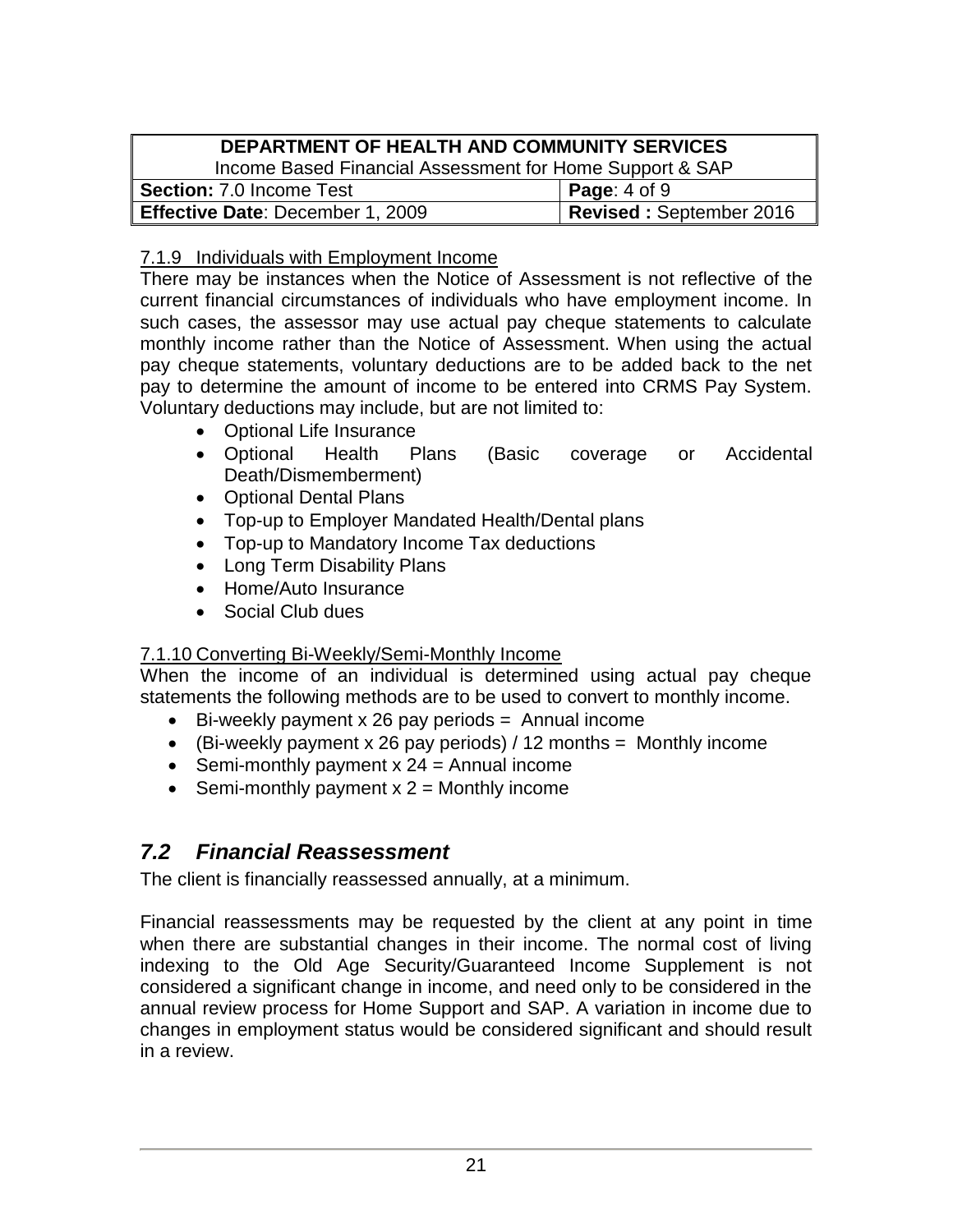| <b>DEPARTMENT OF HEALTH AND COMMUNITY SERVICES</b>                        |  |  |  |
|---------------------------------------------------------------------------|--|--|--|
| Income Based Financial Assessment for Home Support & SAP                  |  |  |  |
| <b>Section: 7.0 Income Test</b><br><b>Page:</b> 5 of 9                    |  |  |  |
| <b>Revised: September 2016</b><br><b>Effective Date: December 1, 2009</b> |  |  |  |

A financial reassessment may be undertaken by the RHA at any time information is received that there is a change to client's income that may affect the calculated client contribution.

#### <span id="page-25-0"></span>7.2.1 Reassessment Process

To reassess the client contribution when there has been a substantial change in the income of the client, the RHA will have to estimate the average monthly income based on the information more recent than the Notice of Assessment.

In estimating the revised income, the income of the individual includes, but is not limited to:

- Employment income;
- Public and private domestic and foreign pensions;
- Income provided from RRSP's and RRIF's, as well as withdrawal of funds from these plans;
- Transfer payments for any level of government (e.g. OAS, GIS, CPP, WHSC, Veteran's Allowance);
- Business revenues;
- Investment income (e.g. interest and dividends);
- Loan repayments from family members;
- Income from a trust fund:
- Social Assistance Payments;
- Lump sum payments received from any source;
- Rental income; and
- Any other form of monies received as income.

### <span id="page-25-1"></span>*7.3 Grand Parenting*

There will be clients in receipt of subsidized home support services prior to turning 65, who will have an increased client contribution calculated when financially assessed with the income test. A grand parenting period will be introduced for eligible clients that will give them time to adjust their finances so that they will be able to pay their client contribution at the end of the phase-in period.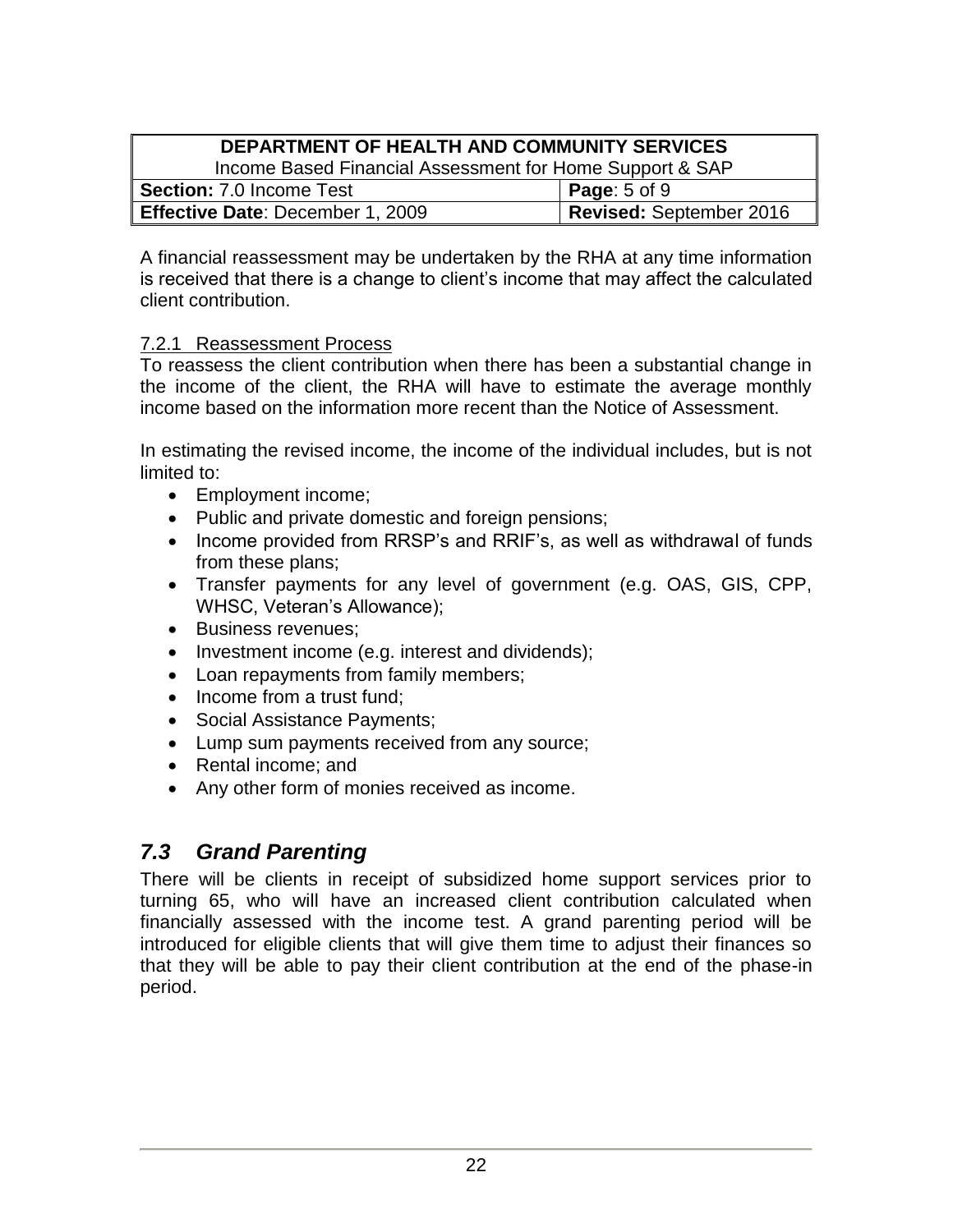#### **DEPARTMENT OF HEALTH AND COMMUNITY SERVICES** Income Based Financial Assessment for Home Support & SAP **Section:** 7.0 Income Test **Page**: 6 of 9 **Effective Date:** December 1, 2009 **Revised:** September 2016

#### <span id="page-26-0"></span>7.3.1 Eligibility for Grand Parenting

To be eligible for grand parenting the client must meet the following criteria:

- Client is turning 65 and is to be income tested upon financial reassessment.
- Client was in receipt of subsidized home support services prior to turning 65 and the financial assessment type of "enriched needs" or "no financial" had been applied in the CRMS Pay module.
- The application of the income test resulted in a monthly client contribution of \$50 or greater.

Clients would not be eligible for grand parenting if:

- The client contribution as determined by the income test is less than \$50 per month. These clients would be required to pay the full amount of the client contribution immediately upon reassessment.
- They had not been actively in receipt of subsidized home support services at the time of their 65<sup>th</sup> birthday.
- They had been income tested for home support services prior to turning 65 and the enriched needs test was applied in order to access medical transportation benefits through the Department of Advanced Education, Skills and Labour.

#### <span id="page-26-1"></span>7.3.2 Phase-in of Client Contribution

Clients being grand parented will have their client contribution phased in over a 4 year period. The first phase will see 25% of the client contribution increase that is calculated with the income test being added to the original Needs Test contribution. The client contribution will continue to increase by 25% each 12 month period, until the individual is paying 100% of the calculated client contribution. Each year the most recent CRA Notice of Assessment is used in the Income Test.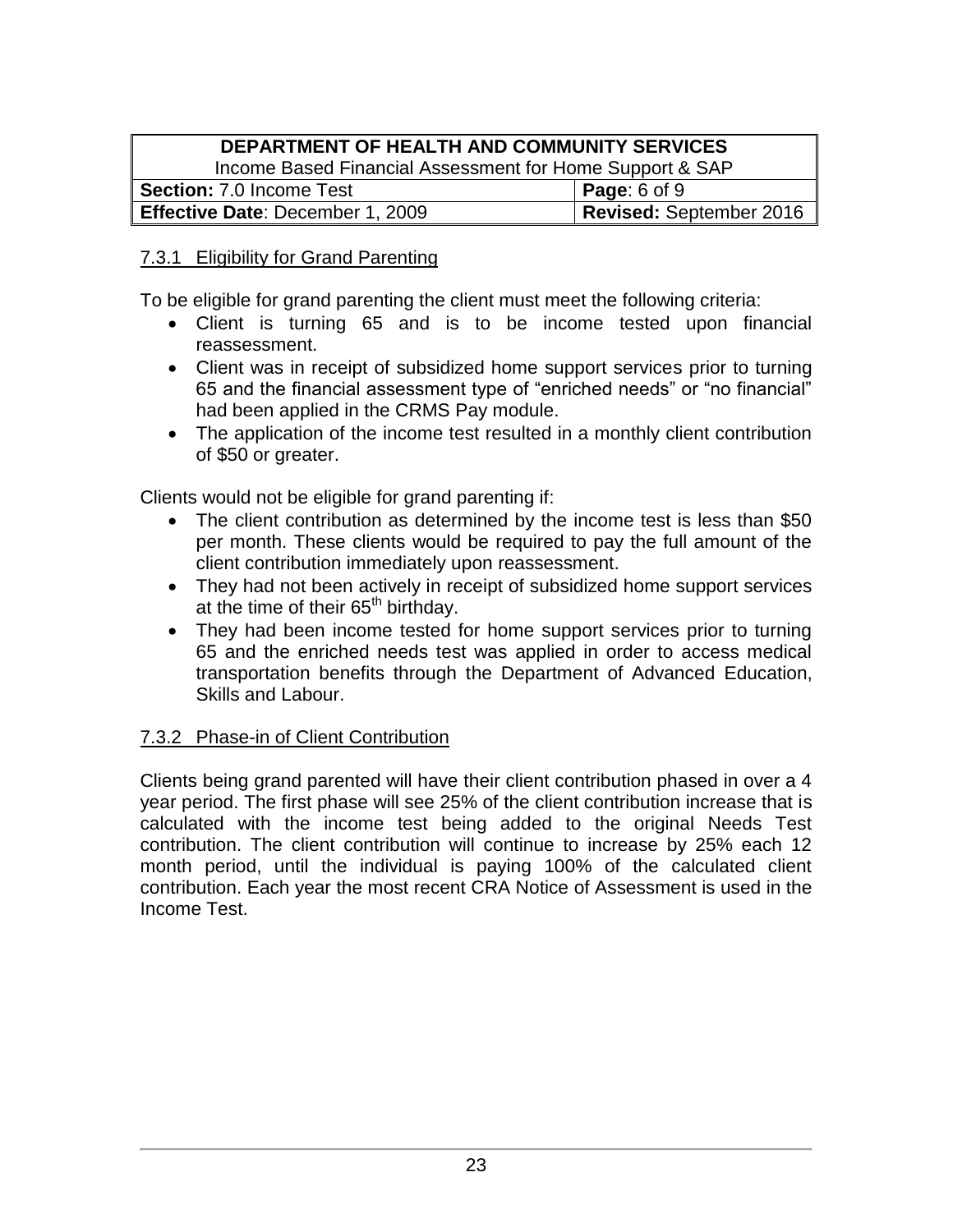#### **DEPARTMENT OF HEALTH AND COMMUNITY SERVICES** Income Based Financial Assessment for Home Support & SAP **Section:** 7.0 Income Test **Page**: 7 of 9 **Effective Date**: December 1, 2009 **Revised:** September 2016

The schedule for the grand parenting and phase-in is as follows:

| <b>Monthly Client Contribution as a</b><br>% of Income Test contribution |                                                                    |  |
|--------------------------------------------------------------------------|--------------------------------------------------------------------|--|
| Year 1                                                                   | 25 % of (Income Test less Enriched Needs) + 100% of Enriched Needs |  |
| Year <sub>2</sub>                                                        | 50 % of (Income Test less Enriched Needs) + 100% of Enriched Needs |  |
| Year <sub>3</sub>                                                        | 75 % of (Income Test less Enriched Needs) + 100% of Enriched Needs |  |
| Year 4                                                                   | 100 % of Income Test                                               |  |

The following is an example of how this would be applied:

Enriched Needs Client Contribution assessed as:  $$30$ <br>Income Test Monthly Client Contribution assessed as:  $$200$ Income Test Monthly Client Contribution assessed as:

| <b>Schedule of Increases to Client Contribution</b>                                    |          |                                     |  |
|----------------------------------------------------------------------------------------|----------|-------------------------------------|--|
| <b>Monthly Client</b><br><b>Client Contribution Calculation</b><br><b>Contribution</b> |          |                                     |  |
| <b>Enriched Needs Outcome</b>                                                          | \$30.00  |                                     |  |
| Year 1                                                                                 | \$72.50  | $(($200-$30) \times 25%) + $30$     |  |
| Year <sub>2</sub>                                                                      | \$115.00 | $((\$200-\$30) \times 50\%) + \$30$ |  |
| Year <sub>3</sub>                                                                      | \$157.50 | $(($200-$30) \times 75\%) + $30$    |  |
| Year 4                                                                                 | \$200.00 | \$200 x 100 %                       |  |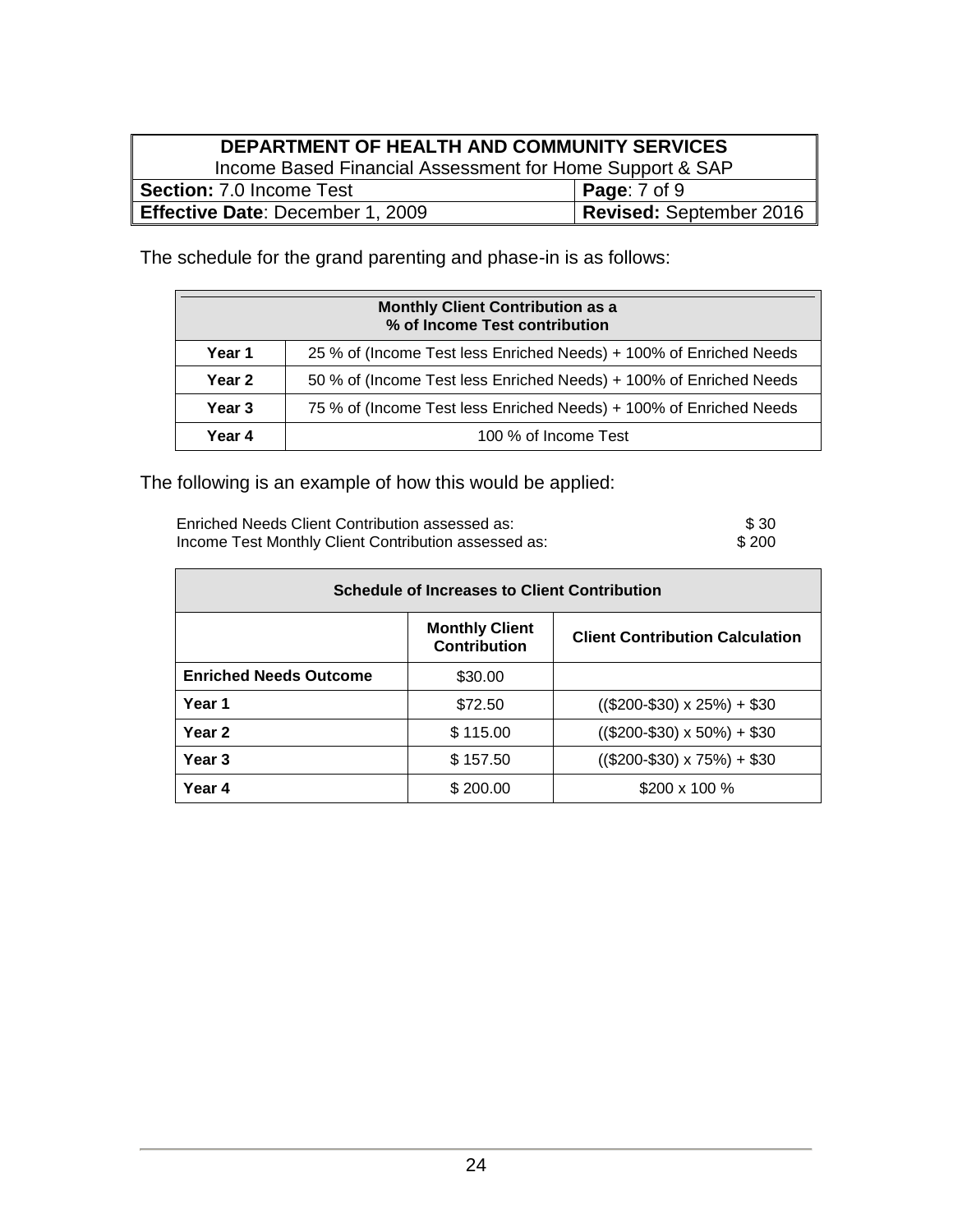| DEPARTMENT OF HEALTH AND COMMUNITY SERVICES                |                         |  |  |
|------------------------------------------------------------|-------------------------|--|--|
| Income Based Financial Assessment for Home Support & SAP   |                         |  |  |
| <b>Page:</b> $8$ of $9$<br><b>Section: 7.0 Income Test</b> |                         |  |  |
| <b>Effective Date: December 1, 2009</b>                    | Revised: September 2016 |  |  |

The following example demonstrates how the grandfathering would be applied in the event that the client contribution increased in year 3 due to increase in income.

| Enriched Needs Client Contribution assessed as:      | \$30  |
|------------------------------------------------------|-------|
| Income Test Monthly Client Contribution assessed as: | \$200 |
| Year 3 Monthly Client Contribution assessed as:      | \$250 |

| <b>Schedule of Increases to Client Contribution</b>                             |          |                                       |  |
|---------------------------------------------------------------------------------|----------|---------------------------------------|--|
| <b>Monthly Client</b><br><b>Client Contribution Calculation</b><br>Contribution |          |                                       |  |
| <b>Enriched Needs Outcome</b>                                                   | \$30.00  |                                       |  |
| Year 1                                                                          | \$72.50  | $(($200-$30) \times 25%) + $30$       |  |
| Year 2                                                                          | \$115.00 | $(($200-$30) \times 50\%) + $30$      |  |
| Year 3                                                                          | \$195.00 | $((\$250 - \$30) \times 75\%) + \$30$ |  |
| Year 4                                                                          | \$250.00 | $$250 \times 100 \%$                  |  |

#### <span id="page-28-0"></span>7.3.3 Termination of Grand Parenting

In the event the financial situation of a client changes, resulting in the client contribution calculated with the income test being more favorable, the grand parenting would cease immediately and the client contribution as calculated by the income test would be fully implemented.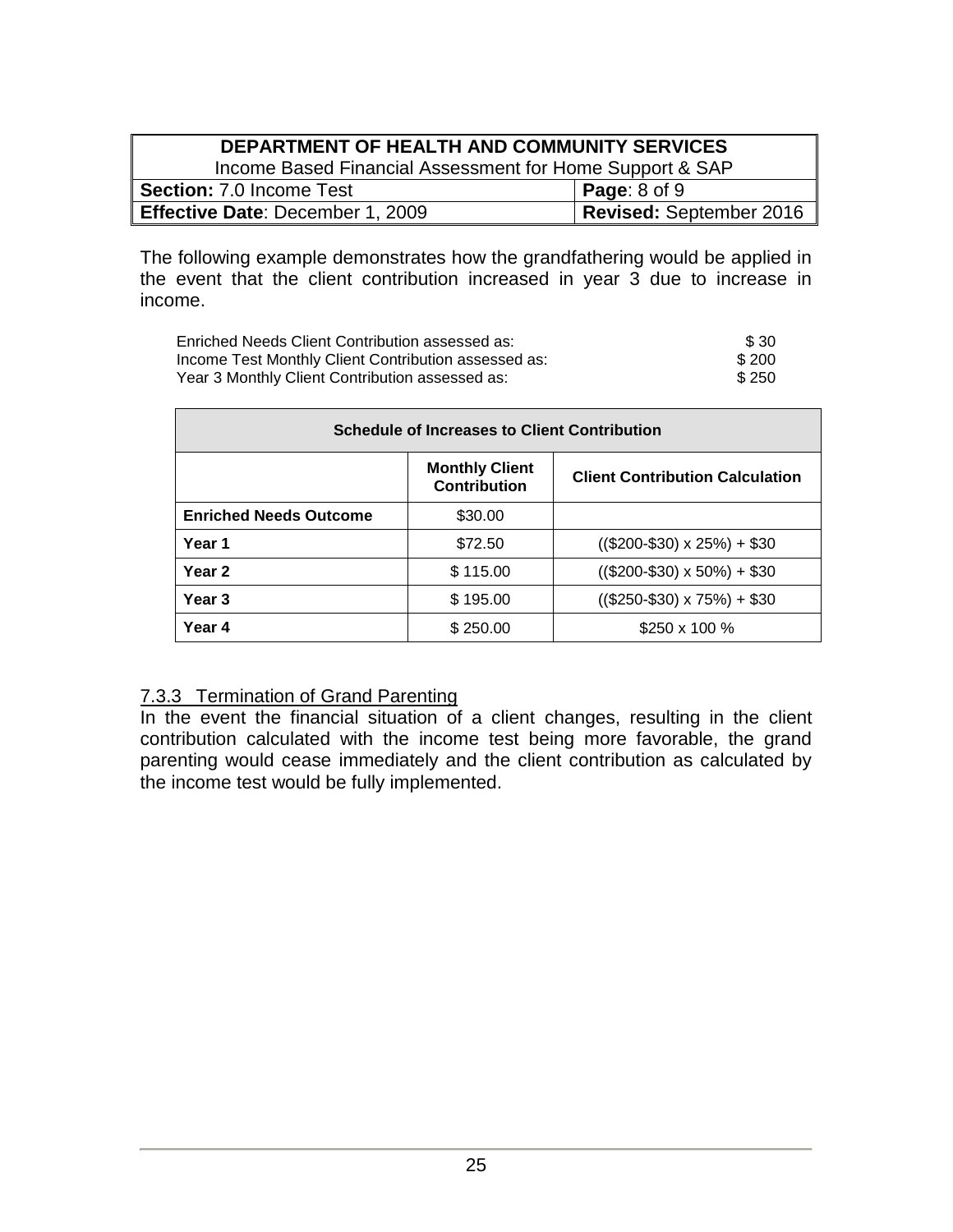### **DEPARTMENT OF HEALTH AND COMMUNITY SERVICES**

Income Based Financial Assessment for Home Support & SAP **Section:** 7.0 Income Test<br> **Effective Date**: December 1, 2009<br> **Revised:** September 2016 **Effective Date: December 1, 2009** 

### <span id="page-29-0"></span>*7.4 Administrative Financial Review Process*

Each RHA has a protocol in place to review decisions. Clients who have had a financial assessment completed using the Income Test have the ability to request a financial review by using the established protocol process.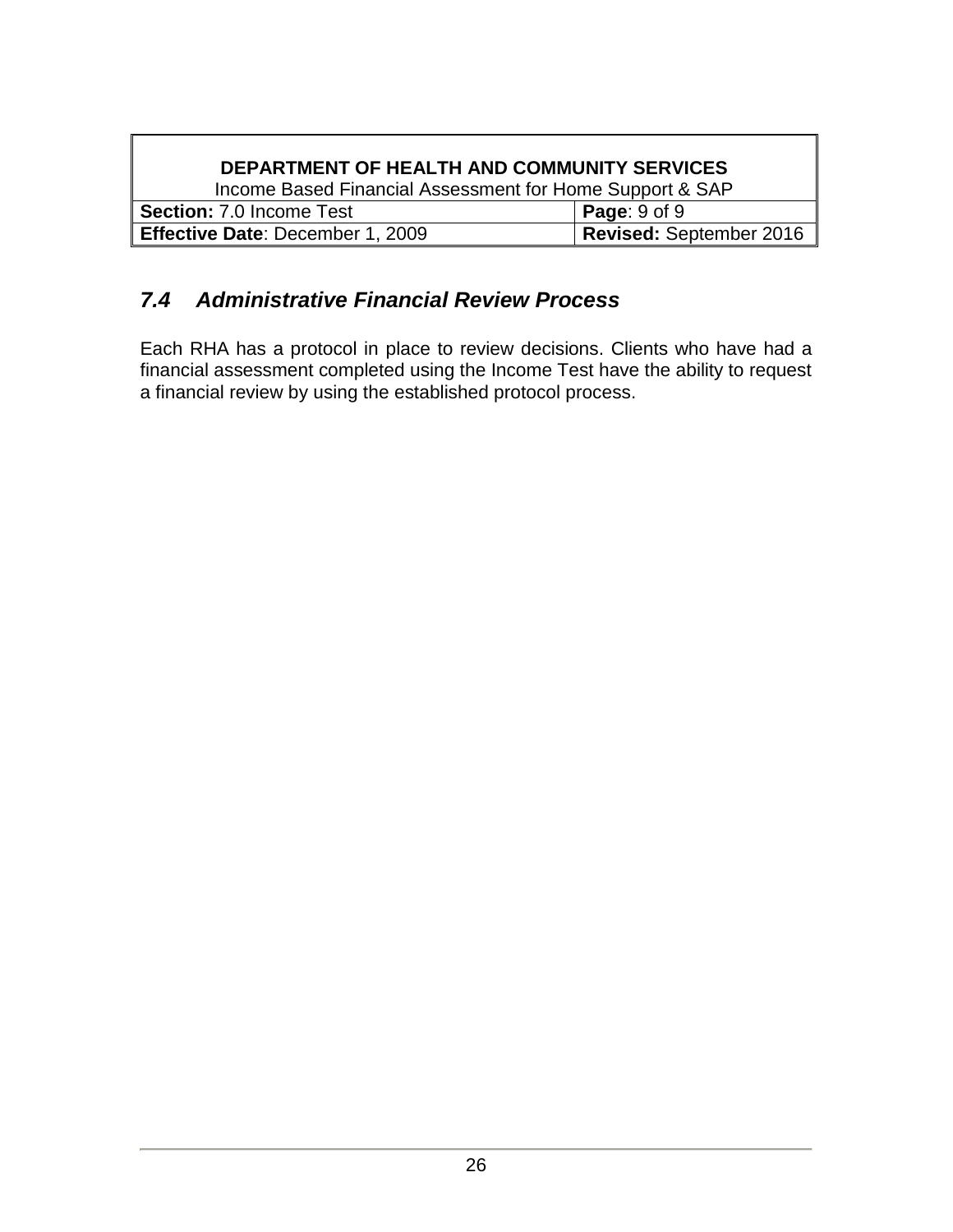| DEPARTMENT OF HEALTH AND COMMUNITY SERVICES              |                |  |
|----------------------------------------------------------|----------------|--|
| Income Based Financial Assessment for Home Support & SAP |                |  |
| <b>Section: 8.0 Needs Test</b><br><b>Page: 1 of 1</b>    |                |  |
| Effective Date: December 1, 2009                         | <b>Revised</b> |  |

# <span id="page-30-0"></span>**8.0 NEEDS TEST**

The Needs Test is a financial assessment which considers the actual expenses, all income and liquid assets of an individual. The Needs Test is applied when it is determined that the individual meets eligibility criteria for a particular program or supplementary benefit and a client contribution is to be calculated. Section 5.0 identifies when the Needs Test is to be used as the financial assessment.

The RHAs are to continue using the current needs test, as this financial assessment process has not been changed.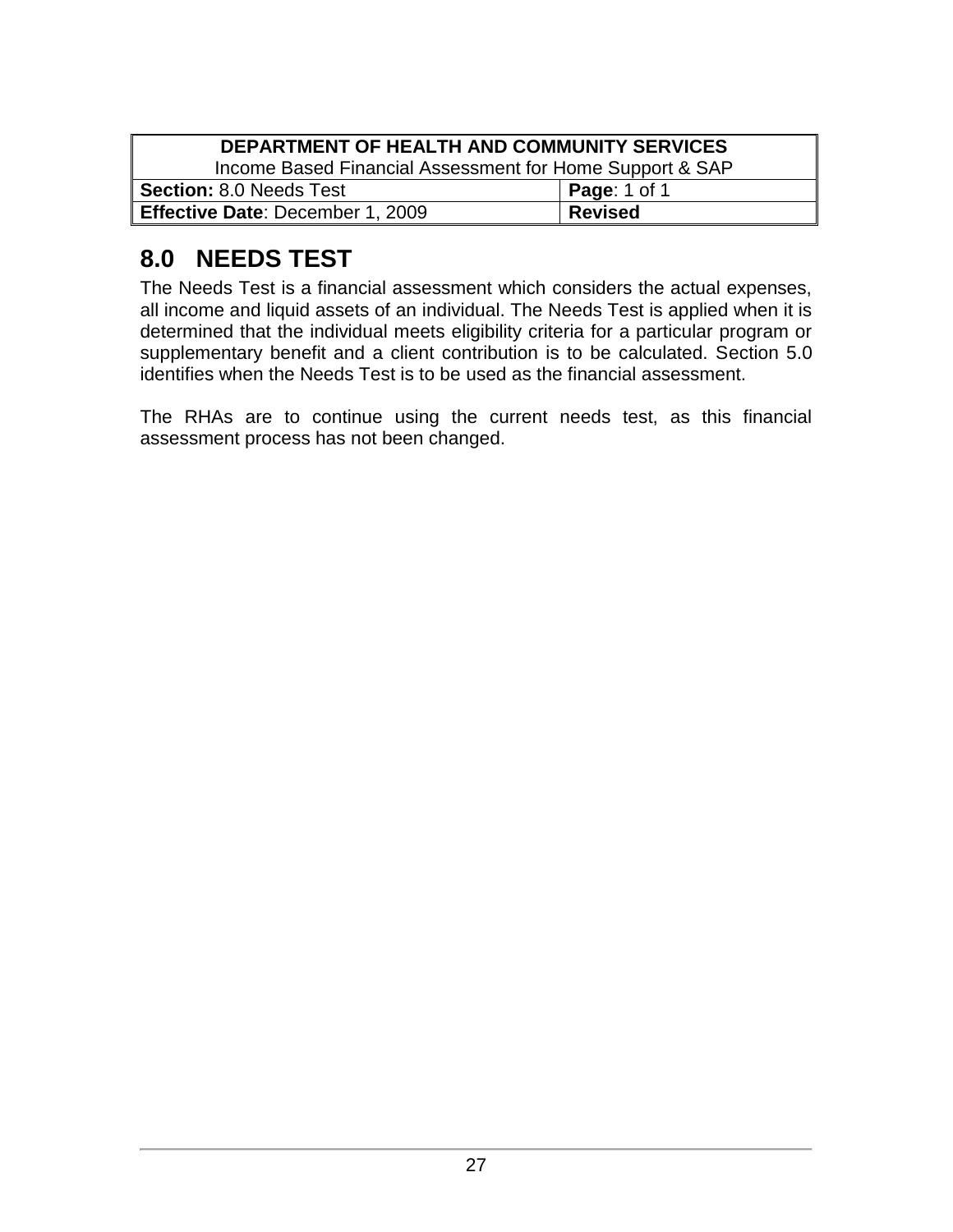| DEPARTMENT OF HEALTH AND COMMUNITY SERVICES              |                             |  |  |
|----------------------------------------------------------|-----------------------------|--|--|
| Income Based Financial Assessment for Home Support & SAP |                             |  |  |
| Section: 9.0 LTC/PCH/CCH/Medically                       | <b>Page: 1 of 1</b>         |  |  |
| <b>Discharged Financial Assessment</b>                   |                             |  |  |
| Effective Date: December 1, 2009                         | <b>Revised: August 2014</b> |  |  |

# <span id="page-31-0"></span>**9.0 LTC/PCH/CCH/MEDICALLY DISCHARGED FINANCIAL ASSESSMENT**

The LTC/PCH financial assessment considers the actual expenses, all income and liquid assets of the individual applying for a subsidy in a Long Term Care Facility/PCH/CCH. This test is also used when an individual is medically discharged and awaiting either a community service or placement in a Long Term Care Facility/PCH/CCH.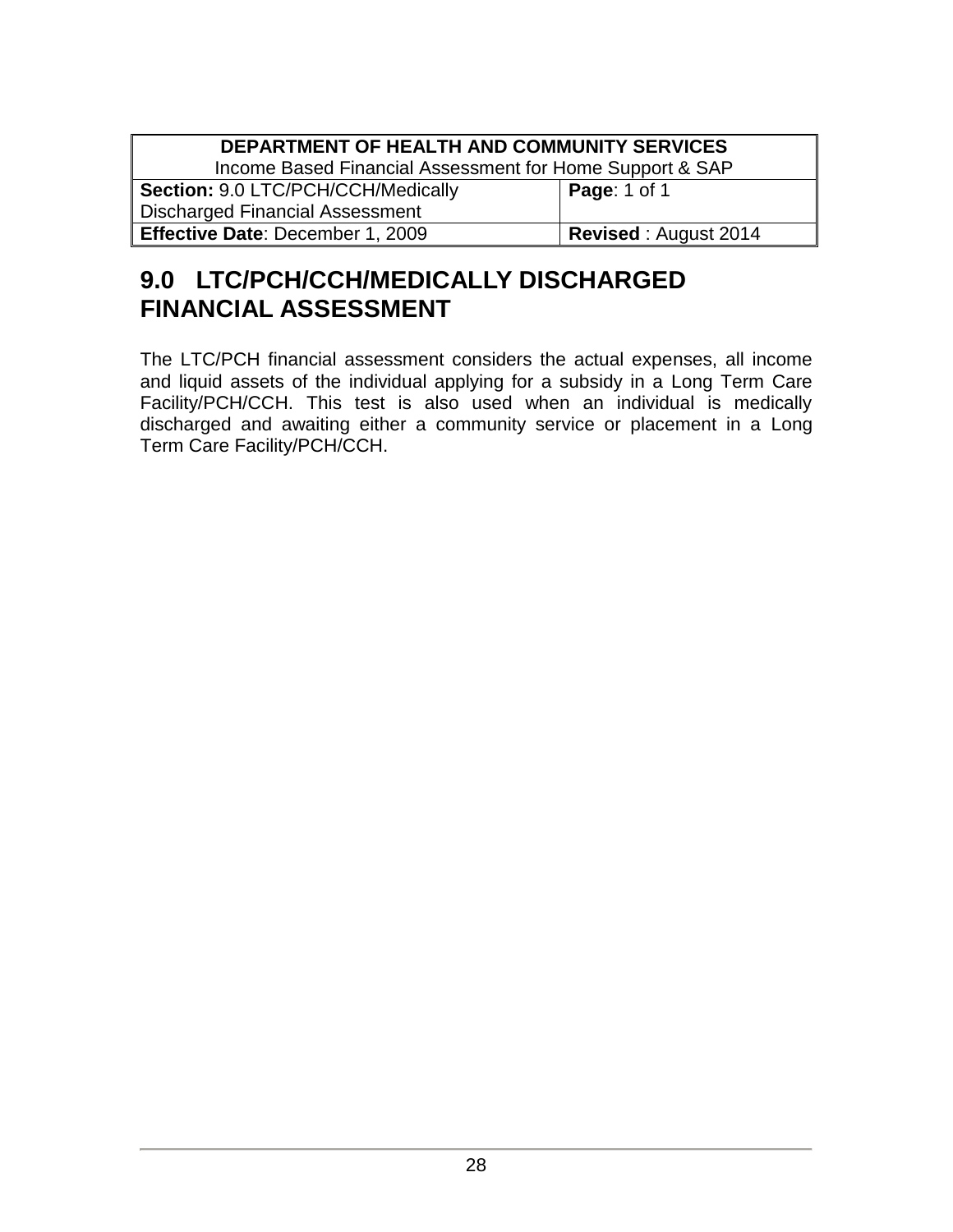| DEPARTMENT OF HEALTH AND COMMUNITY SERVICES              |                         |  |  |
|----------------------------------------------------------|-------------------------|--|--|
| Income Based Financial Assessment for Home Support & SAP |                         |  |  |
| <b>Page: 1 of 1</b><br><b>Section: 10.0 Definitions</b>  |                         |  |  |
| <b>Effective Date: December 1, 2009</b>                  | Revised: September 2016 |  |  |

# <span id="page-32-0"></span>**10.0 DEFINITIONS**

**Client** – for the purpose of this policy, refers to the person in receipt of the services.

**Cohabitating partner** – means either of 2 persons who are cohabiting and:

- Have cohabitated continuously in a conjugal relationship outside marriage for not less than one year; or
- Have entered into a written agreement in respect of their cohabitation, in which they agree on their respective rights and obligations during cohabitation, upon ceasing to cohabit or upon the death of either of them.

**Dependant** – for the purposes of this policy, refers to a child of, or a person under the guardianship of, the client or the client's spouse who depends financially on either and who is either under 19; over 18 and enrolled full time in a post-secondary institution; or over 18 and disabled.

**Family** – the purposes of this policy, refers to a single person; a single person with dependants; a husband and wife, or cohabitating partners, with or without dependants.

**Family Income** – for the purposes of this policy, refers to the amount reported in the Canada Revenue Agency Income Tax Assessment, Line 236 "Net Income" for both the client and their spouse/cohabitating partner. If separate Income Tax Assessments are filed, the amount in Line 236 on each assessment will be combined to calculate the client contribution.

**Income** – for the purposes of this policy, refers to the amount reported in the Canada Revenue Agency Income Tax Assessment, Line 236 "Net Income".

**Liquid Assets** – the total amount of funds that are in the form of cash or can quickly be converted to cash. These include such things as cash; demand deposits; time and savings deposits; and investments capable of being quickly converted into cash without significant loss, either through their sale or through the scheduled return of principal at the end of a short time remaining to maturity.

**Spouse** – refers to a person to whom you are legally married, or to a cohabitating partner.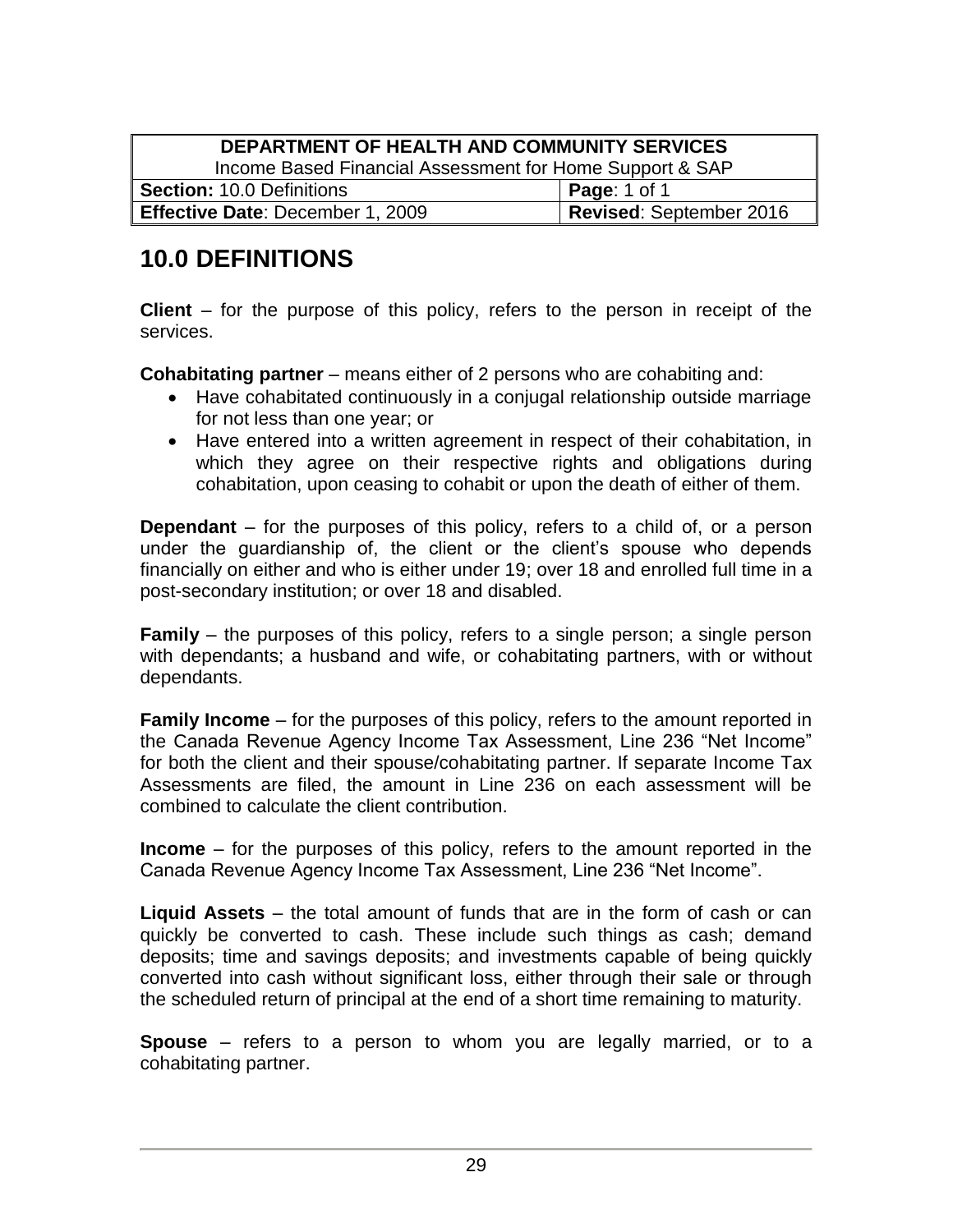#### **Schedule I**

### **Rates and Maximums**

| <b>Private Paying Rates</b>                                |                       |  |  |
|------------------------------------------------------------|-----------------------|--|--|
| <b>LTCF</b>                                                | \$2,990/mth           |  |  |
| <b>Medically Discharged</b>                                | \$1,132.50/mth        |  |  |
| <b>Protective Community Residence</b>                      | \$2,800/mth           |  |  |
| <b>Transportation Rates</b>                                |                       |  |  |
| <b>Transportation Rates:</b>                               |                       |  |  |
| Community Access                                           | \$0.30/km             |  |  |
| PCHs (when provided by operator)                           | \$0.55/km             |  |  |
| PCHs (when provided by family)                             | \$0.30/km             |  |  |
| PCHs (when provided by Licensed Taxi carrier)              | Actual                |  |  |
| <b>Residential Respite</b>                                 |                       |  |  |
| <b>Residential Respite Rates</b>                           |                       |  |  |
| Daily                                                      | \$55                  |  |  |
| Weekend (Friday to Sunday)                                 | \$190                 |  |  |
| Extended Weekend (Friday to Monday)                        | \$251                 |  |  |
| Weekly                                                     | \$365                 |  |  |
| Monthly                                                    | \$1,380               |  |  |
| Respite Provided in a PCH<br>\$64/day                      |                       |  |  |
| Respite Provided in a LTCF                                 | \$20/day              |  |  |
| <b>Home Support Hourly Subsidy Rates</b>                   |                       |  |  |
| Effective July 1, 2016:                                    |                       |  |  |
| Self-Managed:                                              |                       |  |  |
| Respite/Homemaker/Attendant Care (base rate)               | \$14.80               |  |  |
| Behavioural Aides (base rate)                              | \$16.38               |  |  |
| Home Therapist (base rate)<br>\$16.38                      |                       |  |  |
| Agency                                                     | \$22.38               |  |  |
| <b>Maximum Subsidies</b>                                   |                       |  |  |
| <b>PCH</b>                                                 | \$2,295/mth           |  |  |
| Home Support - Under 65                                    | \$4,985/mth           |  |  |
| Home Support - Over 65                                     | \$3,490/mth           |  |  |
| <b>AFC</b>                                                 | \$1,380/mth           |  |  |
| <b>Client Contribution</b>                                 |                       |  |  |
| No collection of client contributions below:<br>\$5.00/mth |                       |  |  |
| <b>Bookkeeper Rates</b>                                    |                       |  |  |
| 1 - 2 Workers                                              | \$25.00 bi-wkly + HST |  |  |
| 3 Workers                                                  | \$30.00 bi-wkly + HST |  |  |
| \$35.00 bi-wkly + HST<br>4 Workers                         |                       |  |  |
| 5 + Workers                                                | \$40.00 bi-wkly + HST |  |  |

Updated: September 2016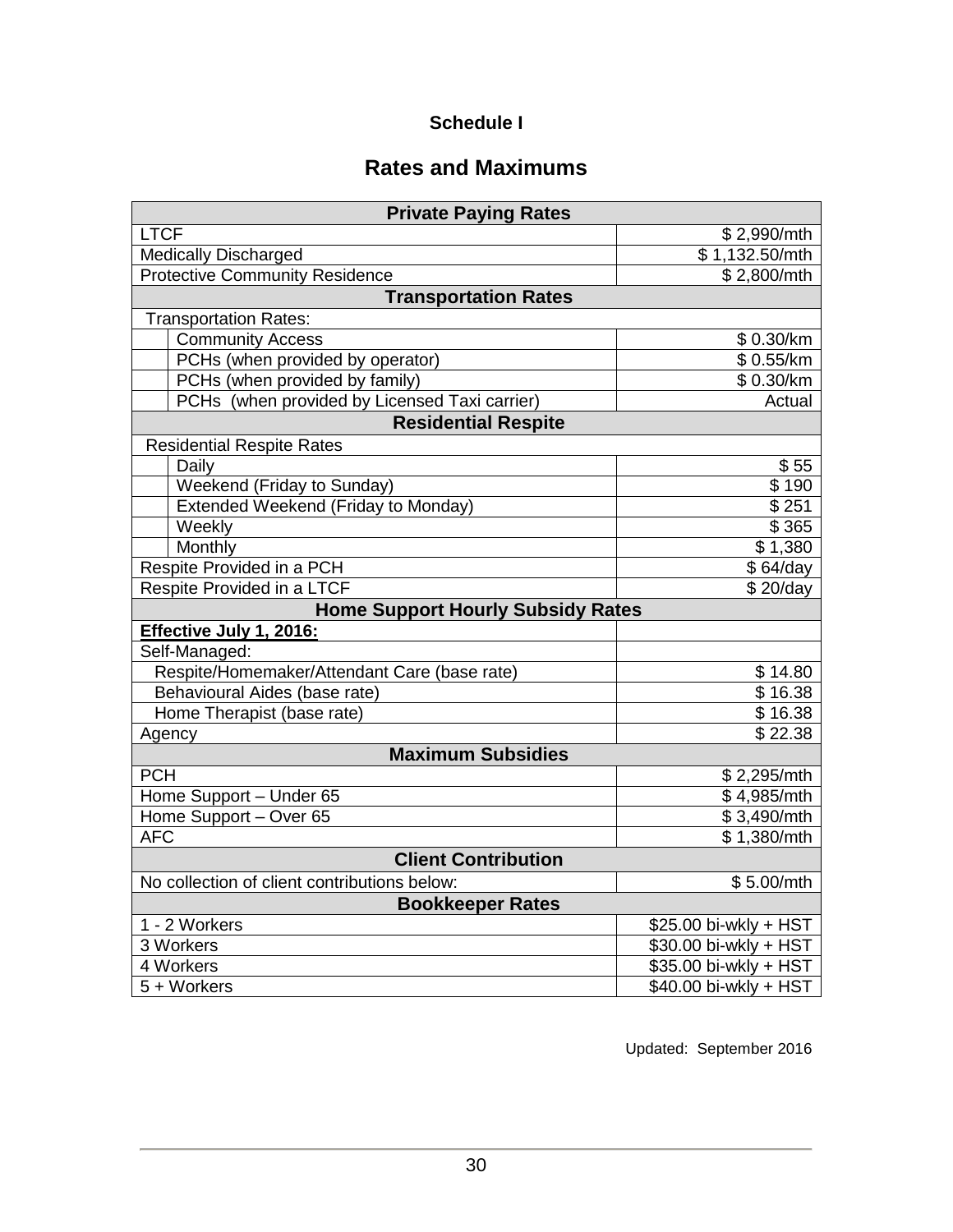#### **Schedule II**

### **Allowable Liquid Assets**

|                             |                                                     |               | <b>Liquid Asset Level</b> |
|-----------------------------|-----------------------------------------------------|---------------|---------------------------|
| <b>Model</b>                | Program                                             | <b>Single</b> | Couple                    |
| <b>Home Living</b>          | Home Support                                        | \$10,000      | \$20,000                  |
|                             | Special Assistance Program (SAP)                    | \$3,000       | \$5,500                   |
|                             | Special Child Welfare Allowance<br>(SCWA)           | \$10,000      | \$20,000                  |
|                             | Allowances/Supplements                              |               | See Table Below           |
|                             | Board & Lodging Relative                            | \$3,000       | \$5,500                   |
| <b>Residential Living</b>   | Board & Lodging Non Relative                        | \$3,000       | \$5,500                   |
|                             | Alternate Family Care (AFC)                         | \$10,000      | \$20,000                  |
|                             | Co-op Apartments                                    | \$10,000      | \$20,000                  |
|                             | Individual Living Arrangements (ILA)                | \$10,000      | \$20,000                  |
|                             | <b>Right Futures</b>                                | \$10,000      | \$20,000                  |
| <b>Long Term Care Homes</b> | Long Term Care Facilities                           | \$10,000      | \$20,000                  |
|                             | Personal Care and Community Care<br>Homes (PCH/CCH) | \$10,000      | \$20,000                  |
|                             | <b>Protective Community Residences</b>              | \$10,000      | \$20,000                  |

When an individual presents for a financial assessment for allowances/ supplementary benefits, either as an individual service or in conjunction with a service from the above program, the following liquid asset levels must be met:

| Allowance/<br><b>Supplementary Benefit</b> | <b>Available In the</b><br>Program of: | <b>Liquid Asset Level</b> |         |
|--------------------------------------------|----------------------------------------|---------------------------|---------|
|                                            |                                        | <b>Single</b>             | Couple  |
| Clothing                                   | AFC Home                               | \$3,000                   | \$5,500 |
|                                            | ILA                                    | \$3,000                   | \$5,500 |
|                                            | <b>Right Futures</b>                   | \$3,000                   | \$5,500 |
| Community access                           | AFC Home                               | \$3,000                   | \$5,500 |
|                                            | <b>ILA</b>                             | \$3,000                   | \$5,500 |
|                                            | Home Support                           | \$3,000                   | \$5,500 |
|                                            | <b>Right Futures</b>                   | \$3,000                   | \$5,500 |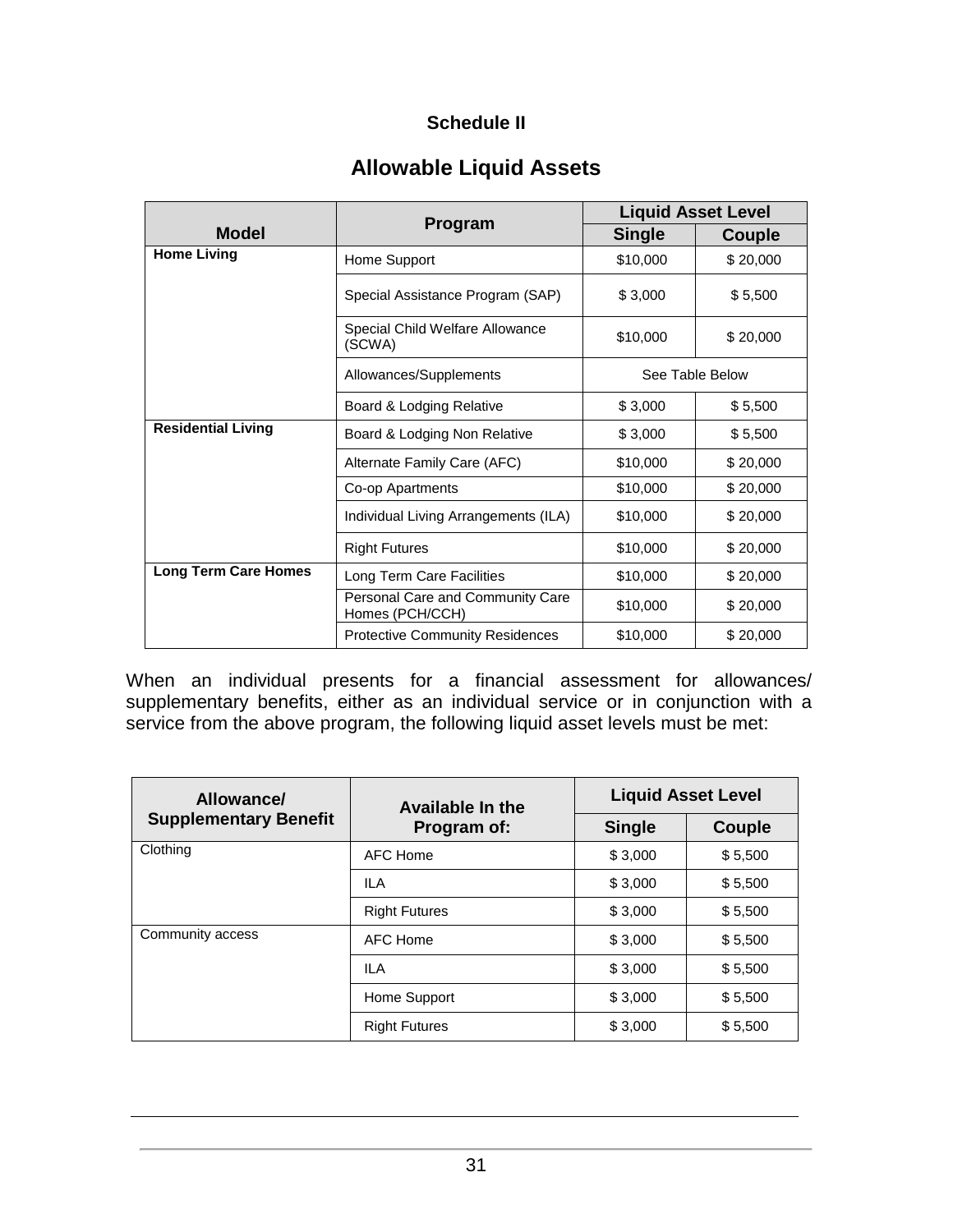| Allowance/                                       | <b>Available In the</b>         | <b>Liquid Asset Level</b> |          |  |
|--------------------------------------------------|---------------------------------|---------------------------|----------|--|
| <b>Supplementary Benefit</b>                     | Program of:                     | <b>Single</b>             | Couple   |  |
| Compensation for damages                         | <b>AFC Home</b>                 | \$3,000                   | \$5,500  |  |
|                                                  | Co-op Apartment                 | \$3,000                   | \$5,500  |  |
|                                                  | <b>ILA</b>                      | \$3,000                   | \$5,500  |  |
|                                                  | Board & Lodging                 | \$3,000                   | \$5,500  |  |
|                                                  | <b>Right Futures</b>            | \$3,000                   | \$5,500  |  |
| Dental                                           | <b>AFC Home</b>                 | \$3,000                   | \$5,500  |  |
|                                                  | Co-op Apartment                 | \$3,000                   | \$5,500  |  |
|                                                  | <b>Right Futures</b>            | \$3,000                   | \$5,500  |  |
| Foot Care                                        | AFC Home (Under 65)             | \$3,000                   | \$5,500  |  |
|                                                  | Home Support                    | \$3,000                   | \$5,500  |  |
|                                                  | Co-op Apartment                 | \$3,000                   | \$5,500  |  |
|                                                  | <b>PCH</b>                      | \$3,000                   | \$5,500  |  |
|                                                  | <b>Right Futures</b>            | \$3,000                   | \$5,500  |  |
| Fuel & electricity                               | Home Support (Under 65)         | \$3,000                   | \$5,500  |  |
|                                                  | <b>ILA</b>                      | \$3,000                   | \$5,500  |  |
|                                                  | Shared Living Arrangement       | \$3,000                   | \$5,500  |  |
|                                                  | <b>Collective Funding</b>       | \$3,000                   | \$5,500  |  |
|                                                  | <b>Right Futures</b>            | \$3,000                   | \$5,500  |  |
| Household Items                                  | <b>ILA</b>                      | \$3,000                   | \$5,500  |  |
|                                                  | <b>Right Futures</b>            | \$3,000                   | \$5,500  |  |
| Long Term Care Home Rate                         | Long Term Care Home             | \$10,000                  | \$20,000 |  |
| Meals/Accommodation related<br>to transportation | <b>AFC Home</b>                 | \$3,000                   | \$5,500  |  |
|                                                  | Co-op Apartment                 | \$3,000                   | \$5,500  |  |
|                                                  | <b>Right Futures</b>            | \$3,000                   | \$5,500  |  |
|                                                  | PCH (Subsidized residents only) | \$3,000                   | \$5,500  |  |
| Minor equipment/repairs<br>(Programming Needs)   | <b>AFC Home</b>                 | \$3,000                   | \$5,500  |  |
|                                                  | Co-op Apartment                 | \$3,000                   | \$5,500  |  |
|                                                  | <b>ILA</b>                      | \$3,000                   | \$5,500  |  |
|                                                  | Home Support                    | \$3,000                   | \$5,500  |  |
|                                                  | <b>Right Futures</b>            | \$3,000                   | \$5,500  |  |
| Modification/renovations                         | <b>AFC Home</b>                 | \$3,000                   | \$5,500  |  |
|                                                  | ILA                             | \$3,000                   | \$5,500  |  |
|                                                  | <b>Right Futures</b>            | \$3,000                   | \$5,500  |  |
| Mortgage top-up                                  | Home Support (Under 65)         | \$3,000                   | \$5,500  |  |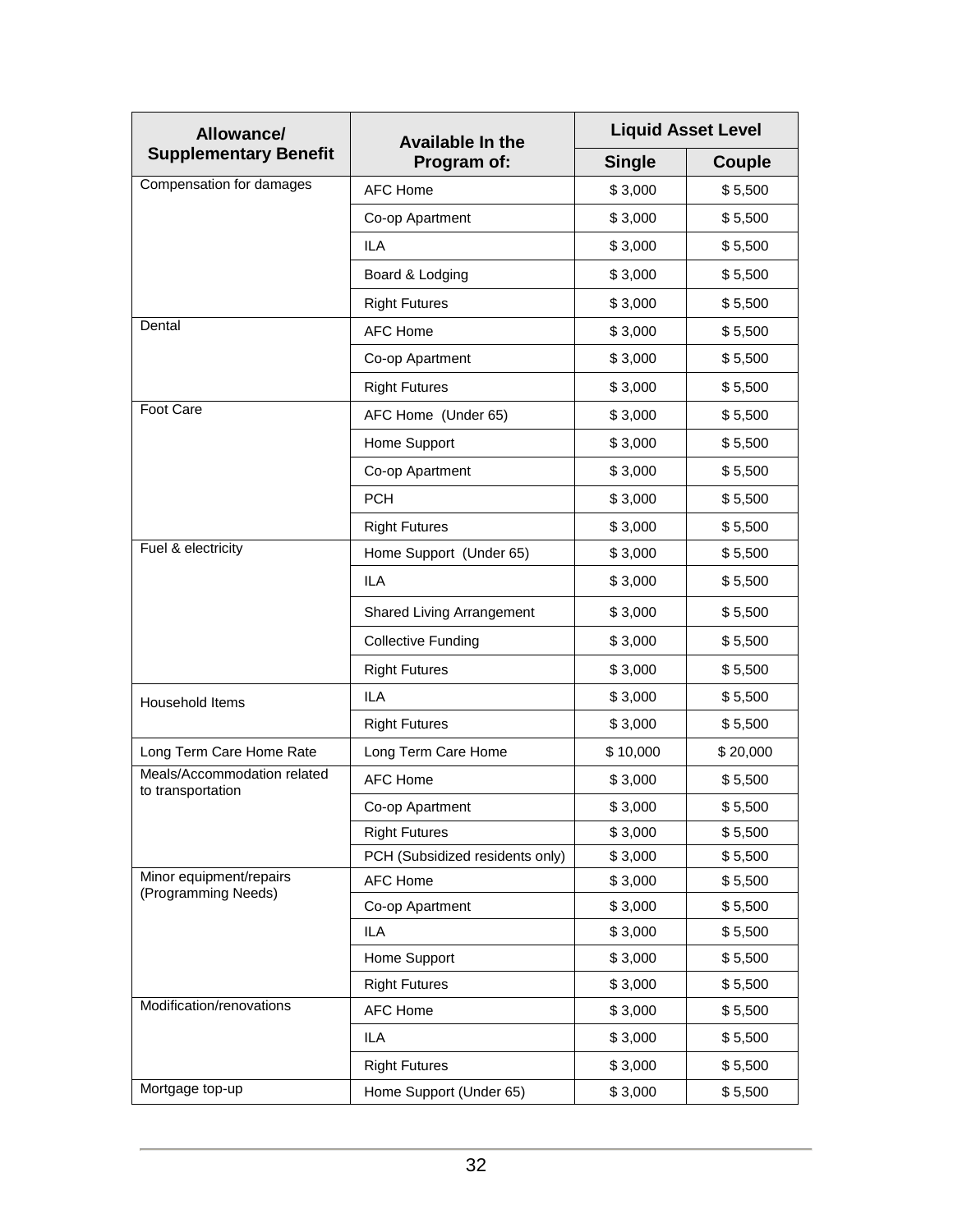| Allowance/                                | <b>Available In the</b>                   |               | <b>Liquid Asset Level</b> |  |
|-------------------------------------------|-------------------------------------------|---------------|---------------------------|--|
| <b>Supplementary Benefit</b>              | Program of:                               | <b>Single</b> | Couple                    |  |
| Moving expenses                           | <b>AFC Home</b>                           | \$3,000       | \$5,500                   |  |
|                                           | Co-op Apartment                           | \$3,000       | \$5,500                   |  |
|                                           | <b>ILA</b>                                | \$3,000       | \$5,500                   |  |
|                                           | <b>Right Futures</b>                      | \$3,000       | \$5,500                   |  |
| Personal Allowance                        | <b>AFC Homes</b>                          | \$3,000       | \$5,500                   |  |
|                                           | Home Support (Under 65)                   | \$3,000       | \$5,500                   |  |
|                                           | <b>Collective Funding</b>                 | \$3,000       | \$5,500                   |  |
|                                           | <b>Shared Living Arrangements</b>         | \$3,000       | \$5,500                   |  |
|                                           | Co-op Apartment                           | \$3,000       | \$5,500                   |  |
|                                           | <b>ILA</b>                                | \$3,000       | \$5,500                   |  |
|                                           | <b>Right Futures</b>                      | \$3,000       | \$5,500                   |  |
|                                           | Board and Lodging                         | \$3,000       | \$5,500                   |  |
|                                           | <b>PCH</b>                                | \$10,000      | \$20,000                  |  |
|                                           | <b>LTC</b>                                | \$10,000      | \$20,000                  |  |
|                                           | <b>Community Protective</b><br>Residences | \$10,000      | \$20,000                  |  |
| Personal Care Home Monthly<br>Rate        | <b>Personal Care Homes</b>                | \$10,000      | \$20,000                  |  |
| Rent                                      | <b>ILA</b>                                | \$3,000       | \$5,500                   |  |
|                                           | Home Support (Under 65)                   | \$3,000       | \$5,500                   |  |
|                                           | <b>Collective Funding</b>                 | \$3,000       | \$5,500                   |  |
|                                           | <b>Shared Living Arrangements</b>         | \$3,000       | \$5,500                   |  |
|                                           | <b>Right Futures</b>                      | \$3,000       | \$5,500                   |  |
| Special Diet                              | <b>AFC Home</b>                           | \$3,000       | \$5,500                   |  |
|                                           | <b>ILA</b>                                | \$3,000       | \$5,500                   |  |
|                                           | Home Support (Under 65)                   | \$3,000       | \$5,500                   |  |
|                                           | <b>Right Futures</b>                      | \$3,000       | \$5,500                   |  |
| Start-up funds                            | <b>ILA</b>                                | \$3,000       | \$5,500                   |  |
| Transportation<br><b>Community Access</b> | <b>AFC Home</b>                           | \$3,000       | \$5,500                   |  |
|                                           | ILA                                       | \$3,000       | \$5,500                   |  |
|                                           | <b>Right Futures</b>                      | \$3,000       | \$5,500                   |  |
|                                           | Home Support (Under 65)                   | \$3,000       | \$5,500                   |  |
| Transportation<br>Medical                 | <b>AFC Home</b>                           | \$3,000       | \$5,500                   |  |
|                                           | PCH (subsidized residents only)           | \$3,000       | \$5,500                   |  |
|                                           | <b>Right Futures</b>                      | \$3,000       | \$5,500                   |  |
|                                           | Co-op Apartment                           | \$3,000       | \$5,500                   |  |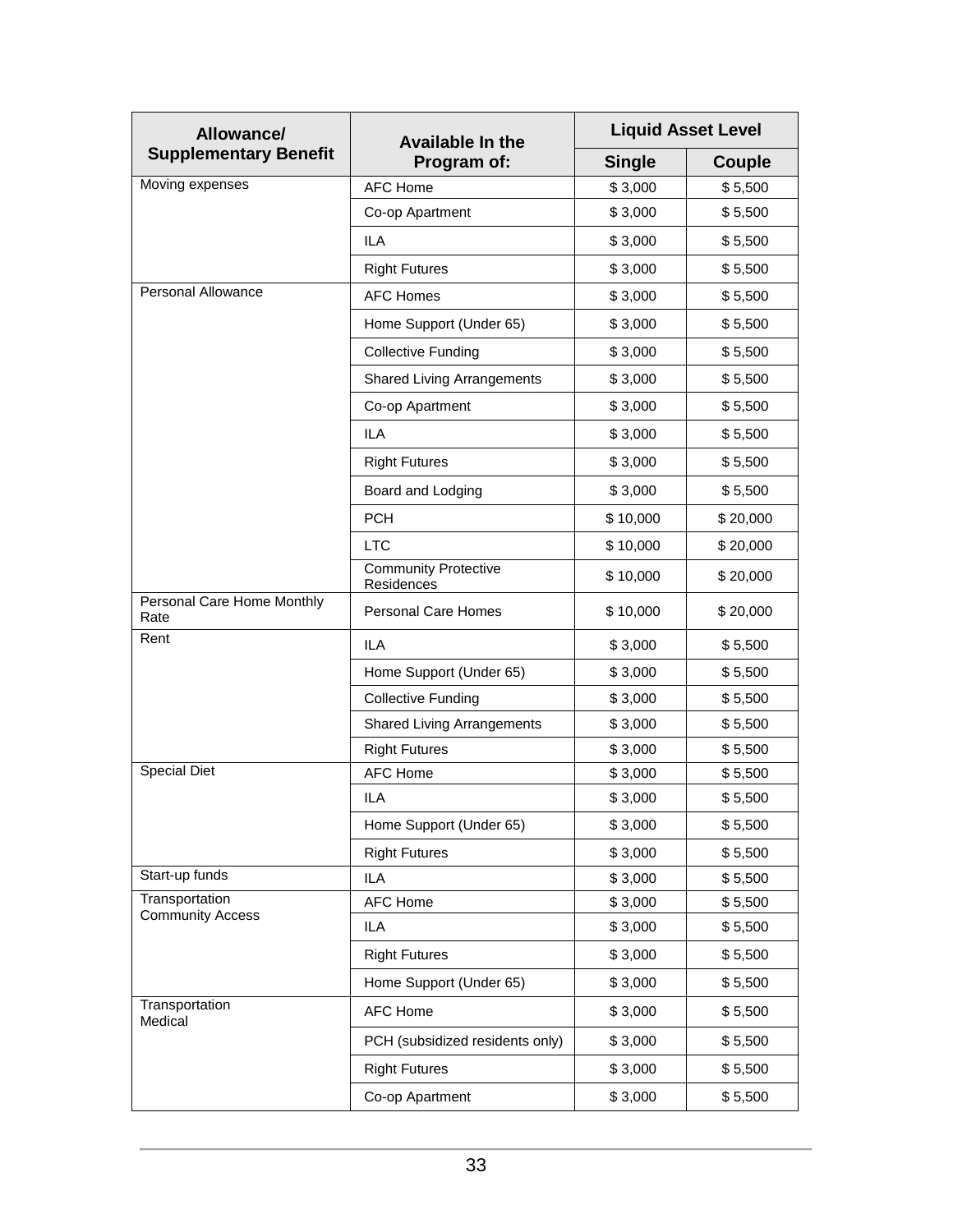| Allowance/                                                                    | <b>Available In the</b> | <b>Liquid Asset Level</b> |         |  |
|-------------------------------------------------------------------------------|-------------------------|---------------------------|---------|--|
| <b>Supplementary Benefit</b>                                                  | Program of:             | <b>Single</b>             | Couple  |  |
| <b>Transportation Vacation</b>                                                | AFC Home                | \$3,000                   | \$5,500 |  |
| Uninsured medical services:<br>Medical assessment for AFC<br>applicant's only | AFC Home                | \$3,000                   | \$5,500 |  |
| Uninsured medical services:<br>Lifeline                                       | IL A                    | \$3,000                   | \$5,500 |  |
|                                                                               | Home Support (Under 65) | \$3,000                   | \$5,500 |  |
| Uninsured medical services:<br>Vision care                                    | AFC Home                | \$3,000                   | \$5,500 |  |
|                                                                               | Co-op Apartment         | \$3,000                   | \$5,500 |  |
|                                                                               | <b>Right Futures</b>    | \$3,000                   | \$5,500 |  |

An Ambulance/Dental Card is a service approved by the RHA which requires an individual to meet the allowable liquid asset level as part of eligibility determination for the card. The Ambulance/Dental card is available in the following areas:

| <b>Other Services</b> | <b>Available In the</b><br>Program of: | <b>Liquid Asset Level</b> |         |  |
|-----------------------|----------------------------------------|---------------------------|---------|--|
|                       |                                        | <b>Single</b>             | Couple  |  |
| Ambulance/dental card | Home Support                           | \$3,000                   | \$5,500 |  |
|                       | <b>Right Futures</b>                   | \$3,000                   | \$5,500 |  |
|                       | <b>PCH</b>                             | \$3,000                   | \$5,500 |  |
|                       | Long Term Care Home                    | \$3,000                   | \$5,500 |  |

#### **Note:**

Liquid asset levels above apply to benefits provided by Regional Health Authorities. Accessing services from the Department of Advanced Education, Skills, and Labour may require a reduction of liquid assets to be eligible for their services.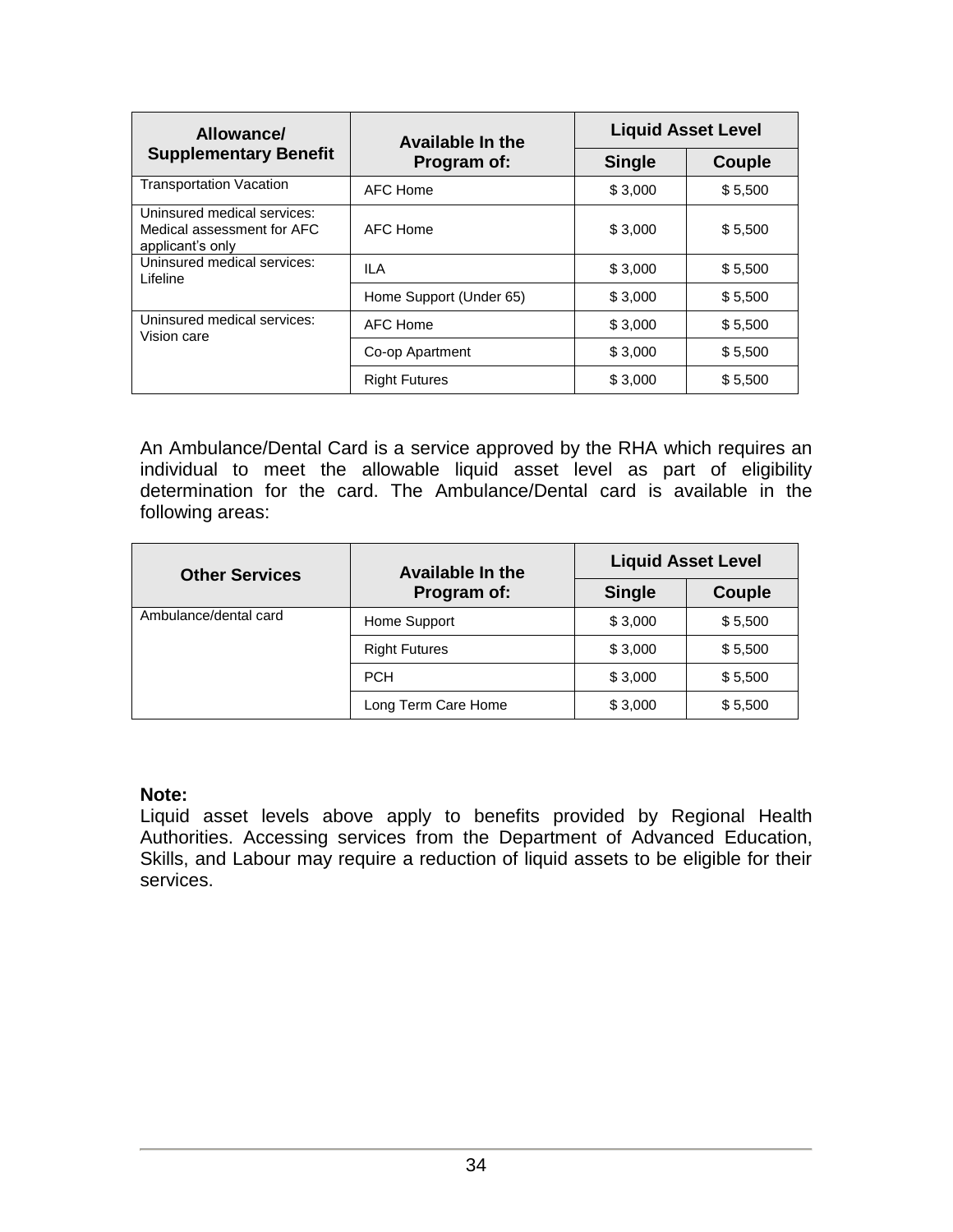#### Schedule III Personal Health Supply Listing

| <b>Personal Health Supplies</b> |                                 |  |
|---------------------------------|---------------------------------|--|
| <b>Catheter Supplies</b>        | <b>Syringes</b>                 |  |
| <b>Dressing Supplies</b>        |                                 |  |
| Creams lotions and shampoos     |                                 |  |
| Gloves - Unsterile              |                                 |  |
| <b>Incontinence Supplies</b>    | <b>Bed Pans</b>                 |  |
|                                 | Disposable Adult Diapers        |  |
|                                 | Disposable Belted Undergarments |  |
|                                 | <b>Disposable Child Diapers</b> |  |
| Disposable Incontinence Liners  |                                 |  |
|                                 | <b>Other Disposable Pads</b>    |  |
| Reusable Incontinence Brief     |                                 |  |
|                                 | Soaker Pad                      |  |
|                                 | Urinal                          |  |
|                                 | <b>Pull Ups</b>                 |  |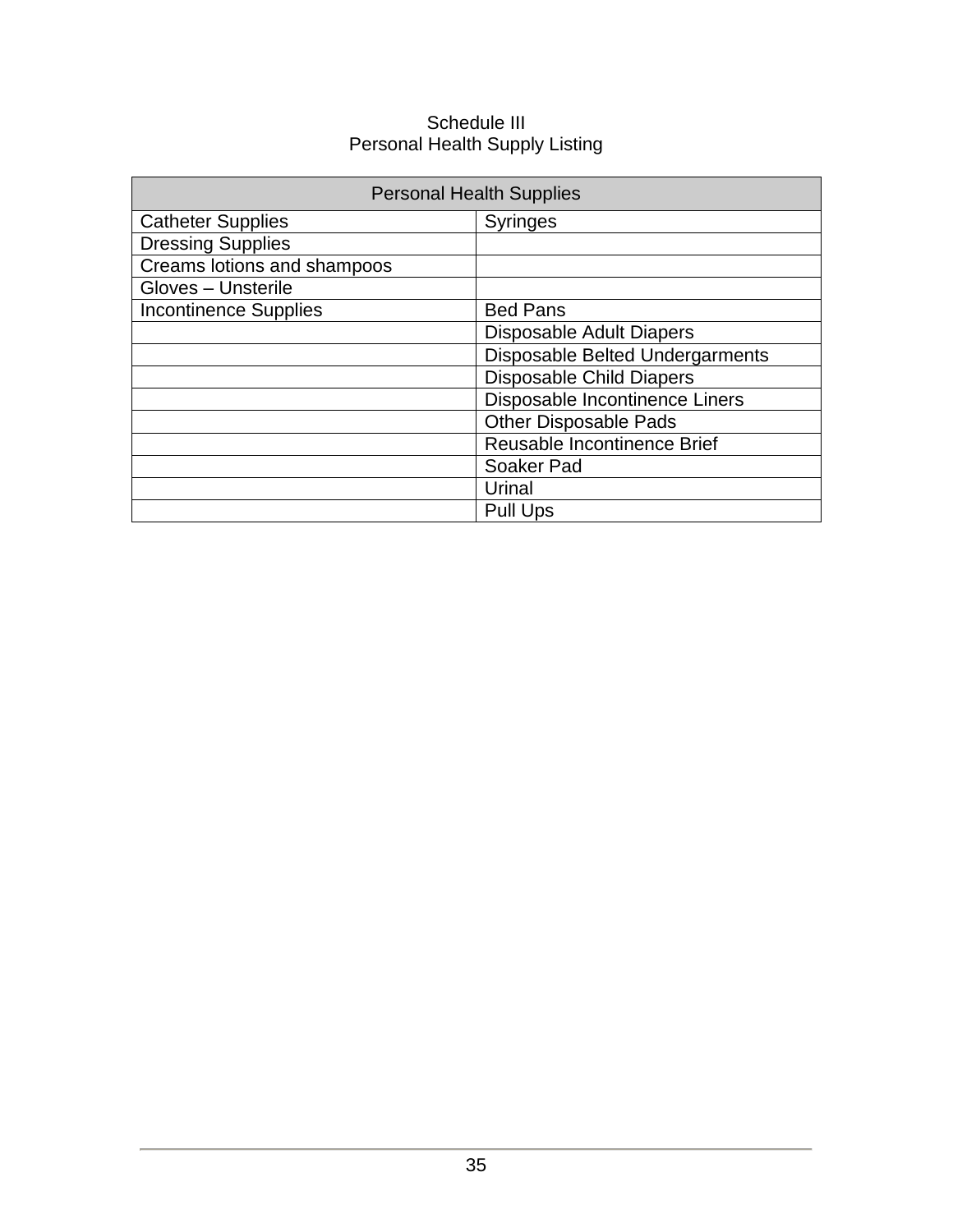#### **Schedule IV**

### **Calculation of Net Income as per Line 236 of the Income Tax Assessment**

| Line 101         | <b>Employment Income</b>                                                                                     |
|------------------|--------------------------------------------------------------------------------------------------------------|
| Line 102         | Commissions                                                                                                  |
| Line 104         | Other employment income:                                                                                     |
|                  | Employment income not reported on a T4<br>$\bullet$                                                          |
|                  | Net research grants<br>$\bullet$                                                                             |
|                  | Clergy's housing allowance<br>$\bullet$                                                                      |
|                  | Foreign employment income<br>٠                                                                               |
|                  | Income maintenance insurance plans (wage loss replacement plans)<br>$\bullet$                                |
|                  | Veteran's benefits<br>$\bullet$                                                                              |
|                  | Certain GST/HST rebates<br>$\bullet$                                                                         |
|                  | Royalties<br>$\bullet$                                                                                       |
|                  | Amounts received under a supplementary unemployment benefit plan (a guaranteed annual<br>$\bullet$           |
|                  | wage plan)                                                                                                   |
|                  | Taxable benefit for premiums paid to cover you under a group term life-insurance plan<br>$\bullet$           |
|                  | Employee profit sharing plan<br>$\bullet$                                                                    |
|                  | Medical premium benefits<br>٠                                                                                |
|                  | Wage earners protection plan                                                                                 |
|                  |                                                                                                              |
| Line $113$       | Old Age Security pension                                                                                     |
| Line 114         | CPP benefits                                                                                                 |
| Line 115         | Other pensions or superannuation (includes foreign pensions, annuity and RRIF)                               |
| Line $116$       | Elected split-pension amount                                                                                 |
| Line 117         | Universal Child Care Benefit                                                                                 |
| Line 119         | Employment Insurance and other benefits                                                                      |
| Line 120         | Taxable amount of dividends from taxable Canadian corporations                                               |
| Line 121         | Interest and other investment income (includes foreign dividends, bank accounts, term deposits, GICs,        |
|                  | Canada Savings Bonds, T-Bills, earnings on life insurance policies, etc.)                                    |
| Line 122         | Net partnership income: limited or non-active partners only                                                  |
| Line 125         | Registered disability savings plan income                                                                    |
| Line 126         | Rental income                                                                                                |
| Line $127$       | Taxable Capital Gains                                                                                        |
| Line 128         | <b>Support Payments received</b>                                                                             |
| Line 129         | <b>RRSP</b> income                                                                                           |
| Line 130         | Other Income (scholarships, fellowships, bursaries, artists' project grants; apprenticeship incentive grant; |
|                  | lump-sum payments; retiring allowances; death benefits; other)                                               |
| Lines 130 to 143 | Self-employment income                                                                                       |
| Line 144         | Workers' compensation benefits                                                                               |
| Line 145         | Social Assistance payments                                                                                   |
| Line 146         | Net Federal Supplements                                                                                      |

#### **Income included in Line 236:**

#### **Deductions to Income:**

| Line $206$ | Pension adjustment                         |
|------------|--------------------------------------------|
| Line 207   | Registered Pension Plan deduction          |
| Line 208   | <b>RRSP</b> deduction                      |
| Line 209   | Saskatchewan Pension Plan deduction        |
| Line 210   | Deduction for elected split-pension amount |
| Line $212$ | Annual union, professional or like dues    |
| Line $213$ | Universal Child Care Benefit repayment     |
| Line $214$ | Child Care expenses                        |
| Line $215$ | Disability supports deduction              |
| Line 217   | Business investment loss                   |
| Line 219   | Moving expenses                            |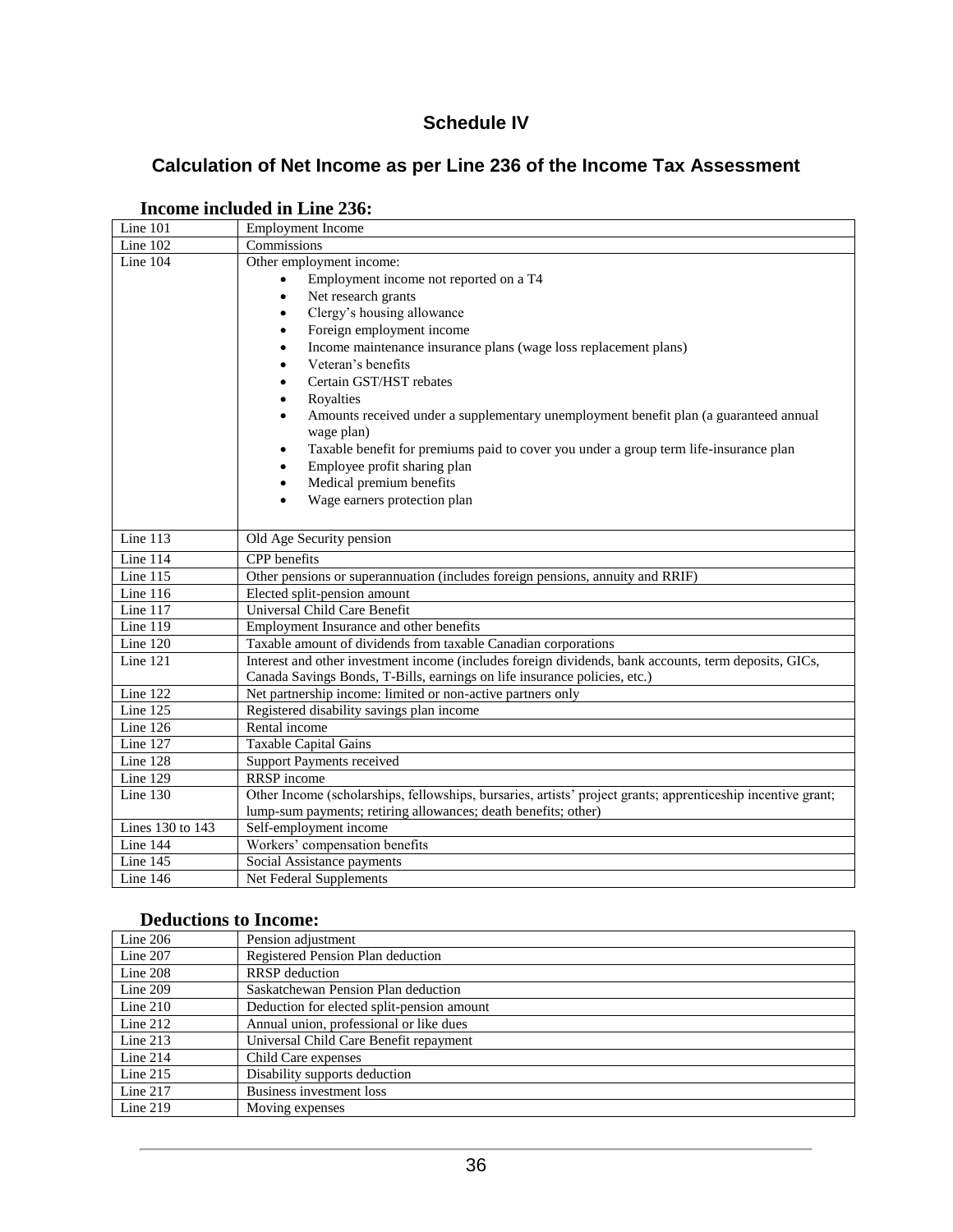| Line $220$ | Support payments made                                                              |
|------------|------------------------------------------------------------------------------------|
| Line $221$ | Carrying charges and interest expenses                                             |
| Line $222$ | Deduction for CPP or QPP contributions on self-employment and other earnings       |
| Line $223$ | Deduction for provincial parental insurance plan premium on self-employment income |
| Line $224$ | Exploration and development expenses                                               |
| Line 229   | Other employment expenses                                                          |
| Line $231$ | Clergy residence deduction                                                         |
| Line $232$ | Other deductions                                                                   |
| Line 235   | Social Benefits repayment (EI or OAS)                                              |
|            |                                                                                    |
| Line 236   | Net income                                                                         |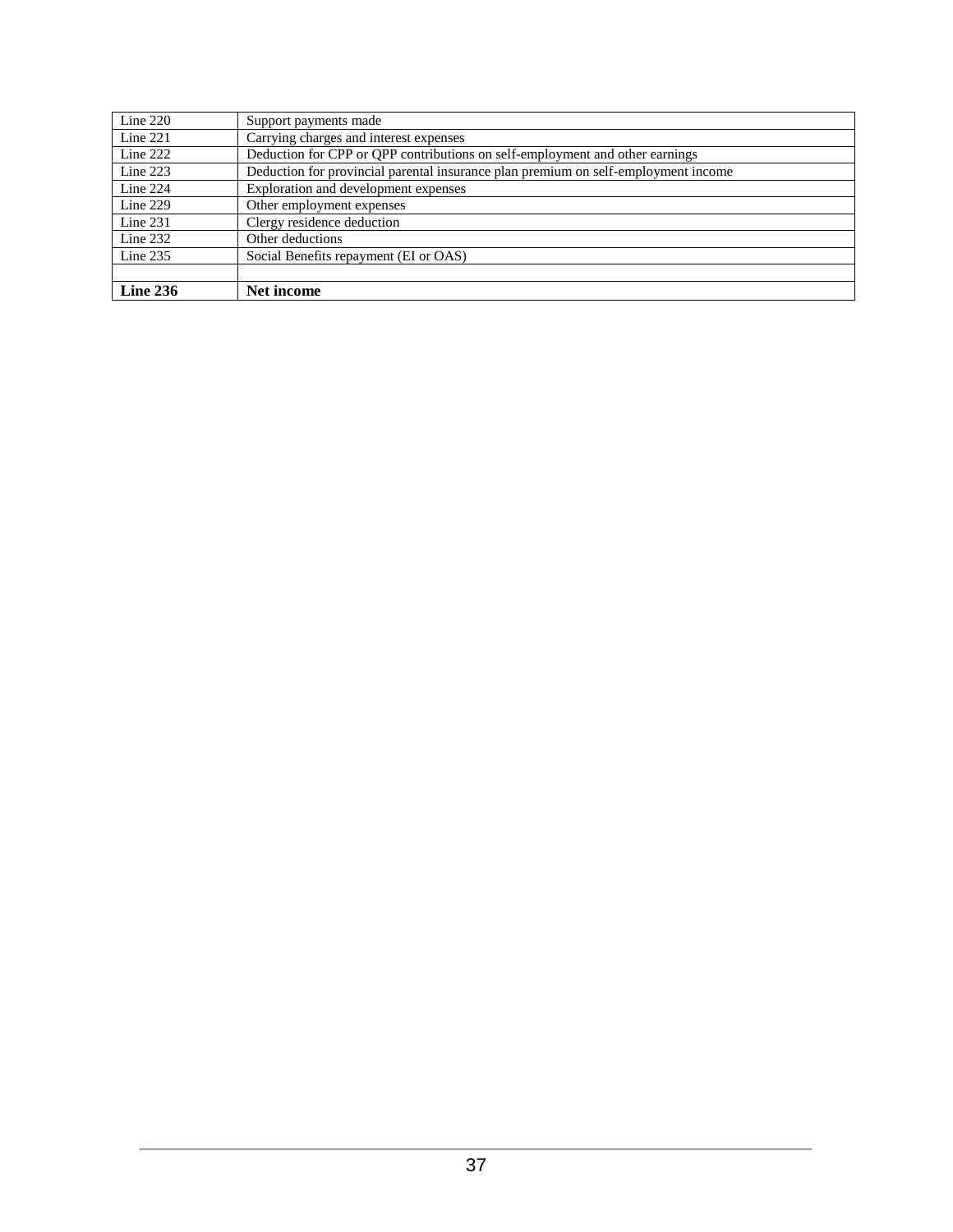#### **Schedule V**

### **Income Exemption Thresholds**

| <b>Family Size</b>                  | <b>Annual</b><br>exemption | <b>Monthly</b><br><b>Exemption</b> |
|-------------------------------------|----------------------------|------------------------------------|
| Single                              | \$13,000                   | \$1,083                            |
| Couple                              | \$21,000                   | \$1,750                            |
| Dependant Exemption (per Dependant) | \$2,000                    | 167                                |

Effective December 1, 2009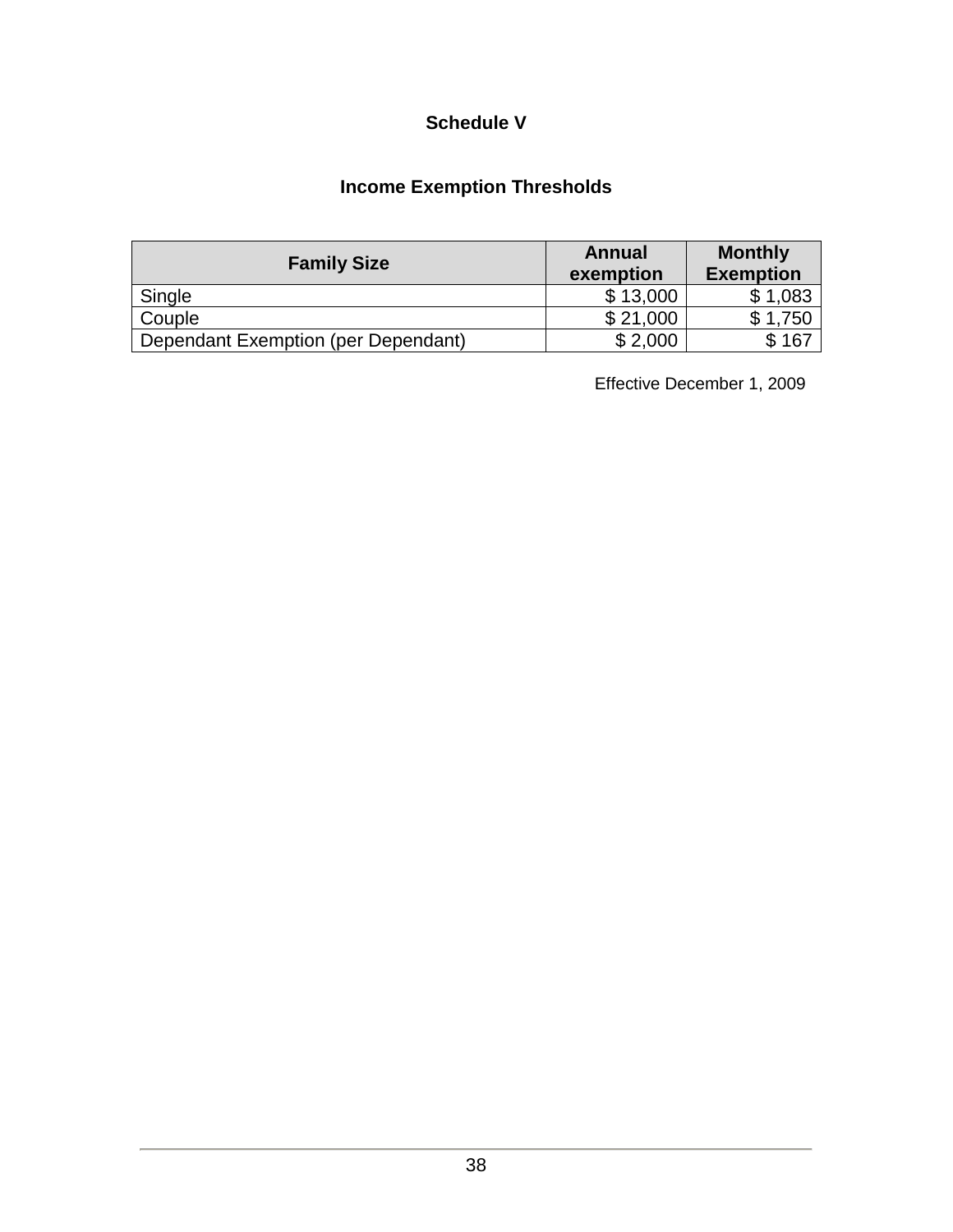#### **Schedule VI**

#### **Income Test Bands and Assessment Percentages**

| Application of the income test for a single:               |           |          | Total % of<br>income<br>assessed |
|------------------------------------------------------------|-----------|----------|----------------------------------|
| <b>Annual Exemption Threshold for a Single</b>             |           | \$13,000 | $0\%$                            |
| Portion of Income Between \$13,001 to \$18,000             | Assess at | 24.0%    | Up to 6.7%                       |
| Portion of Income Between \$18,001 to \$23,000             | Assess at | 34.0%    | Up to 12.6%                      |
| Portion of Income Between \$23,001 to \$28,000             | Assess at | 42.8%    | Up to 18%                        |
| Income Between \$28,001 to \$150,000 Assess Full Income At |           | 18.0%    | 18%                              |
| If Income Exceeds \$150,000                                |           |          | Not Eligible for Subsidy         |
| <b>100 10 1 1 401</b>                                      |           |          |                                  |

**Effective July 1, 2016**

| Application of the income test for a couple:          |           |          | Total % of<br>income<br>assessed |
|-------------------------------------------------------|-----------|----------|----------------------------------|
| <b>Annual Exemption Threshold for a Couple</b>        |           | \$21,000 | $0\%$                            |
| Portion of Income Between \$21,001 to \$25,000        | Assess at | 38.5%    | Up to 6.2%                       |
| Portion of Income Between \$25,001 to \$32,000        | Assess at | 32.3%    | Up to 11.9%                      |
| Portion of Income Between \$32,001 to \$40,000        | Assess at | 42.5%    | Up to 18%                        |
| Between \$40,001 to \$150,000 - Assess Full income at |           | 18.0%    | 18%                              |
| If Income Exceeds \$150,000                           |           |          | Not Eligible for Subsidy         |

**Effective July 1, 2016**

In the event there is a dependant(s) in the household. An additional \$2,000 per dependant would be added to the annual exemption threshold.

Income related to the dependant(s) would have to be included in the calculation of total Net Income of the family.